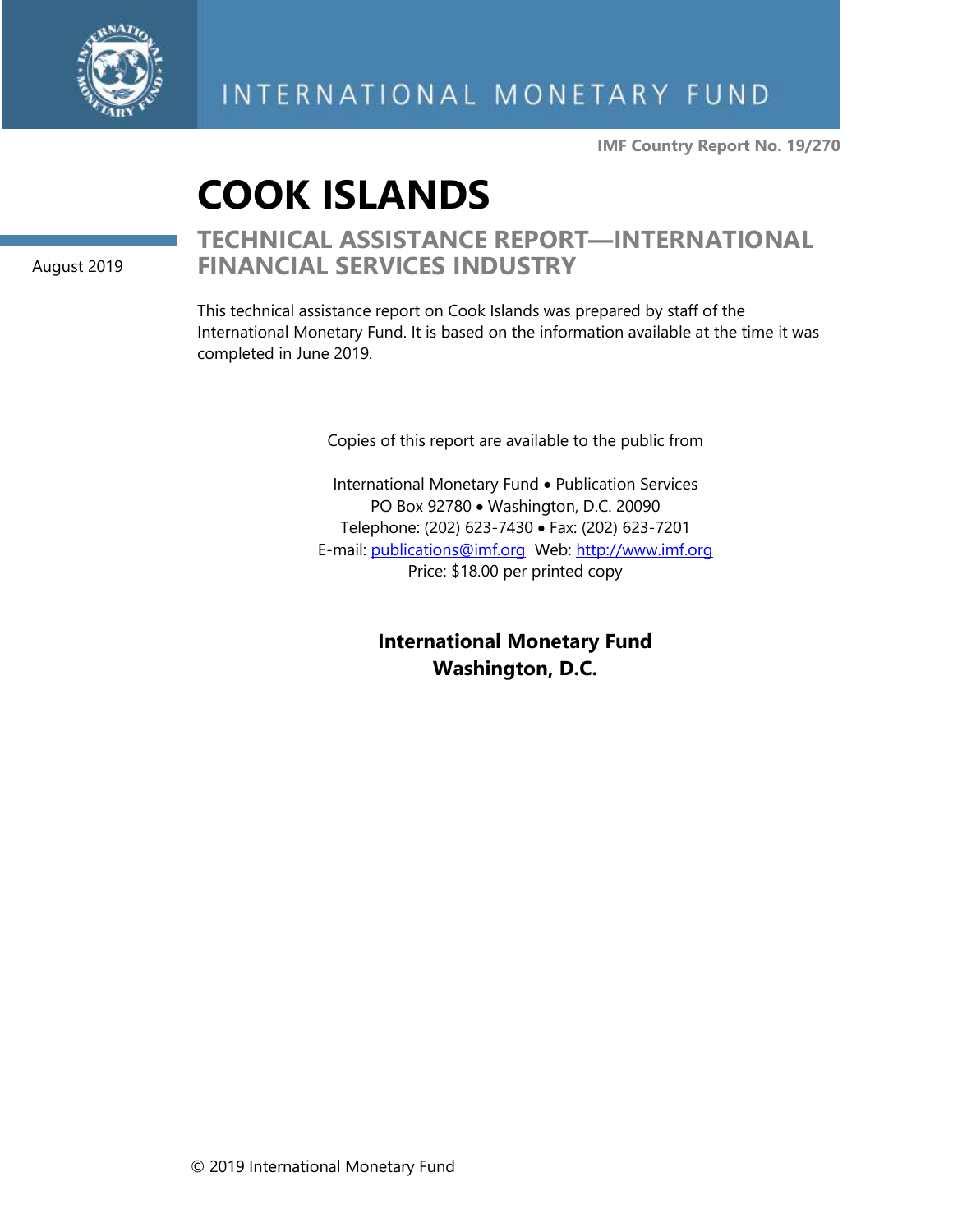# **COOK ISLANDS**

# **International Financial Services Industry**



Prepared By Iris Claus



**Technical Assistance Report** 

**June 2019**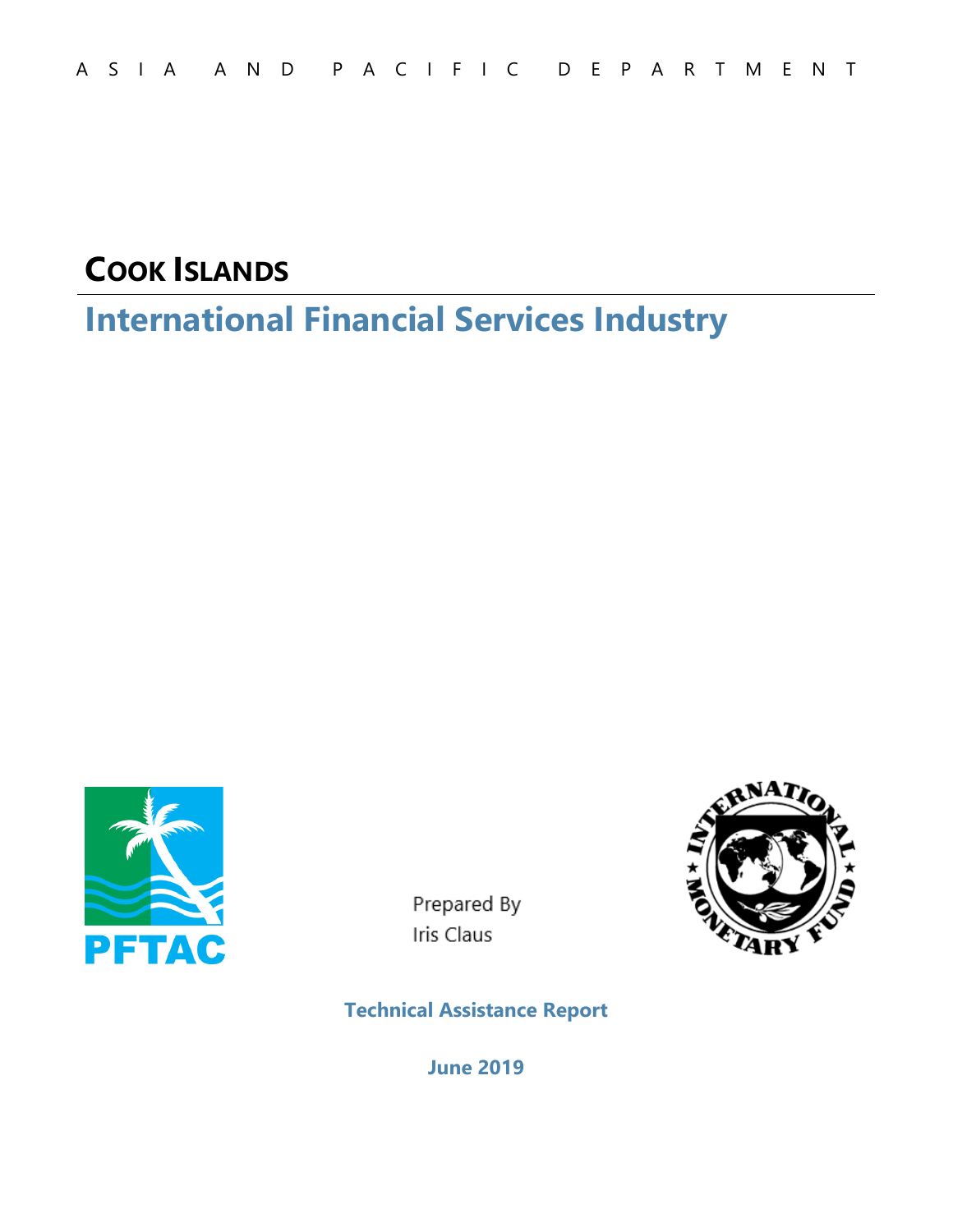The contents of this report constitute technical assistance provided by the staff of the International Monetary Fund (IMF) to the authorities of the Cook Islands in response to their request for technical assistance. This report (in whole or in part) or summaries thereof may be disclosed by the IMF to IMF Executive Directors and members of their staff, as well as to other agencies or instrumentalities of the TA recipient, and upon their request, to World Bank staff and other technical assistance providers and development partners with legitimate interest, unless the TA recipient specifically objects to such disclosure (see Operational Guidelines for the Dissemination of Technical Assistance Information—

#### http://www.imf.org/external/np/pp/eng/2013/061013.pdf).

Publication and disclosure of this report (in whole or in part) or summaries thereof to parties outside the IMF other than agencies or instrumentalities of the TA recipient, World Bank staff, other technical assistance providers and development partners with legitimate interest shall require the explicit consent of the TA recipient and the IMF's Asia and Pacific Department.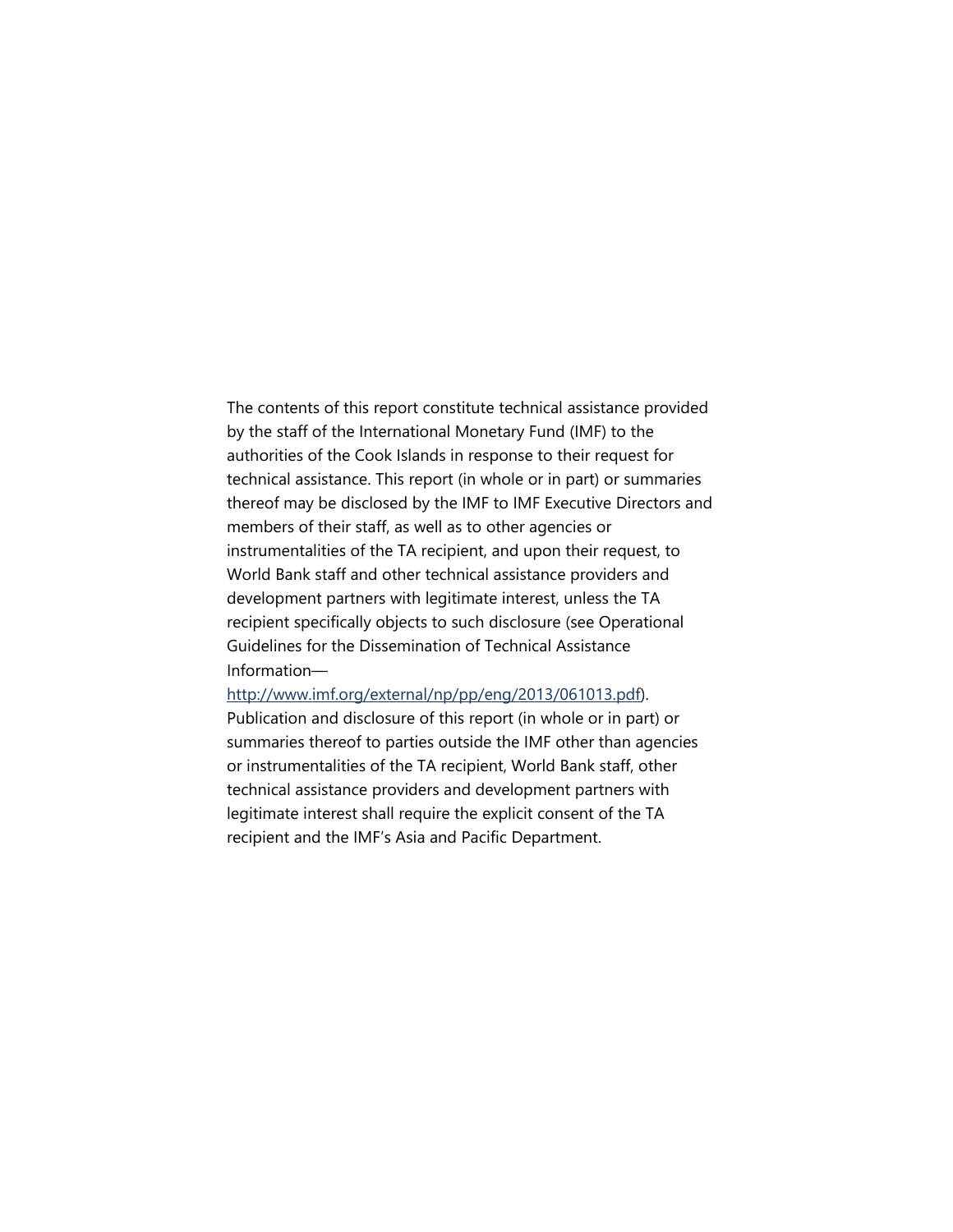## **CONTENTS**

|                                                                                                                       | 9 |
|-----------------------------------------------------------------------------------------------------------------------|---|
|                                                                                                                       |   |
|                                                                                                                       |   |
|                                                                                                                       |   |
|                                                                                                                       |   |
|                                                                                                                       |   |
| CONTRIBUTION OF INTERNATIONAL FINANCIAL SERVICES TO GDP ________________________ 18                                   |   |
|                                                                                                                       |   |
|                                                                                                                       |   |
|                                                                                                                       |   |
|                                                                                                                       |   |
|                                                                                                                       |   |
| B. Captive Insurance 24                                                                                               |   |
| C. Business Travel 24                                                                                                 |   |
| <b>TOTAL GDP CONTRIBUTION 26 PROPERTY AND RESIDENT ASSAULT AND RESIDENT ASSAULT AND RESIDENT ASSAULT AND RESIDENT</b> |   |
|                                                                                                                       |   |
|                                                                                                                       |   |
| <b>FIGURES</b>                                                                                                        |   |
|                                                                                                                       |   |
| 2. GDP of Trustee Companies, Ship Registry, and FSC and Exchange Rate_______________________________ 19               |   |
| 3. International Financial Services Industy: Number of Employees and Average Wage _________ 20                        |   |
| 4. Sales Exclusive of VAT and Company Income and Withholding Taxes__________________________________ 28               |   |
|                                                                                                                       |   |
|                                                                                                                       |   |
| <b>TABLES</b>                                                                                                         |   |

| 1. Cook Islands' Financial System |  |
|-----------------------------------|--|
| 2. Financial Services Legislation |  |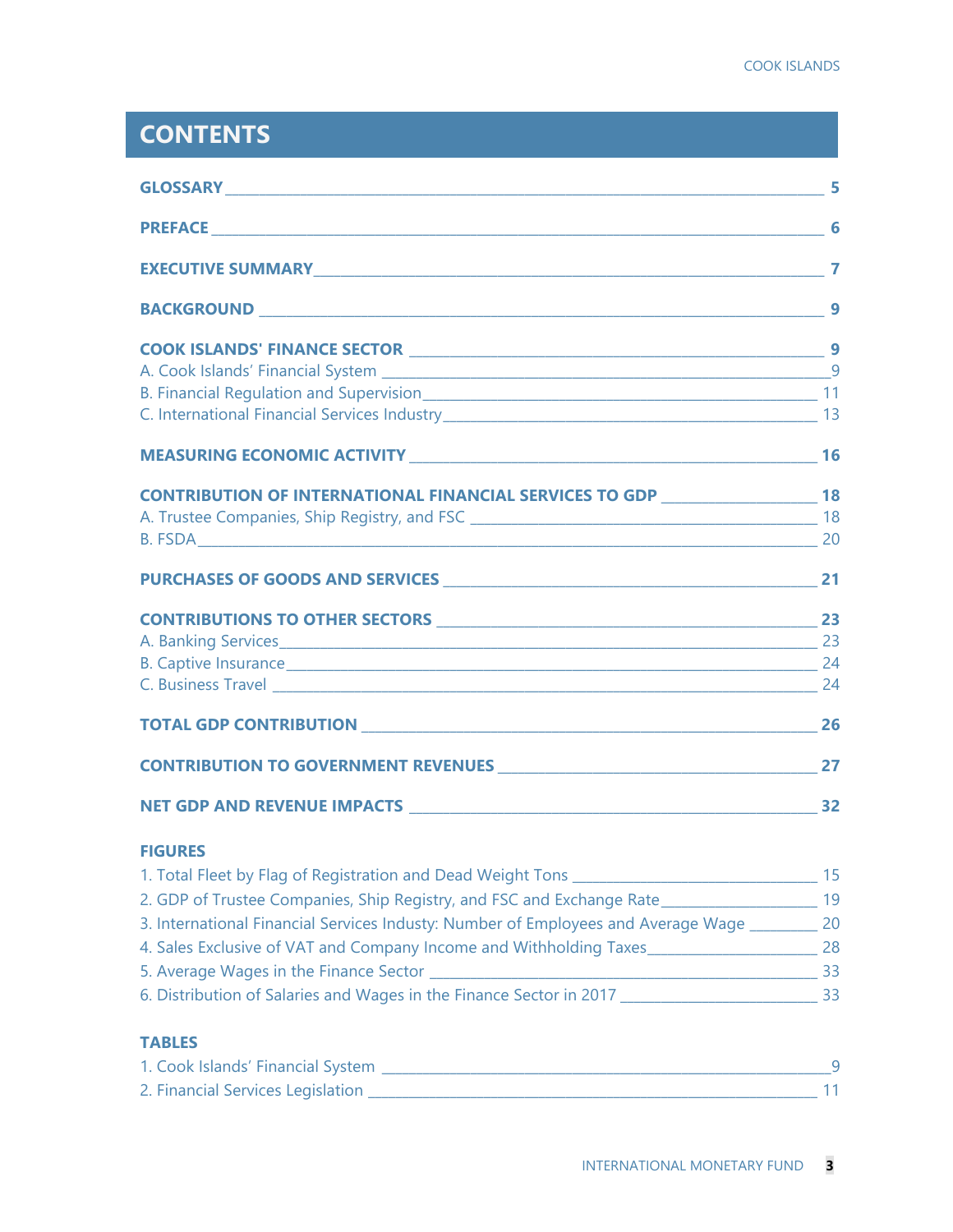| 7. GDP Contribution of the Trustee Companies, Ship Registry, and FSC ______________________________ 18                                                                                                                         |  |
|--------------------------------------------------------------------------------------------------------------------------------------------------------------------------------------------------------------------------------|--|
|                                                                                                                                                                                                                                |  |
|                                                                                                                                                                                                                                |  |
| 10. Composition of Goods and Services Purchased by Trustee Companies _________________________ 21                                                                                                                              |  |
|                                                                                                                                                                                                                                |  |
| 12. GDP Contribution of International Financial Services Providers' Purchases ________________ 23                                                                                                                              |  |
|                                                                                                                                                                                                                                |  |
|                                                                                                                                                                                                                                |  |
|                                                                                                                                                                                                                                |  |
|                                                                                                                                                                                                                                |  |
| 17. Other Government Revenues: Maritime Cook Islands and Financial Supervisory                                                                                                                                                 |  |
|                                                                                                                                                                                                                                |  |
| 18. Tax Revenue: Trustee Companies, Ship Registry, FSC, and FSDA _______________________________28                                                                                                                             |  |
| 19. Contributions of the International Financial Services Industry to Tax Revenues and GDP ____ 29                                                                                                                             |  |
| 20. Tax and Tax to GDP Ratio: International Financial Services Industry and Total Economy_____ 29                                                                                                                              |  |
|                                                                                                                                                                                                                                |  |
| 22. Total Tax Contribution of the International Financial Services Industry ________________________ 32                                                                                                                        |  |
| 23. Finance Sector: Number of Employees, Wages, and Average Wage by Wage Bracket                                                                                                                                               |  |
|                                                                                                                                                                                                                                |  |
|                                                                                                                                                                                                                                |  |
| 25. Estimated Revenue Loss 25 and 25 and 26 and 26 and 26 and 26 and 26 and 26 and 26 and 26 and 26 and 26 and 26 and 26 and 26 and 26 and 26 and 26 and 26 and 26 and 26 and 26 and 26 and 26 and 26 and 26 and 26 and 26 and |  |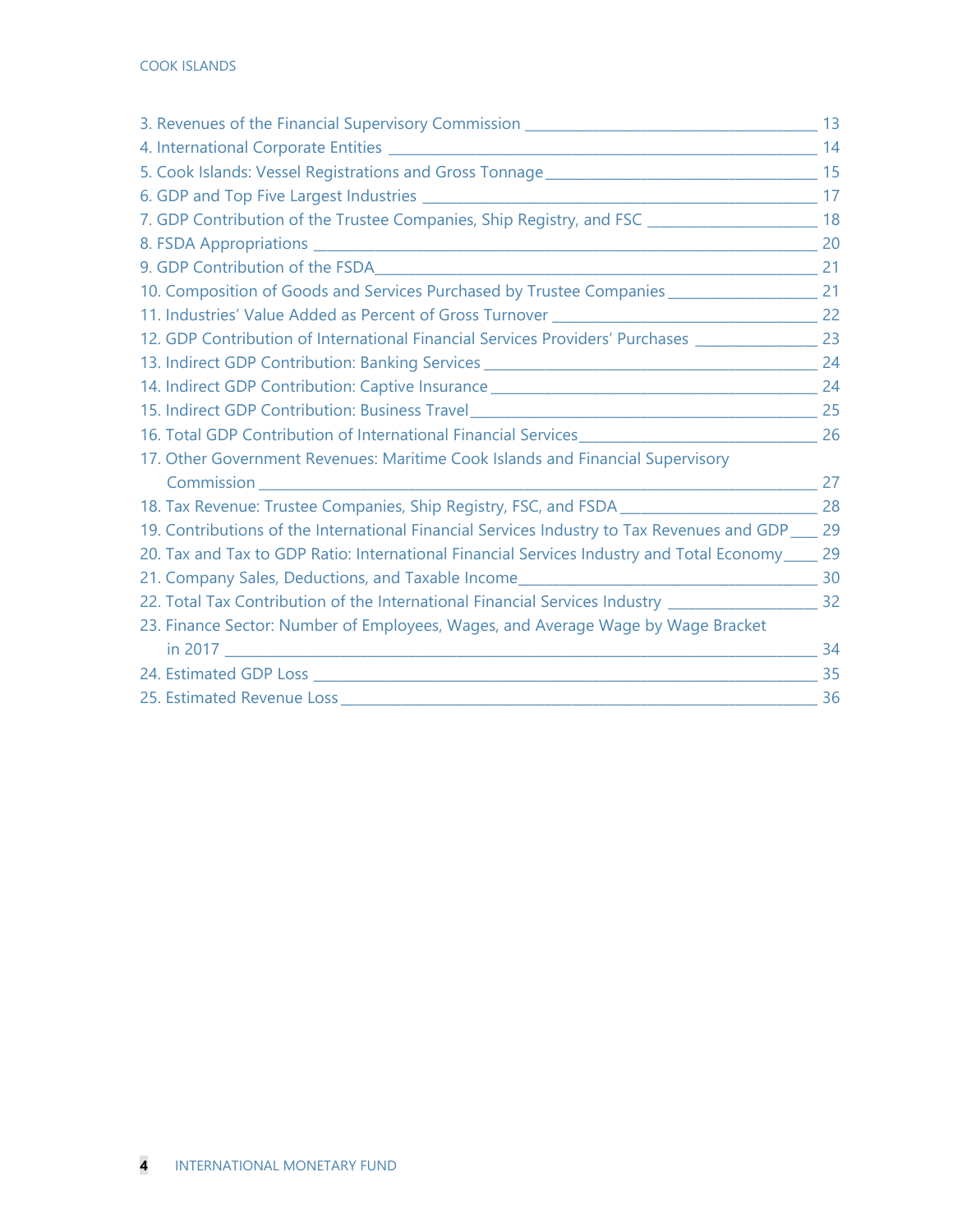# **Glossary**

| Balance of payments                             |
|-------------------------------------------------|
| European Union                                  |
| Gross domestic product                          |
| <b>Financial Supervisory Commission</b>         |
| <b>Financial Services Development Authority</b> |
| Ministry of Finance and Economic Management     |
| International Monetary Fund                     |
| Pay-as-you-earn                                 |
| Pacific Financial Technical Assistance Centre   |
| System of National Accounts                     |
| Value added tax                                 |
|                                                 |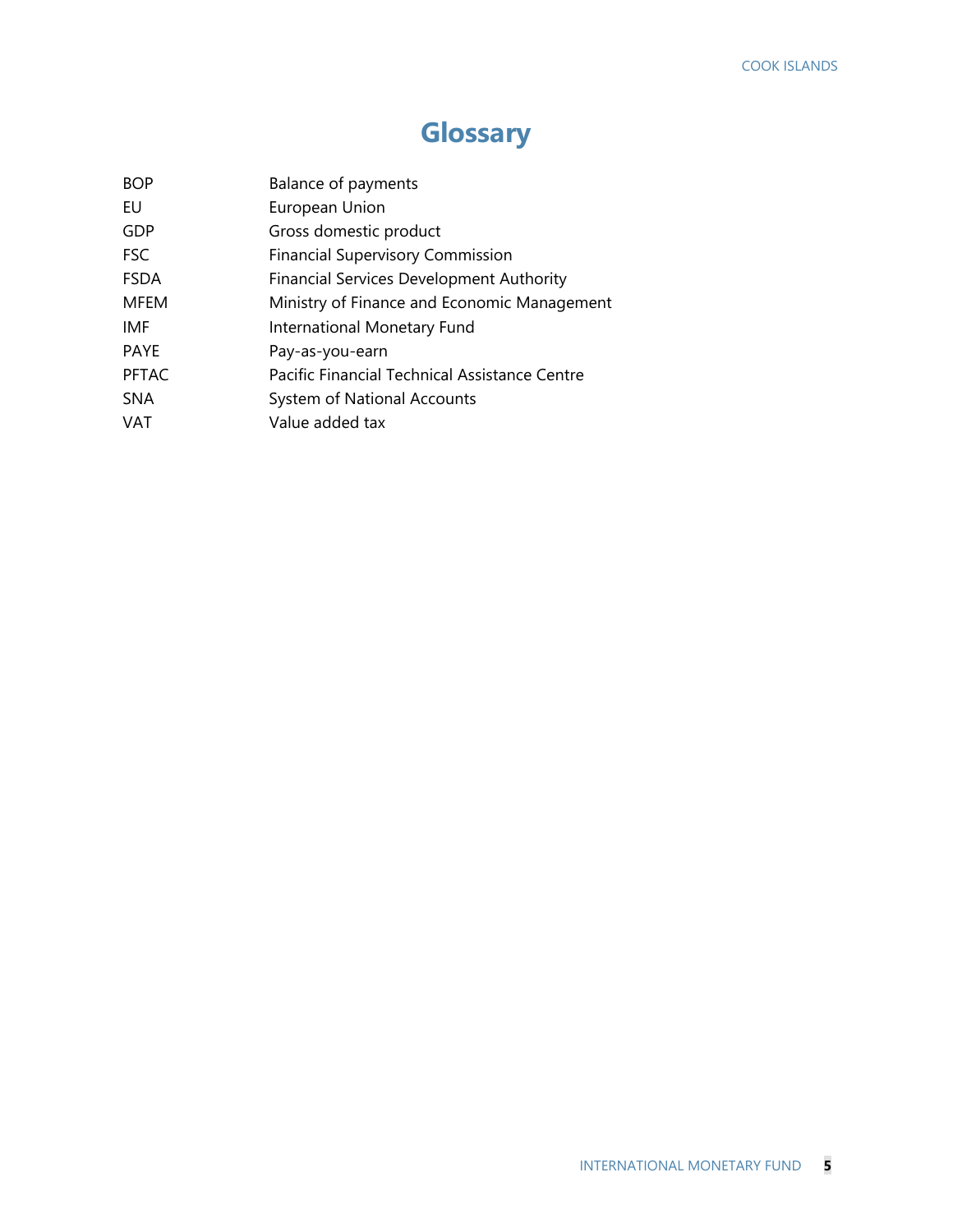# **PREFACE**

In response to a request from the Ministry of Finance and Economic Management (MFEM), I conducted a technical assistance mission to estimate the economic and revenue contributions of the international financial services industry in the Cook Islands. The mission took place in Rarotonga, Cook Islands during the period October 29 to November 9, 2018. This report contains the estimates.

Special thanks are due to Veia Teipo, Cook Islands Statistics Office, and David Toleafoa, Revenue Management Division, for compiling and providing data used in the analysis. I also benefitted from valuable discussions with Ria Arthur, Business Trade and Investment Board, Natalie Cooke, Economics Division, Andrew Forbes, Revenue Management Division, Tamatoa Jonassen, Financial Services Development Authority, Cheryl McCarthy, Financial Supervisory Commission, Xavier Mitchell, Revenue Management Division, Metua Robati, Business Trade and Investment Board, Alan Taylor, Financial Services Development Authority, and Louise Wittwer, Financial Supervisory Commission.

I would like to thank the staff of the Revenue Management Division for their hospitality.

The International Monetary Fund's Statistics Department reviewed and provided helpful comments on this report.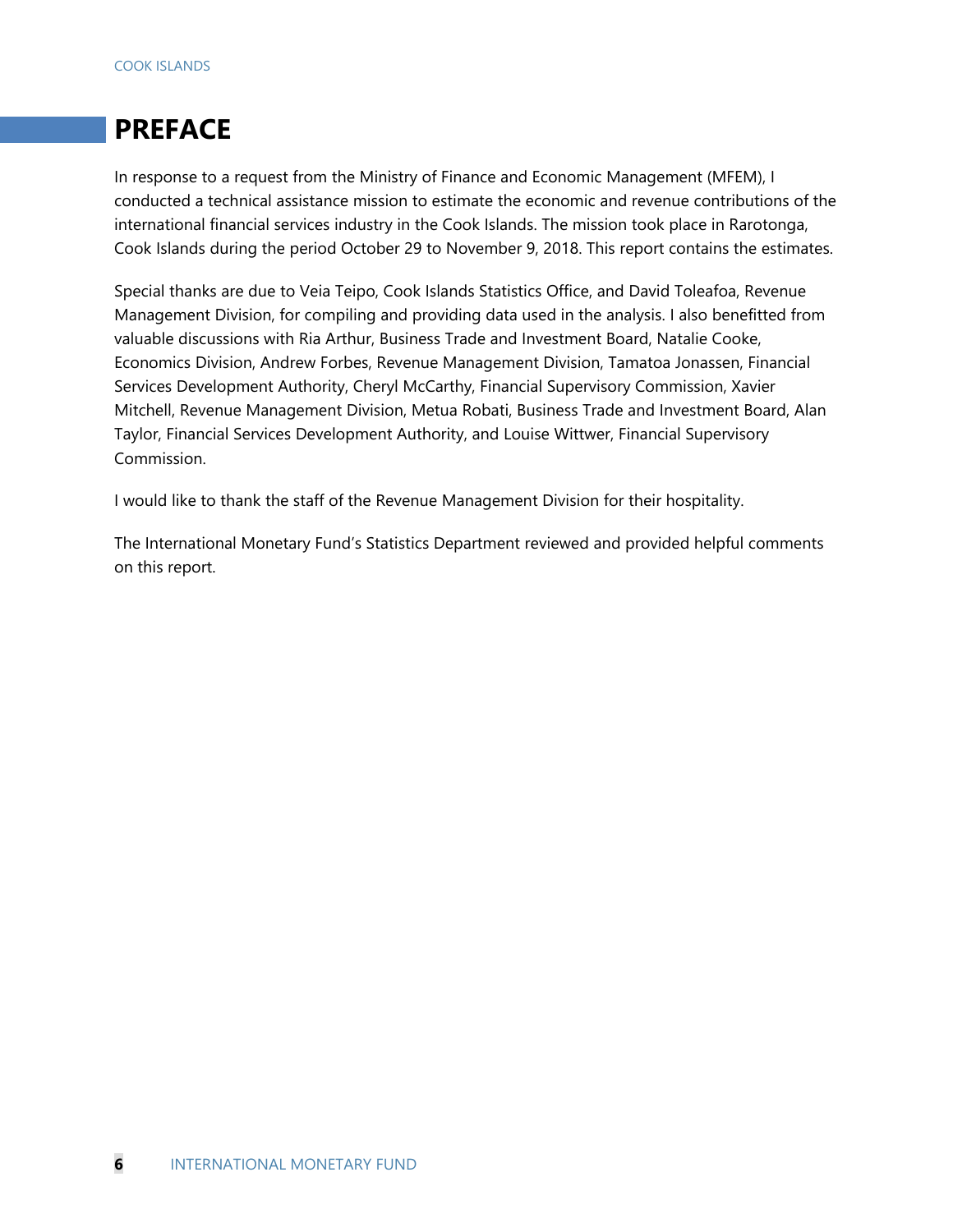### **EXECUTIVE SUMMARY**

The Pacific Financial Technical Assistance Centre was approached to estimate how international companies, and the wider international financial services industry, contribute to the Cook Islands' economy and revenue collection. This report discusses the data and methodology used and presents the results. One matter that has been raised is that international companies are exempt from all taxes in the Cook Islands.

The economic contribution of the international financial services industry can be measured by the value added of resident institutional units engaged, directly or indirectly, in the production of international financial services in the Cook Islands. The production of international financial services generates income which is distributed to the various agents or groups of agents who use that income to acquire goods and services for consumption now or later.

International companies purchase international financial services produced in the Cook Islands. They are exempt from all taxes in the Cook Islands but the income and value added generated by the international financial services industry from the production of international financial services are subject to taxation.

The value added of resident institutional units engaged in the production of goods and services in the Cook Islands is measured by gross domestic product (GDP). The international financial services industry directly contributes to the Cook Islands' GDP through the activities of eight trustee companies, a ship registry, the Financial Supervisory Commission (FSC), and the Financial Services Development Authority (FSDA). The trustee companies provide corporate, trust, and financial planning services including corporate entity formation. The ship registry performs flag state responsibilities for the Cook Islands' open registry of ships and yachts. The FSC is the licensing authority for all financial institutions. It is responsible for financial supervision and operates the registry of international entities. The FSDA is responsible for growing the Cook Islands' international financial services industry.

The international financial services industry also contributes indirectly to GDP through two channels. The first channel is through the goods and services that the industry purchases from other suppliers, such as electricity, accounting services, telecommunications, etc. The second channel is through the business that the international financial services providers create for other sectors of the economy including banking services, captive insurance, and business travel.

The contribution of the international financial services industry to GDP is estimated using tax and Cook Islands Statistics Office's data. Between 2010 and 2017 the total, direct and indirect, contribution to GDP of the international financial services industry has fluctuated between 3.8 and 4.8 percent. The direct contribution has been increasing from NZ\$ 12.5 million in 2010 to NZ\$ 14.9 million in 2017, while the indirect contribution has remained flat averaging around NZ\$ 3.5 million a year. The indirect contribution has remained unchanged because purchases of production inputs from other businesses in the Cook Islands have been falling.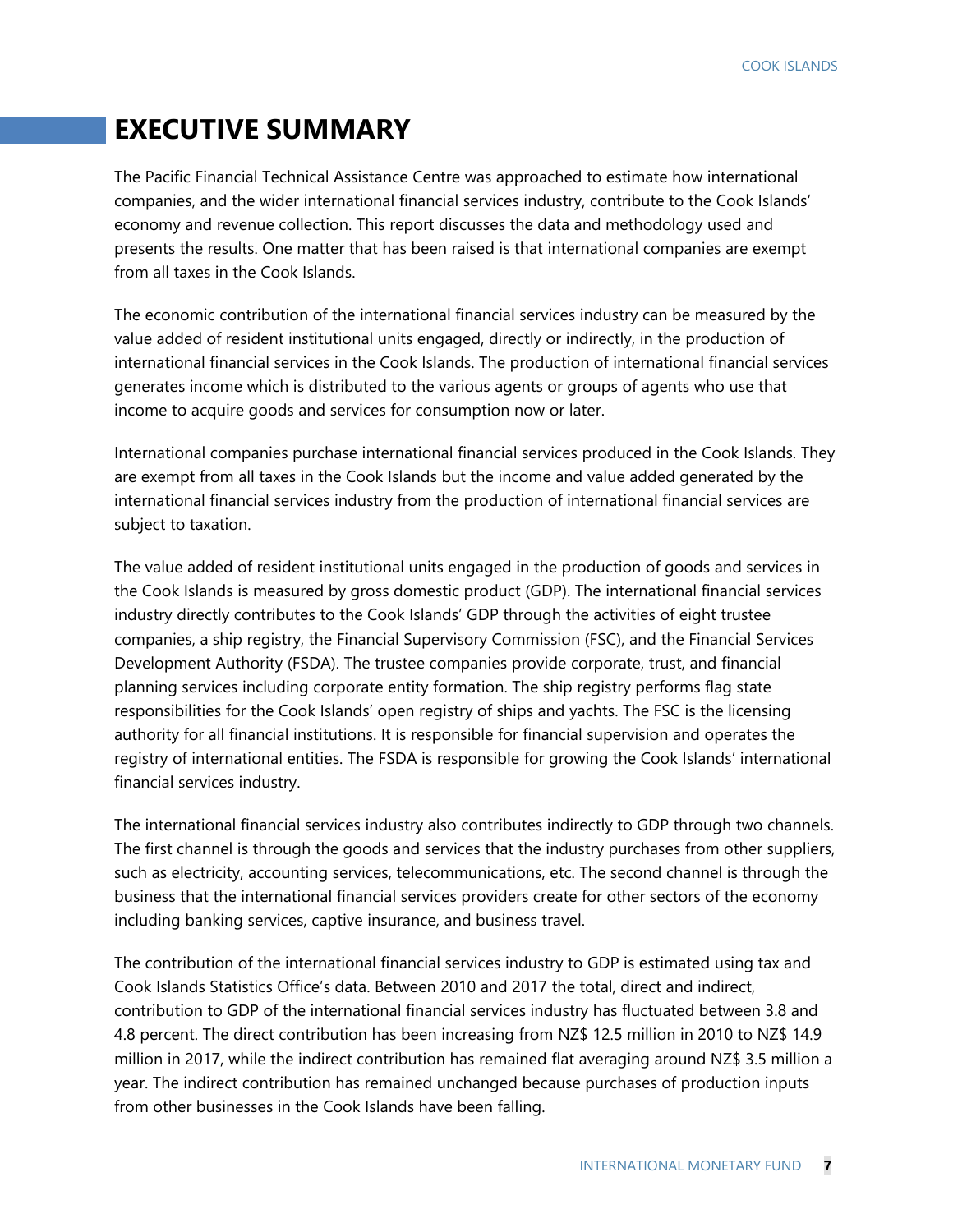Comparison of the GDP and revenue contributions shows that payments of value added tax (VAT), income and withholding taxes have slowed by more than the industry's contribution to GDP. Moreover, tax collection has not been proportionate to the size of the international financial services industry. In 2010 the industry contributed 3.7 percent to GDP but only 3.1 percent to tax collection. In 2016 the industry contributed 3.3 percent to GDP and paid / collected 2.2 percent of taxes.

For the economy as a whole each dollar of economic activity generates between 28 and 32 cents of tax. The tax to GDP ratio for the international financial services industry averaged 24 percent from 2010 to 2014. It dropped to 21 percent in 2015 and 19 percent in 2016. The tax to GDP ratio has fallen because of lower reported company profits. The decline in profitability is due to increased other deductions. Insufficient information is available to establish which costs increased.

Taxing international companies in the Cook Islands could lead to the loss of the international financial services industry. To estimate the net economic and fiscal impacts salaries and wages data is used because labor is the largest input to producing international financial services and contributor to GDP. The net impact will depend on whether people currently working in the international financial services industry will find alternative employment in the Cooks Islands and the salaries and wages earned.

If the international financial services industry was lost about half of the economic activity currently generated by the industry is estimated to shift to other sectors in the economy as most international financial services employees would find alternative employment (because they are highly skilled) albeit at a lower wage with only the most highly paid employees leaving the Cook Islands.

Loss of the international financial services industry is estimated to lead to a one-off decline in GDP between 2.1 and 2.6 percent while revenue is estimated to be lower by NZ\$ 3.5 to 4.1 million a year which is about 3.1 to 3.2 percent of total VAT, income and withholding taxes. The revenue loss includes all FSC revenue. The FSC currently is self-funded, rather than being funded from appropriations, mainly from the registration and renewal fees generated from the incorporated entities and trusts that the international financial services industry establishes and administers. If those fees disappear the FSC will need to be funded other ways to continue regulating and supervising the domestic financial services industry.

The estimates in this report are based on available information but also assumptions and judgments. Several factors contribute to an overestimation of the contribution of the international financial services industry to GDP. For example, all activities by the Financial Supervisory Commission and the ship registry are counted as international financial services. They clearly are not. The FSC licenses, registers, and supervises all financial institutions in the Cook Islands not only international entities, and ships and yachts can be registered in the Cook Islands other than through international companies' registration. No corrections were made for the overestimation because at the same time it is likely that the international financial services industry may contribute to the Cook Islands economy through other channels not considered in the analysis.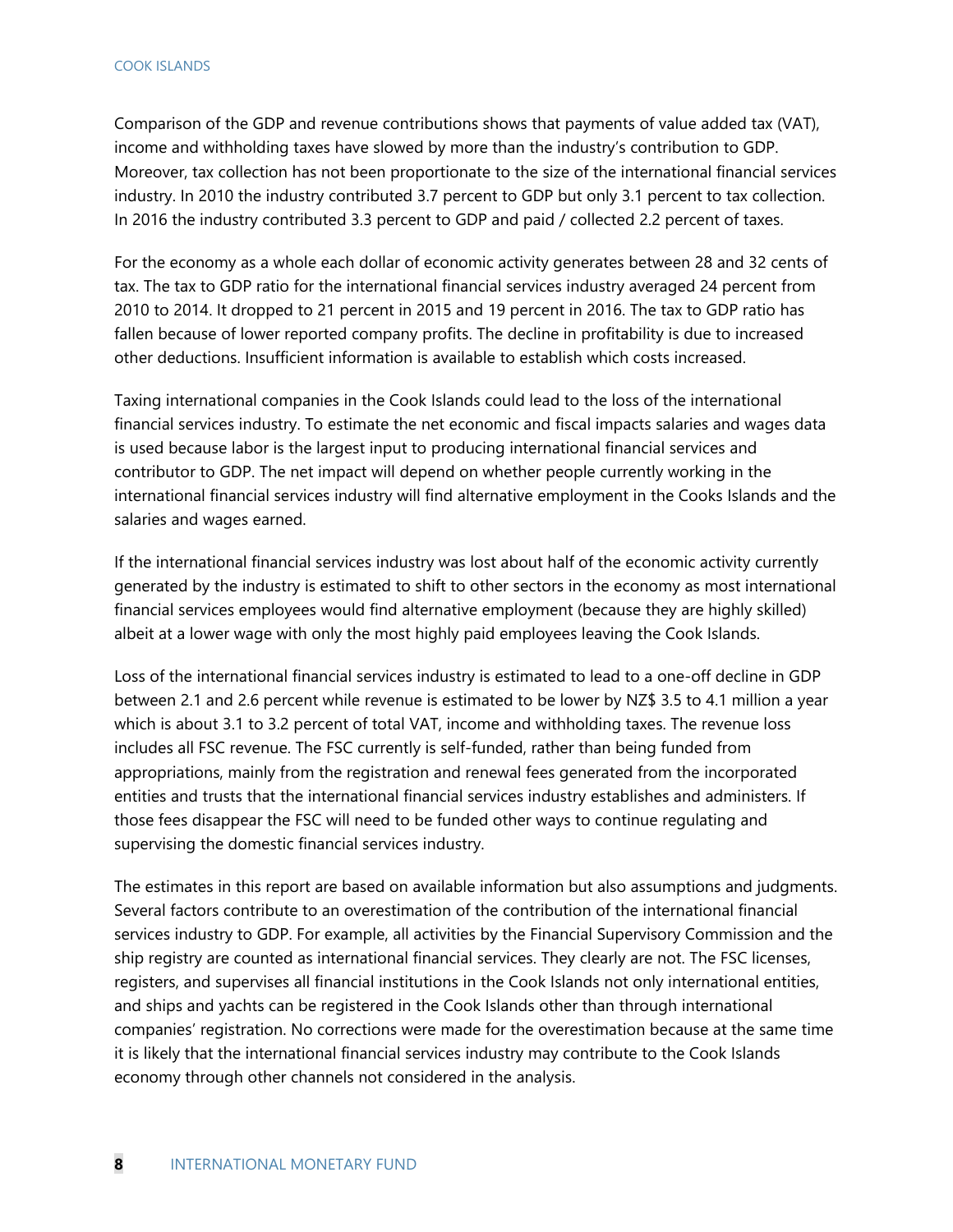### **BACKGROUND**

**1. The European Union (EU) has raised issues that could result in the Cook Islands being placed on the EU's list of non-cooperative jurisdictions.** Representatives from the Cook Islands' Bankers Association, Financial Supervisory Commission, Financial Services Development Authority, Revenue Management Division, and Trust Companies Association formed a working group to address the issues raised by the EU.

**2. One matter raised by the EU is that international companies are exempt from all taxes in the Cook Islands.** Taxing international companies would address this concern. However, adopting this approach could potentially result in the end of international companies in the Cook Islands and in turn the associated revenue and economic contributions (in both real and nominal terms) could be lost. The Pacific Financial Technical Assistance Centre was approached to estimate how international companies, and the wider international financial services industry, contribute to the Cook Islands' economy and revenue collection. This report discusses the data and methodology used and presents the results.

# **COOK ISLANDS' FINANCE SECTOR**

#### **Cook Islands' Financial System**

#### **3. The Cook Islands' financial system comprises about thirty financial entities that intermediate financial transactions between businesses, individuals, households, government, and other public entities in the Cook Islands and the Cook Islands and the rest of the world.**

They are listed in Table 1 and include domestic and international banks, insurers, captive insurers, trustee companies, and money changing and remittance businesses. The Cook Islands does not have a central bank and the New Zealand dollar is used as legal tender.

#### **Table 1. Cook Islands' Financial System**

#### **Domestic banks**

The domestic banks licensed in the Cook Islands are:

- **ANZ Banking Group Limited**
- Bank of the Cook Islands Limited
- Bank of South Pacific Limited
- Capital Security Bank Cook Islands Limited

#### **International banks**

The following banks also have international bank licenses:

- **ANZ Banking Group Limited**
- Bank of South Pacific Limited
- Capital Security Bank Limited

https://www.fsc.gov.ck/cookIslandsFscApp/content/business-contacts/banks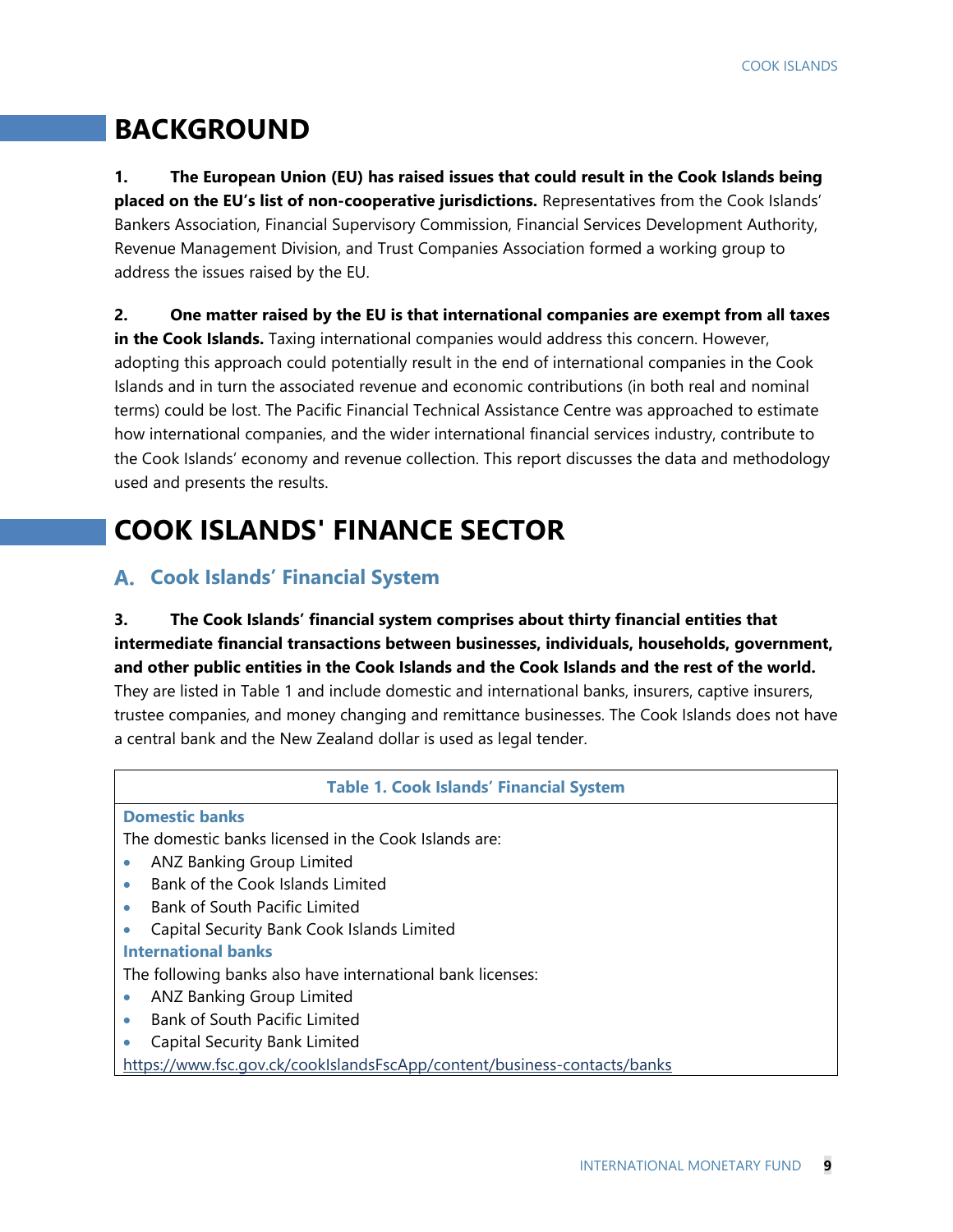| Table 1. Cook Islands' Financial System (concluded)                         |
|-----------------------------------------------------------------------------|
| <b>Insurers</b>                                                             |
| Licence Category A                                                          |
| Tower Insurance (Cook Islands) Limited                                      |
| Approved External Insurer                                                   |
| <b>ACE Insurance Limited</b><br>$\bullet$                                   |
| BSP Health Care (Fiji) Limited<br>$\bullet$                                 |
| Federal Pacific Insurance Limited<br>$\bullet$                              |
| Sovereign Assurance Company Limited                                         |
| Licensed Insurance Intermediaries                                           |
| Agents                                                                      |
| Australia and New Zealand Banking Group Limited (CI)                        |
| Bank of the Cook Islands Limited<br>$\bullet$                               |
| Cook Islands Motor Centre Limited<br>$\bullet$                              |
| Federal Pacific Insurance (Cook Islands) Limited<br>$\bullet$               |
| <b>Grant Priest</b><br>$\bullet$                                            |
| <b>Richard Fisher</b><br>$\bullet$                                          |
| Shaun Gallagher<br>$\bullet$                                                |
| <b>Brokers</b>                                                              |
| <b>Willis New Zealand Limited</b>                                           |
| <b>Captive insurers</b>                                                     |
| Captive Insurer                                                             |
| Maritime Mutual Insurance Association Limited                               |
| <b>Ovation Risk Limited</b><br>$\bullet$                                    |
| Pacific Catastrophe Risk Insurance Company                                  |
| External Insurance Manager                                                  |
| Willis New Zealand Limited                                                  |
| https://www.fsc.gov.ck/cookIslandsFscApp/content/business-contacts/insurers |
| <b>Trustee companies</b>                                                    |
| Alpha Trust (Cook Islands) Limited<br>$\bullet$                             |
| Asiaciti Trust Pacific Limited                                              |
| Cook Islands Trust Corporation Limited<br>$\bullet$                         |
| Metis Global (Cook Islands) Limited<br>$\bullet$                            |
| Ora Fiduciary (Cook Islands) Limited<br>$\bullet$                           |
| Portcullis (Cook Islands) Ltd<br>$\bullet$                                  |
| Southpac Trust Limited<br>$\bullet$                                         |
| Trustees & Fiduciaries (Cook Islands) Limited                               |
| https://www.fsc.gov.ck/cookIslandsFscApp/content/business-contacts/trustee  |
| <b>Money-changing and remittance businesses</b>                             |
| Money-changing businesses                                                   |
| 4xCube Limited                                                              |
| Money-changing and remittance businesses                                    |
| <b>Allied Pacific Limited</b>                                               |
| Jetsave Cook Islands Limited                                                |
| https://www.fsc.gov.ck/cookIslandsFscApp/content/business-contacts/money    |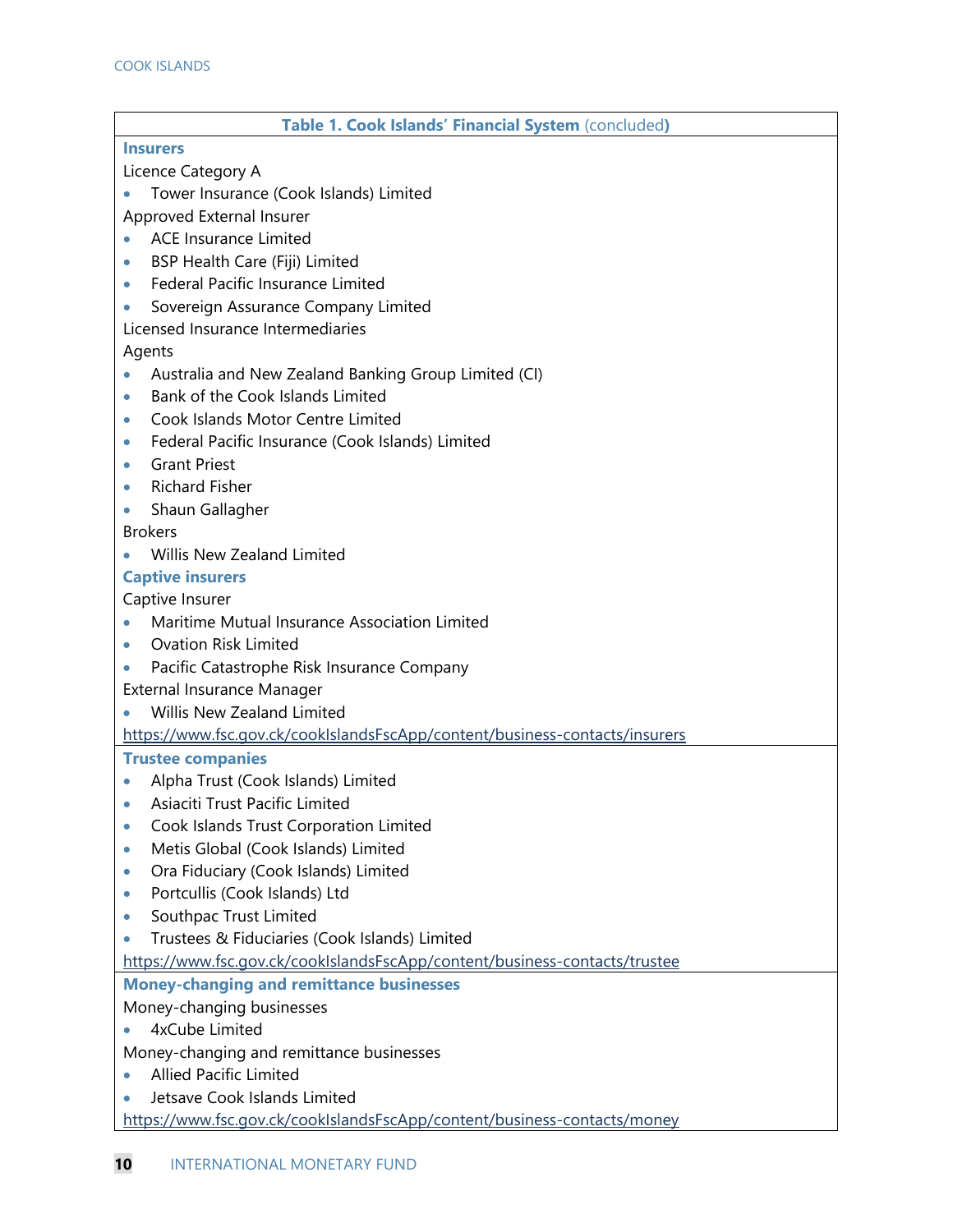#### **Financial Regulation and Supervision**

#### **4. Financial intermediaries must be licensed to operate and meet certain other**

**requirements to establish in the Cook Islands.** The Financial Supervisory Commission (FSC) is an independent body. It is the licensing authority for all financial institutions, i.e. banks, insurers (including captive insurers), money changing and remittance businesses, and trustee companies. It is responsible for the supervision of regulated financial entities and financial services and also operates the registry of international and foreign companies, limited liability companies, international trusts, international partnerships, and foundations. The enactments and regulations administered by the FSC are listed in Table 2.

| <b>Table 2. Financial Services Legislation</b>                                           |
|------------------------------------------------------------------------------------------|
| <b>Financial Supervisory Commission</b>                                                  |
| Financial Supervisory Commission Act 2003                                                |
| Financial Supervisory Commission Amendment Act 2003                                      |
| Financial Legislation Amendment Act 2012                                                 |
| Financial Supervisory Commission (Qualifications of Compliance Officer) Regulations 2004 |
| <b>Banks</b>                                                                             |
| Banking Act 2011                                                                         |
| Banking Amendment Act 2012                                                               |
| Banking Amendment Act 2013                                                               |
| Banking Amendment Act 2015                                                               |
| Banking (Fees) (Amendment) Regulations 2014                                              |
| <b>Digital Register</b>                                                                  |
| Digital Registers Act 2011                                                               |
| <b>Foundations</b>                                                                       |
| Foundations Act 2012                                                                     |
| Foundations Act 2012 (Forms)                                                             |
| <b>Foundations Amendment Act 2013</b>                                                    |
| <b>Insurance</b>                                                                         |
| Insurance Act 2008                                                                       |
| Insurance Amendment Act 2009                                                             |
| Insurance Amendment Act 2011                                                             |
| Insurance Amendment Act 2012                                                             |
| Insurance Regulations 2009                                                               |
| Insurance Amendment Regulations 2014                                                     |
| Insurance Code 2010                                                                      |
| Notice to Amend the Insurance Code 2010                                                  |
| <b>Captive insurance</b>                                                                 |
| Captive Insurance Act 2013                                                               |
| Captive Insurance Regulations 2013                                                       |
| Captive Insurance Amendment Regulations 2014                                             |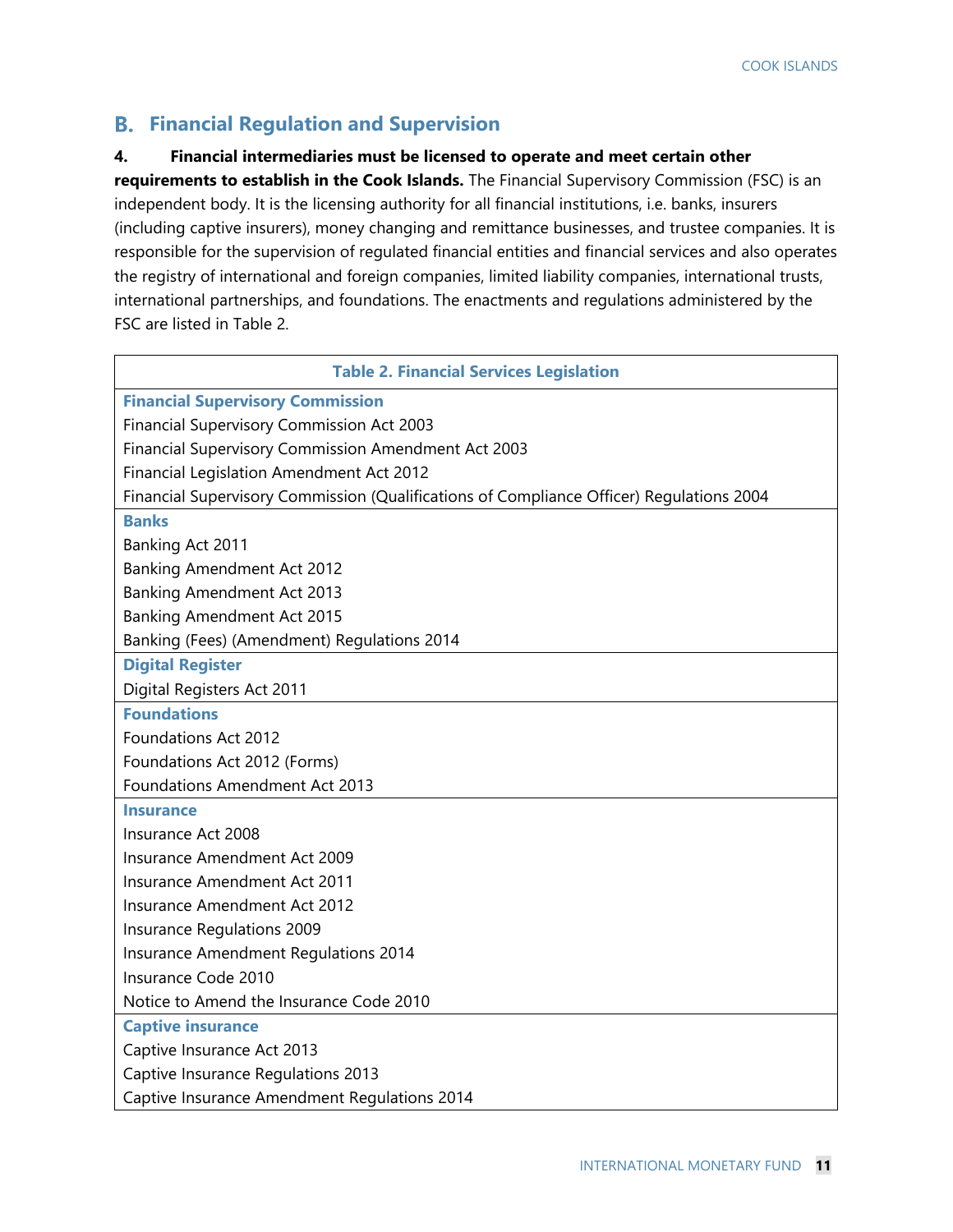| Table 2. Financial Services Legislation (concluded)                               |
|-----------------------------------------------------------------------------------|
| <b>Money-changing and remittance businesses</b>                                   |
| Money-Changing and Remittance Businesses Act 2009                                 |
| Money-Changing & Remittance Businesses Amendment Regulations 2014                 |
| <b>Trustee companies</b>                                                          |
| Trustee Companies Act 2014                                                        |
| Trustee Companies (Due Diligence) Regulations 1996                                |
| <b>Trustee Companies Regulations 2014</b>                                         |
| Trustee Companies Amendment Regulations 2014                                      |
| <b>International and foreign companies</b>                                        |
| International Companies Act 1981-82                                               |
| International Companies Amendment Act 2007                                        |
| International Companies Amendment (No.2) Act 2007                                 |
| International Companies Amendment Act 2013                                        |
| International Companies Amendment Act 2015                                        |
| International Companies (Forms) Regulations 1982                                  |
| International Companies (Prescribed Fees) (Amendment) Regulations 2014            |
| <b>Limited liability companies</b>                                                |
| Limited Liability Companies 2008                                                  |
| Limited Liability Companies Amendment Act 2013                                    |
| Limited Liability Companies (Forms) 2008                                          |
| Limited Liability Companies (Prescribed Fees) (Amendment) Regulations 2014        |
| <b>International trusts</b>                                                       |
| International Trusts 1984                                                         |
| International Trusts Amendment 1985                                               |
| International Trusts Amendment 1989 No23                                          |
| International Trusts Amendment 1989 No31                                          |
| International Trusts Amendment 1991                                               |
| International Trusts Amendment 1995-96                                            |
| International Trusts Amendment 1999                                               |
| International Trusts Amendment 2004                                               |
| International Trusts Amendment 2013                                               |
| International Trusts (Forms) Regulations 1985                                     |
| International Trusts (Prescribed Fees) (Amendment) Regulations 2014               |
| <b>International partnerships</b>                                                 |
| International Partnership 1984                                                    |
| International Partnership Amendment 1999                                          |
| International Partnership Amendment 2004                                          |
| International Partnerships Amendment 2013                                         |
| International Partnership (Forms) Regulations 1985                                |
| International Partnership (Prescribed Fees) (Amendment) Regulations 2014          |
| https://www.fsc.gov.ck/cookIslandsFscApp/content/regulatory-framework/legislation |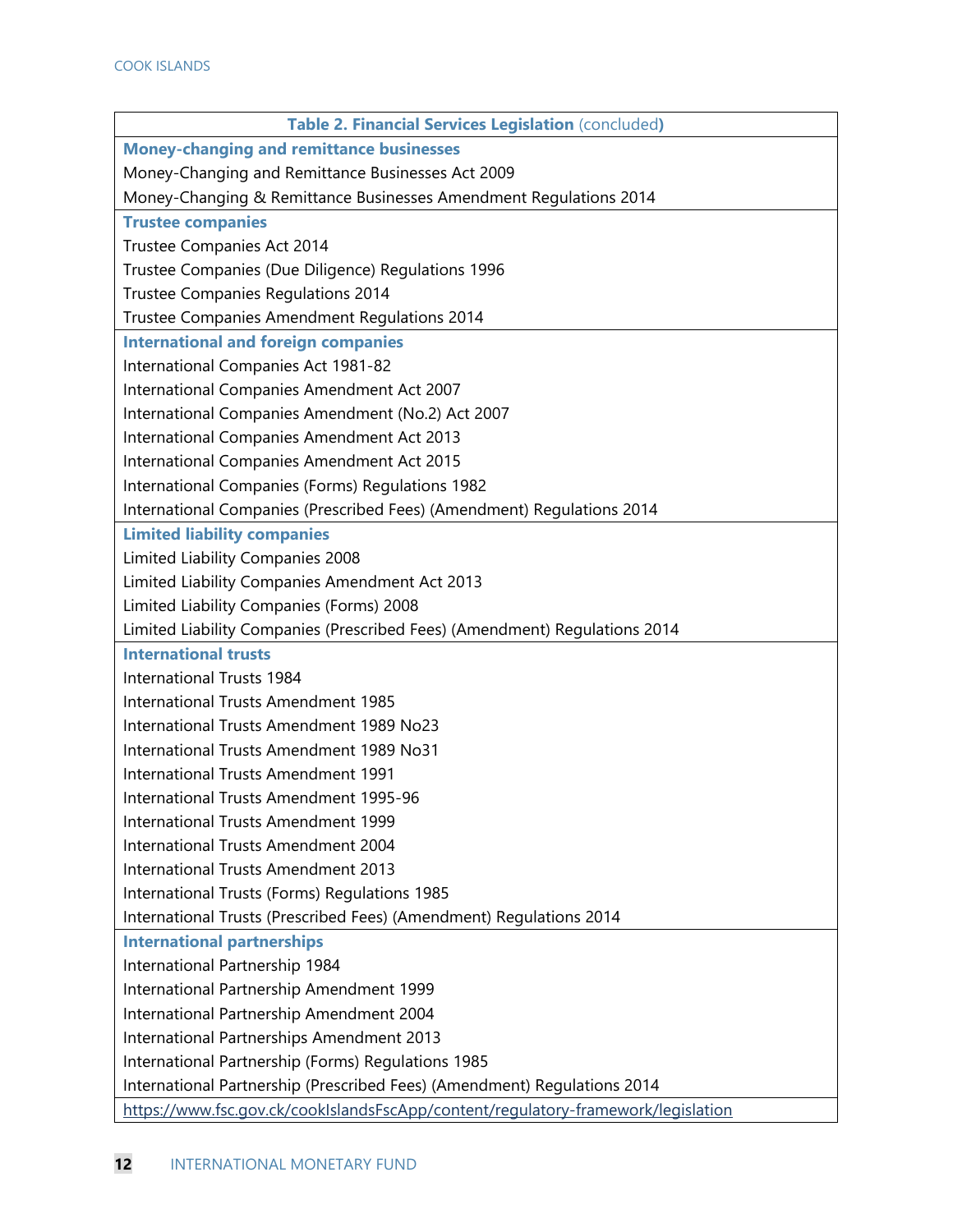**5. As at June 30, 2018, employees of the FSC comprised a Commissioner, a Deputy Commissioner / Registrar, a Head of the Financial Intelligence Unit, and nine staff members.** The FSC generates regular revenue from licensing, registration, renewal, and other fees and in the fiscal years 2014 and 2015 received crown appropriations. Most of the FSC's revenue is generated from the registration of international financial services providers with renewal fees contributing between 76 and 80 percent to the FSC's annual revenue (Table 3).

|                                                                                           | <b>Table 3. Revenues of the Financial Supervisory Commission</b><br>(In NZ\$) |           |           |           |           |
|-------------------------------------------------------------------------------------------|-------------------------------------------------------------------------------|-----------|-----------|-----------|-----------|
| <b>Year ended June</b>                                                                    | 2014                                                                          | 2015      | 2016      | 2017      | 2018      |
| Crown appropriation                                                                       | 35,000                                                                        | 35,000    |           |           |           |
| <b>Licensing fees</b>                                                                     | 89,573                                                                        | 113,207   | 136,285   | 115,027   | 111,478   |
| Registration fees                                                                         | 143,487                                                                       | 138,090   | 165,942   | 119,033   | 126,754   |
| lRenewal fees                                                                             | 1,105,643                                                                     | 1,186,037 | 1,320,180 | 1,199,295 | 1,126,783 |
| As % of total revenue                                                                     | 76%                                                                           | 76%       | 76%       | 80%       | 78%       |
| Other fees revenue                                                                        | 71,892                                                                        | 97,947    | 116,402   | 73,613    | 73,757    |
| <b>Total revenue</b>                                                                      | 1,445,595                                                                     | 1,570,281 | 1,738,809 | 1,506,968 | 1,438,772 |
| https://www.fsc.gov.ck/cookIslandsFscApp/content/regulatory-framework/report/annualreport |                                                                               |           |           |           |           |

#### **International Financial Services Industry**

**6. The Cook Islands' international financial services industry which was established in the 1980s provides a full range of corporate, trust, and financial planning services including corporate entity formation.** Table 4 shows the number of international companies, partnerships, trusts, limited liability companies, and foundations registered in the Cook Islands for the years ended June 2014 to 2018. Registrations of international entities in the Cook Islands have been declining except for foundations. International financial services are provided by eight registered trustee companies.

**7. Capital Security Bank (CSB) is the only Cook Islands bank that the Cook Islands trustee companies use onshore for their international clients.** The CSB is itself an international company. It carries on banking business locally but only in the international market. Its clients are generally non-residents, international entities, and international trusts (both Cook Islands and other jurisdictions).

**8. The CSB is part of the international financial services industry in the Cook Islands but its contribution is included in the indirect contribution of the international financial services industry to economic activity and revenue collection in the Cook Islands to maintain confidentiality of tax and Cook Islands Statistics Office data.** Including the CSB in the indirect contribution leads to an underestimation of the economic and revenue contribution of the international financial services industry because the indirect contribution of the CSB is not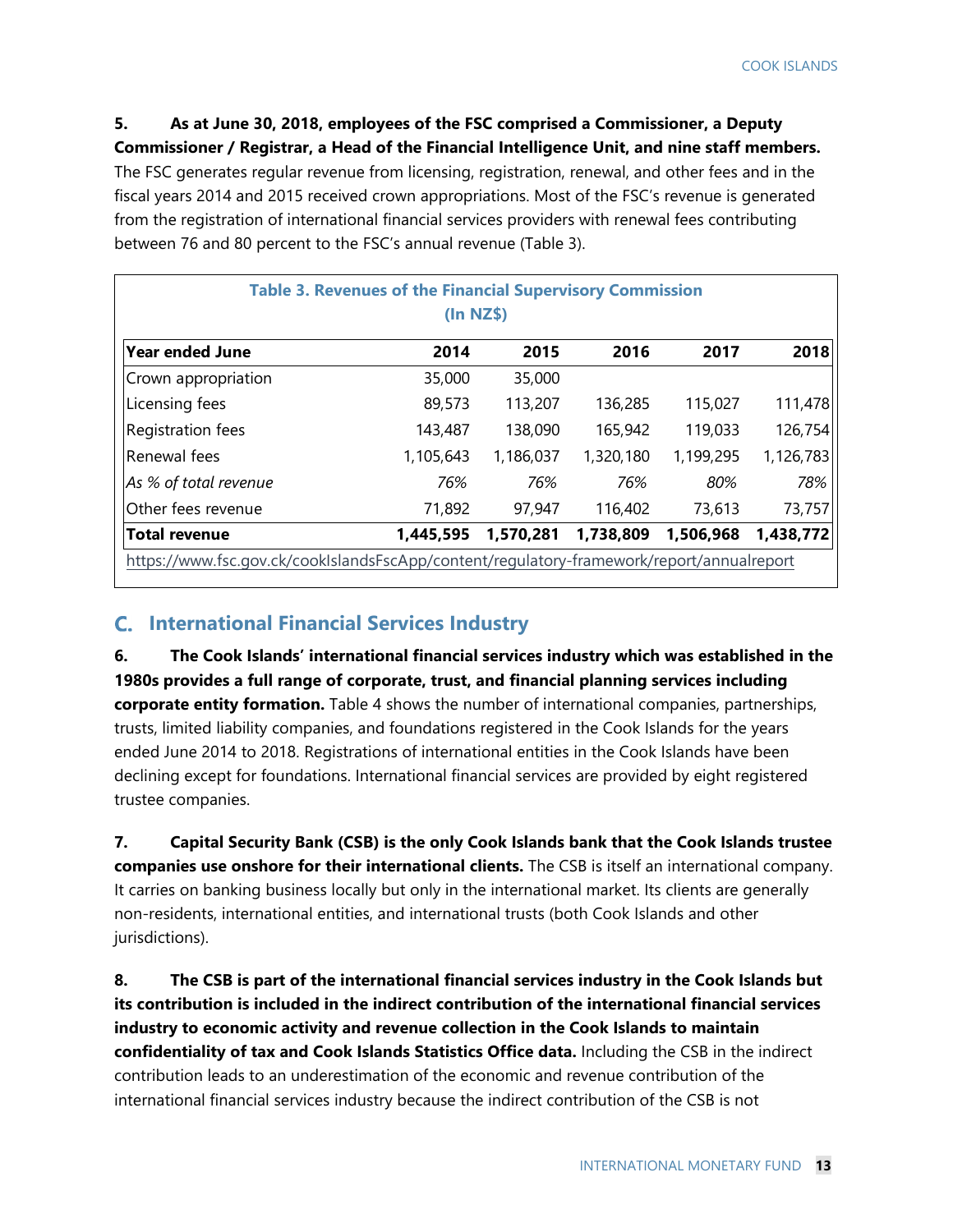captured—the estimates do not include the economic and revenue contribution that results from the CSB's use of production inputs, e.g. electricity, telecommunications, rent, etc. The underestimation is likely to be small because use of goods and services in the finance sector relative to labor inputs tends to be small.

|                                                                                           | <b>Table 4. International Corporate Entities</b> |       |       |       |       |
|-------------------------------------------------------------------------------------------|--------------------------------------------------|-------|-------|-------|-------|
| Year ended June                                                                           | 2014                                             | 2015  | 2016  | 2017  | 2018  |
| International companies                                                                   | 1,090                                            | 1,090 | 1,095 | 987   | 931   |
| International partnerships                                                                | 6                                                | 3     | 4     | 4     |       |
| IInternational trusts                                                                     | 2,620                                            | 2,505 | 2,373 | 2,275 | 2,182 |
| Limited liability companies                                                               | 383                                              | 408   | 402   | 365   | 358   |
| Foundations                                                                               | 5                                                | 18    | 28    | 52    | 51    |
| https://www.fsc.gov.ck/cookIslandsFscApp/content/regulatory-framework/report/annualreport |                                                  |       |       |       |       |

**9. The Financial Services Development Authority (FSDA) is responsible for growing the Cook Islands' international financial services industry and promoting the jurisdiction to new markets (http://www.cookislandsfinance.com/about - us.php).** The objective in establishing the FSDA was to encourage, promote, and develop the Cook Islands' financial services industry to achieve sustained growth, which is economically beneficial, socially responsible, and reputable. The FSDA has three employees, a Chief Executive Officer, a Marketing Director, and a staff member. According to a recent FSDA survey most international entities were established in the Cook Islands for general asset holding purposes.

**10. International entities are generally prohibited from trading in the Cook Islands and hence do not directly contribute to the Cook Islands economy.** Restrictions on residents being able to register international entities and trusts on the registry are contained in the following provisions:

- Section 11 of Limited Liability Companies Act 2008
- Section 2 of International Trusts Act 1984 (as per definition of international trust)
- Section 10 of International Partnership Act 1984
- Section 6 of International Companies Act 1981-82

**11. The Foundations Act 2012 does not contain restrictions on residents being able to incorporate entities on the international registry.** This has always been considered an oversight by the FSC and the same restrictions as in the above legislations are applied to foundations.

#### **12. The Cook Islands operate an open register for ships and yachts**

**(https://www.maritimecookislands.com/).** All flag state duties for the Cook Islands government are performed by Maritime Cook Islands through an agreement with the Ministry of Transport. Ships and yachts can be registered through membership of the Cook Islands Ship Owners Association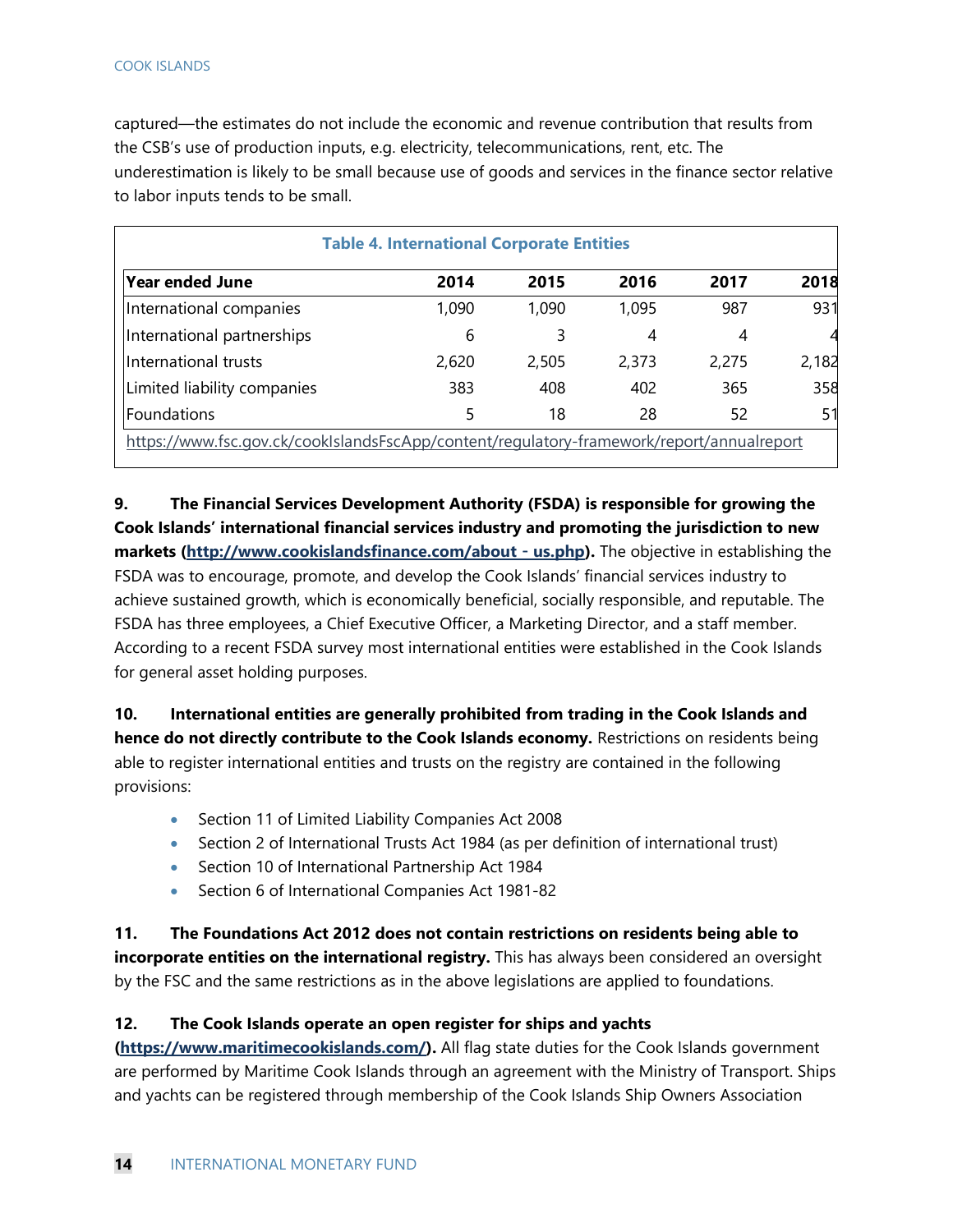(CISOA) or Cook Islands Yacht Squadron (CIYS) or by establishing a Cook Islands international company or by registering an existing foreign company on the Cook Islands international companies register. Table 5 and Figure 1 show that vessel registrations and tonnage have been increasing.

|                      | 2015                          | 2016 | 2017 |
|----------------------|-------------------------------|------|------|
| Vessel registrations |                               | 427  | 557  |
| Gross tonnage        | 1,783,805 1,773,866 1,840,614 |      |      |



**13. The international financial services industry contributes directly to the Cook Islands economy through the activities of the trustee companies, ship registry, FSC, and FSDA.** It also contributes indirectly to economic activity through two channels. The first channel is through the goods and services that the international financial services industry purchases from other suppliers, such as electricity, accounting services, telecommunications, etc. The second channel is through the business that the international financial services industry creates for other sectors of the economy including banking services, captive insurance, and business travel.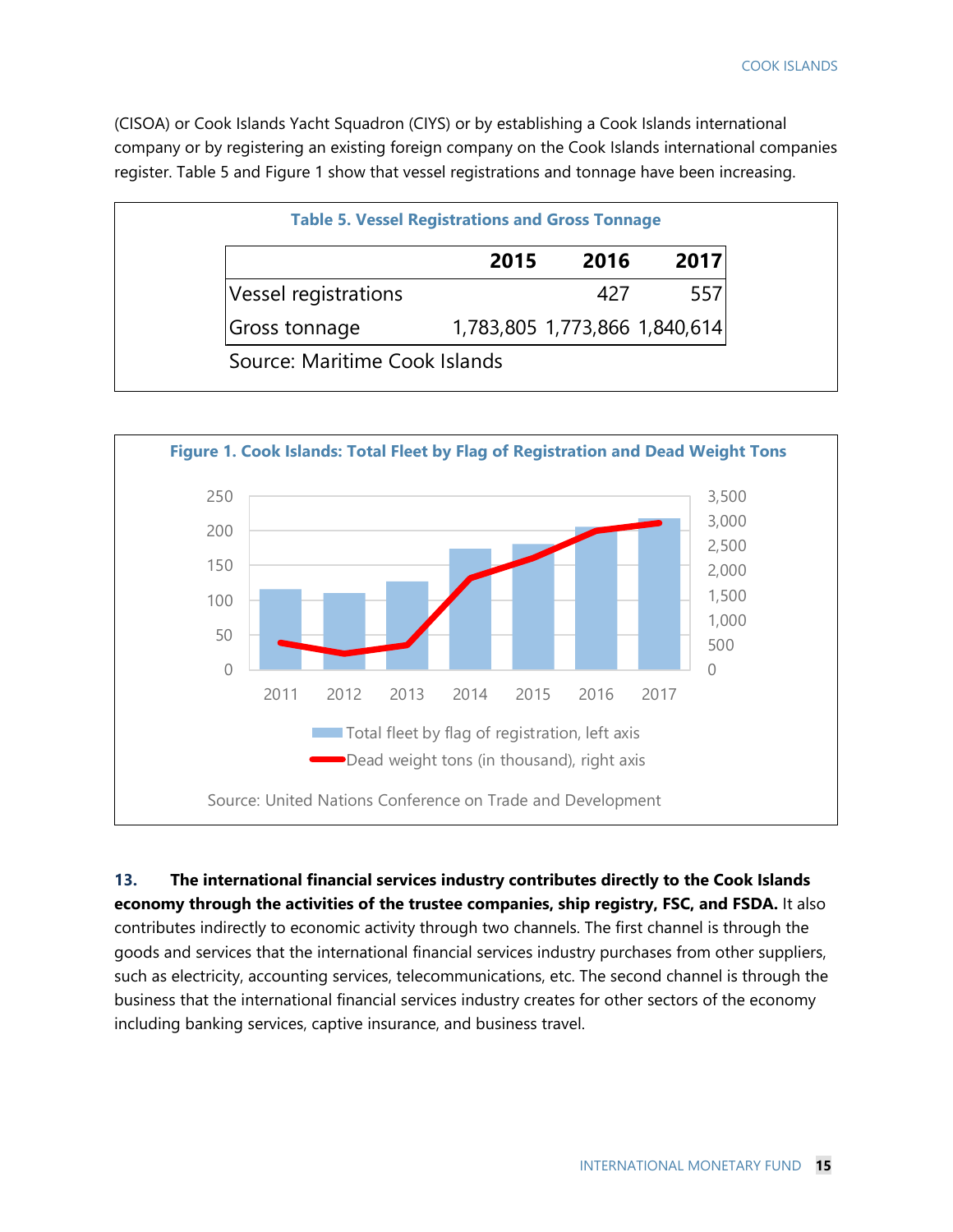## **MEASURING ECONOMIC ACTIVITY**

#### **14. The System of National Accounts (SNA) measures what takes place in the economy,**

**between which agents, and for what purpose.** At the heart of the SNA is gross domestic product (GDP) which measures the production of goods and services that are used for consumption in the period during which they are produced or accumulated for use in a later period. The production of goods and services generates income that is distributed to the various agents or groups of agents. Gross domestic product can thus be measured in three ways: (i) by production, (ii) by expenditure, and (iii) by income.

#### **15. GDP by production, GDP(P), is the value added of all resident institutional units**

**engaged in production in the Cook Islands.** Value added is calculated as gross output minus intermediate consumption. GDP by production is compiled by the Cook Islands Statistics Office at a sector or industry level, e.g. agriculture and fishing; electricity, water, waste; construction; trade, transportation; accommodation services; finance and insurance; public administration; education; etc.

#### **16. The main data source to compile production GDP is value added tax (VAT) data.** The VAT taxes the final consumption of goods and services in the Cook Islands. Businesses in the Cook Islands charge and collect VAT when they sell goods and services (gross output) and receive a VAT credit or refund for the VAT that they paid on production inputs (intermediate consumption).

**17. GDP by expenditure, GDP(E), shows the final use of the output produced in a country.**  Firms sell output to households and the government for consumption. Some output is used to expand or replace the capital stock and / or to increase stocks (inventories). Some output is exported to the rest of the world. Because GDP measures the output produced in a country imports are netted out. GDP by expenditure thus is the sum of household consumption (C), government consumption (G), private and public investment (I) and exports (X) less imports (M), i.e.  $GDP=C+G$  $+ 1 + X - M$ .

#### **18. GDP by income, GDP(I), shows the various forms of income generated by production:**

- Compensation of employees (salaries and wages);
- Gross operating surplus (firms' profits plus depreciation); and
- Taxes less subsidies on production and imports.

#### **19. GDP by production is equal to GDP by expenditure which is equal to GDP by income.**

The three measures of GDP report economic activity in a country but measured in different ways. Official estimates of GDP are available for production GDP which are used in this report. Moreover, information is available on compensation of employees which forms part of GDP by income. Compensation of employees comprises workers' salaries, wages and benefits, and employers' contributions to the Cook Islands superannuation scheme.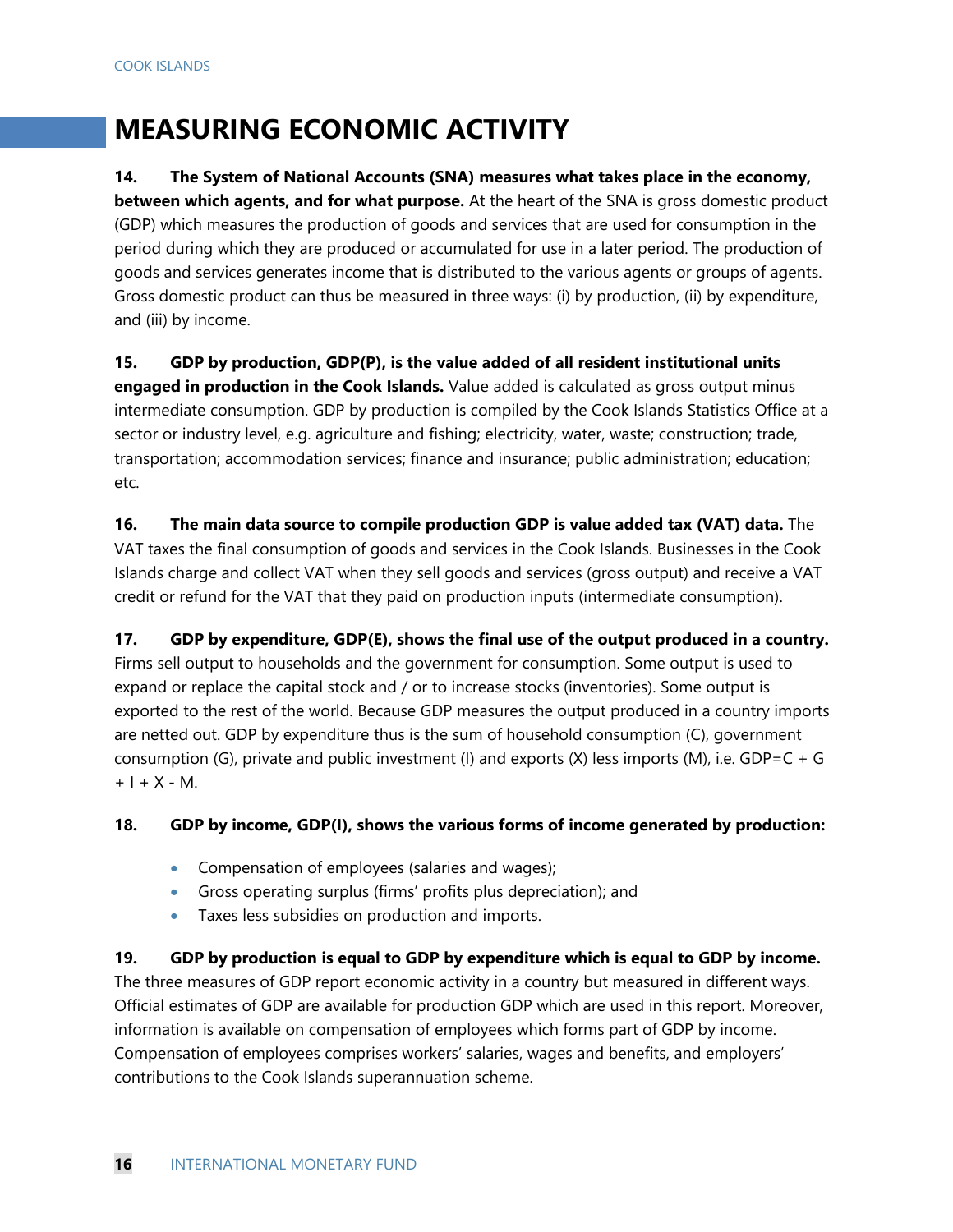**20. GDP is measured in current and constant prices.** GDP in current prices records the value of the output produced in the Cook Islands in current New Zealand dollar prices. Constant price GDP takes out the effects of price movements. Constant price GDP is reported in 2016 prices which means that current and constant price GDP are the same for 2016.

#### **21. The Cook Islands' economy has been growing steadily with current prices GDP increasing from NZ\$ 316 million in 2006 to NZ\$ 486 million in 2017 and constant 2016 prices GDP rising from NZ\$ 391 million in 2006 to NZ\$ 487 million in 2017 (Table 6).**

|                              |      |             |      |      |      |             | <b>Table 6. GDP and Top Five Largest Industries</b> |      |      |      |      |      |
|------------------------------|------|-------------|------|------|------|-------------|-----------------------------------------------------|------|------|------|------|------|
|                              |      |             |      |      |      |             | (In NZ\$ million and percent of GDP)                |      |      |      |      |      |
|                              | 2006 | 2007        | 2008 | 2009 | 2010 | 2011        | 2012                                                | 2013 | 2014 | 2015 | 2016 | 2017 |
|                              |      |             |      |      |      |             | <b>Current prices NZ\$ million</b>                  |      |      |      |      |      |
| <b>GDP</b>                   | 316  | 308         | 321  | 345  | 334  | 344         | 370                                                 | 353  | 385  | 433  | 445  | 486  |
| Of which:                    |      |             |      |      |      |             |                                                     |      |      |      |      |      |
| Trade                        | 51   | 50          | 45   | 47   | 45   | 47          | 51                                                  | 46   | 50   | 50   | 58   | 66   |
| Accommodation services       | 30   | 28          | 35   | 40   | 38   | 49          | 51                                                  | 50   | 53   | 54   | 62   | 64   |
| Public administration        | 28   | 29          | 31   | 35   | 37   | 38          | 37                                                  | 37   | 32   | 45   | 42   | 37   |
| Transportation               | 19   | 22          | 21   | 27   | 19   | 18          | 21                                                  | 23   | 27   | 32   | 30   | 38   |
| Finance and insurance        | 22   | 24          | 29   | 35   | 30   | 28          | 28                                                  | 27   | 25   | 27   | 34   | 32   |
|                              |      | As % of GDP |      |      |      |             |                                                     |      |      |      |      |      |
| Trade                        | 16%  | 16%         | 14%  | 14%  | 13%  | 14%         | 14%                                                 | 13%  | 13%  | 12%  | 13%  | 14%  |
| Accommodation services       | 9%   | 9%          | 11%  | 12%  | 11%  | 14%         | 14%                                                 | 14%  | 14%  | 12%  | 14%  | 13%  |
| Public administration        | 9%   | 10%         | 10%  | 10%  | 11%  | 11%         | 10%                                                 | 10%  | 8%   | 10%  | 10%  | 8%   |
| Transportation               | 6%   | 7%          | 7%   | 8%   | 6%   | 5%          | 6%                                                  | 7%   | 7%   | 7%   | 7%   | 8%   |
| Finance and insurance        | 7%   | 8%          | 9%   | 10%  | 9%   | 8%          | 8%                                                  | 8%   | 7%   | 6%   | 8%   | 7%   |
|                              |      |             |      |      |      |             | Constant 2016 prices NZ\$ million                   |      |      |      |      |      |
| <b>GDP</b>                   | 391  | 398         | 393  | 393  | 373  | 376         | 379                                                 | 381  | 401  | 424  | 445  | 487  |
| Of which:                    |      |             |      |      |      |             |                                                     |      |      |      |      |      |
| Trade                        | 60   | 62          | 60   | 52   | 52   | 51          | 52                                                  | 52   | 56   | 56   | 58   | 61   |
| <b>Accomodation services</b> | 32   | 33          | 31   | 35   | 34   | 36          | 37                                                  | 44   | 47   | 49   | 62   | 68   |
| Public administration        | 46   | 44          | 45   | 43   | 41   | 39          | 39                                                  | 41   | 42   | 42   | 42   | 43   |
| Transportation               | 23   | 27          | 24   | 31   | 24   | 21          | 23                                                  | 24   | 26   | 27   | 30   | 36   |
| Finance and insurance        | 28   | 26          | 36   | 45   | 38   | 38          | 35                                                  | 32   | 24   | 24   | 34   | 32   |
|                              |      |             |      |      |      | As % of GDP |                                                     |      |      |      |      |      |
| Trade                        | 15%  | 15%         | 15%  | 13%  | 14%  | 14%         | 14%                                                 | 14%  | 14%  | 13%  | 13%  | 13%  |
| Accomodation services        | 8%   | 8%          | 8%   | 9%   | 9%   | 10%         | 10%                                                 | 12%  | 12%  | 11%  | 14%  | 14%  |
| Public administration        | 12%  | 11%         | 11%  | 11%  | 11%  | 10%         | 10%                                                 | 11%  | 10%  | 10%  | 10%  | 9%   |
| Transportation               | 6%   | 7%          | 6%   | 8%   | 6%   | 6%          | 6%                                                  | 6%   | 6%   | 6%   | 7%   | 7%   |
| Finance and insurance        | 7%   | 7%          | 9%   | 12%  | 10%  | 10%         | 9%                                                  | 8%   | 6%   | 6%   | 8%   | 7%   |

**22. In 2017 trade and accommodation services were the two largest sectors contributing between 13 to 14 percent each to current and constant prices GDP.** Public administration and transportation which includes the ship registry were the third and fourth largest sectors contributing between 7 and 9 percent while finance and insurance as the fifth largest industry in the Cook Islands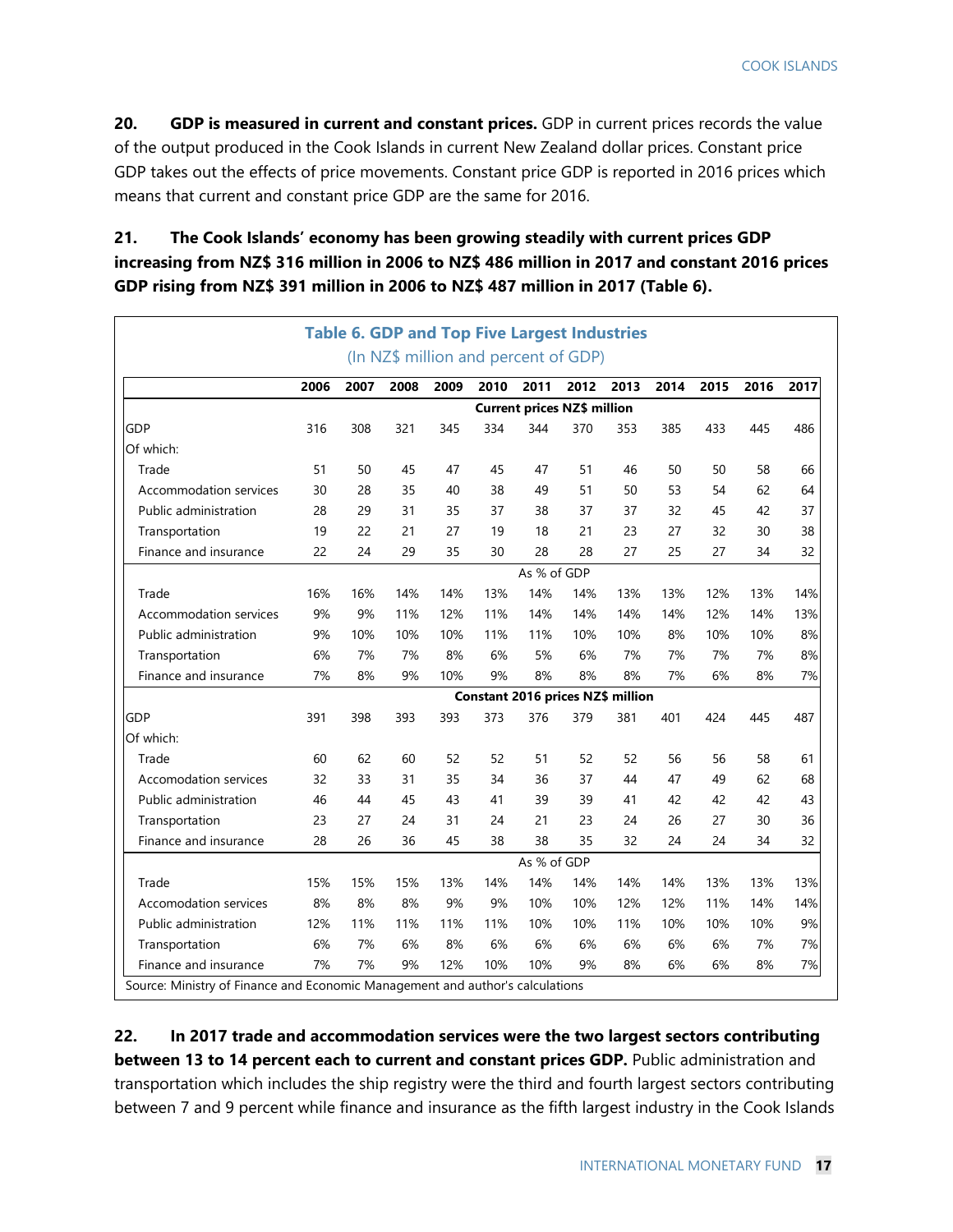contributed 7 percent to both current and constant prices GDP. Within finance and insurance data provided by the Cook Islands Statistics Office shows that the finance industry on average has contributed around 86 to 87 percent to finance and insurance in current and constant prices respectively since 2006.

**23. The remainder of this report estimates the contribution of the international financial services industry to current price GDP.** Estimates are produced for current price GDP for two main reasons. First, the main interest is in the present contribution of the industry to economic activity and the differences between current and constant prices GDP are currently small because GDP has just been re-benchmarked and rebased to 2016 prices. The second reason is that data used in the analysis, e.g. tax data, compensation of employees, and information from financial statements, are reported in current New Zealand dollars.

# **CONTRIBUTION OF INTERNATIONAL FINANCIAL SERVICES TO GDP**

#### **Trustee Companies, Ship Registry, and FSC**

**24. To estimate the contribution of the trustee companies, ship registry, and FSC to GDP which measures the value added by resident institutional units engaged in production in the Cook Islands VAT data are used.** The value added which is the contribution of the trustee companies, ship registry, and FSC to GDP is calculated as the difference between their total sales and expenses (excluding salaries and wages) which are reported in the VAT returns. Sales include the registration and renewal fees generated from incorporated entities and trusts that the international financial services industry establishes and administers.

**25. Financial services are exempt from VAT and expenses reported in VAT returns do not include bank fees and interest.** This leads to an underestimation of expenses and overestimation of value added and hence GDP contribution. Information reported in financial statements suggests that bank fees and interest are small, around 1 percent of total operating expenses, and no adjustments are made because the overestimation should be small. Table 7 shows the sales, expenses, and value added (GDP contribution) of the trustee companies, ship registry, and FSC for 2010 to 2017.

|                                                                     | 2010 | 2011    | 2012 | 2013 | 2014 | 2015 | 2016    | 2017 |
|---------------------------------------------------------------------|------|---------|------|------|------|------|---------|------|
| Sales: Trustee companies, ship registry, and FSC                    | 15.0 | 14.0    | 16.0 | 15.1 | 15.1 | 18.2 | 16.8    | 17.2 |
| Expenses: Trustee companies, ship registry, and FSC                 | 2.7  | 3.0     | 3.0  | 2.9  | 3.1  | 29   | 2.6     | 2.5  |
| Value added: Trustee companies, ship registry, and $\mathsf{FSC}^1$ | 12.3 | 11.1    | 13.0 | 12.2 | 12.1 | 15.3 | 14.3    | 14.7 |
| As % of GDP                                                         | 3.7% | $3.2\%$ | 3.5% | 3.5% | 3.1% | 3.5% | $3.2\%$ | 3.0% |

# **Table 7. GDP Contribution of the Trustee Companies, Ship Registry, and FSC**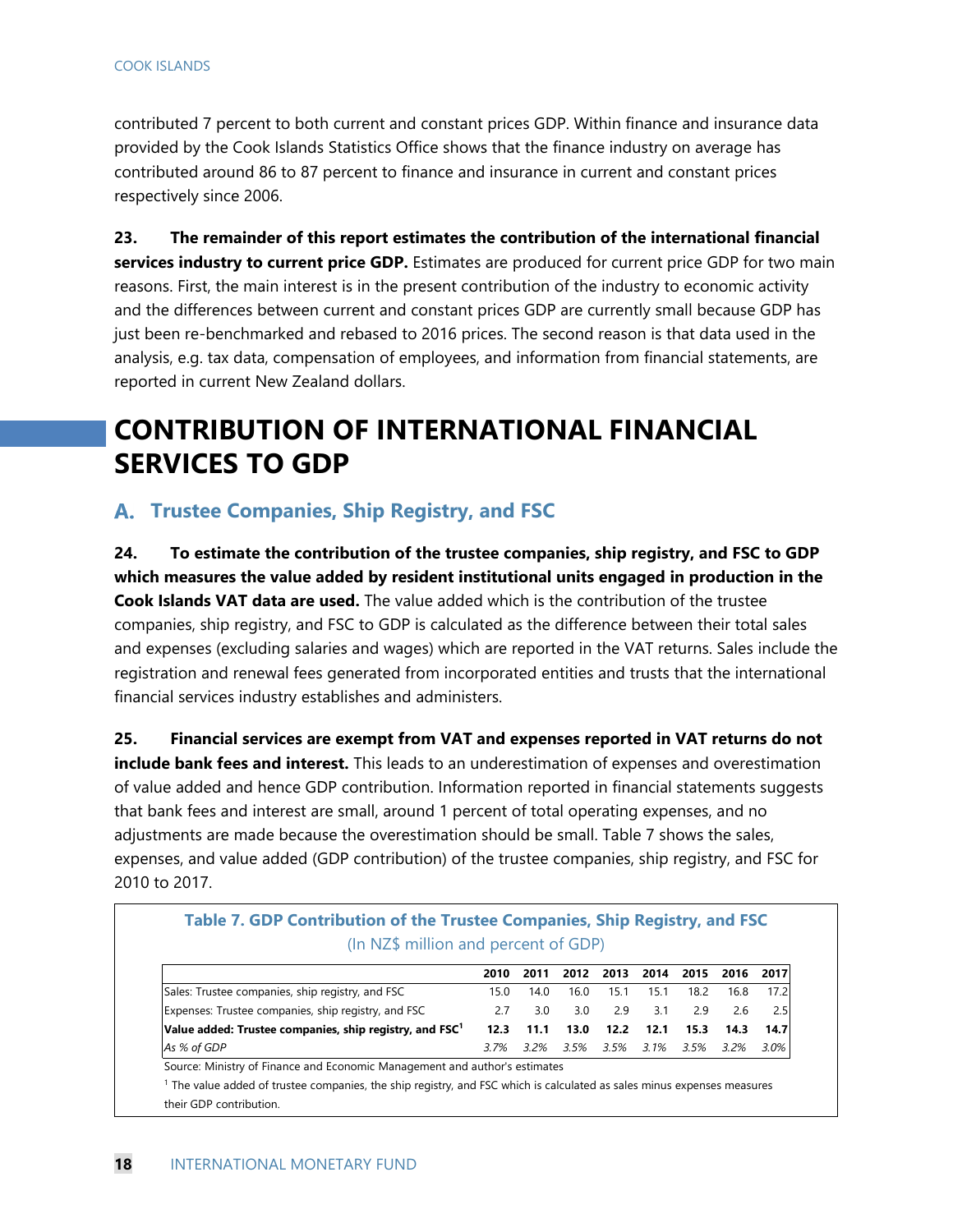**26. The value added of the trustee companies, ship registry, and FSC has been rising from NZ\$ 12.3 million in 2010 to NZ\$ 14.7 million in 2017.** An increase in vessel registrations (Figure 1) has likely contributed to the increase with vessel registrations at least partly offsetting declines in overall international entity registrations (Table 4).

**27. Value added has been rising but it has been growing at a slower rate than the rest of the economy and the contribution of the trustee companies, ship registry, and FSC to GDP has fallen from 3.7 percent in 2010 to 3.0 percent in 2017.** The international financial services industry has also been expanding at a slower rate than transportation and finance and insurance. It accounted for 25 percent of those industries' value added in 2010 dropping to 21 percent in 2017.

**28. The contribution of the trustee companies, ship registry, and FSC to GDP has been variable because fees and charges are collected in US dollars and the New Zealand dollar exchange rate is subject to fluctuations.** Figure 2 which plots the growth rate of the GDP of the trustee companies, ship registry, and FSC and the change in the NZ\$ per US\$ exchange rate shows a close co-movement. A depreciation of the New Zealand dollar against the US dollar, i.e. an increase in the NZ\$ / US\$ exchange rate, increases the New Zealand dollar value of the GDP of the trustee companies, ship registry, and FSC.



**29. The number of people employed in the international financial services industry and the average wage paid are shown in Figure 3.** Between 2007 and 2017 the average annual wage increased by 25 percent from NZ\$ 44,844 to 56,206 compared to 58 percent growth in current price GDP. The number of people working in the international financial services industry is measured by the number of employees paying pay-as-you-earn (PAYE) taxes. No adjustments are made for people working part time or part of the year. The number of employees has fluctuated between 89 and 107 people with an average of 98 employees.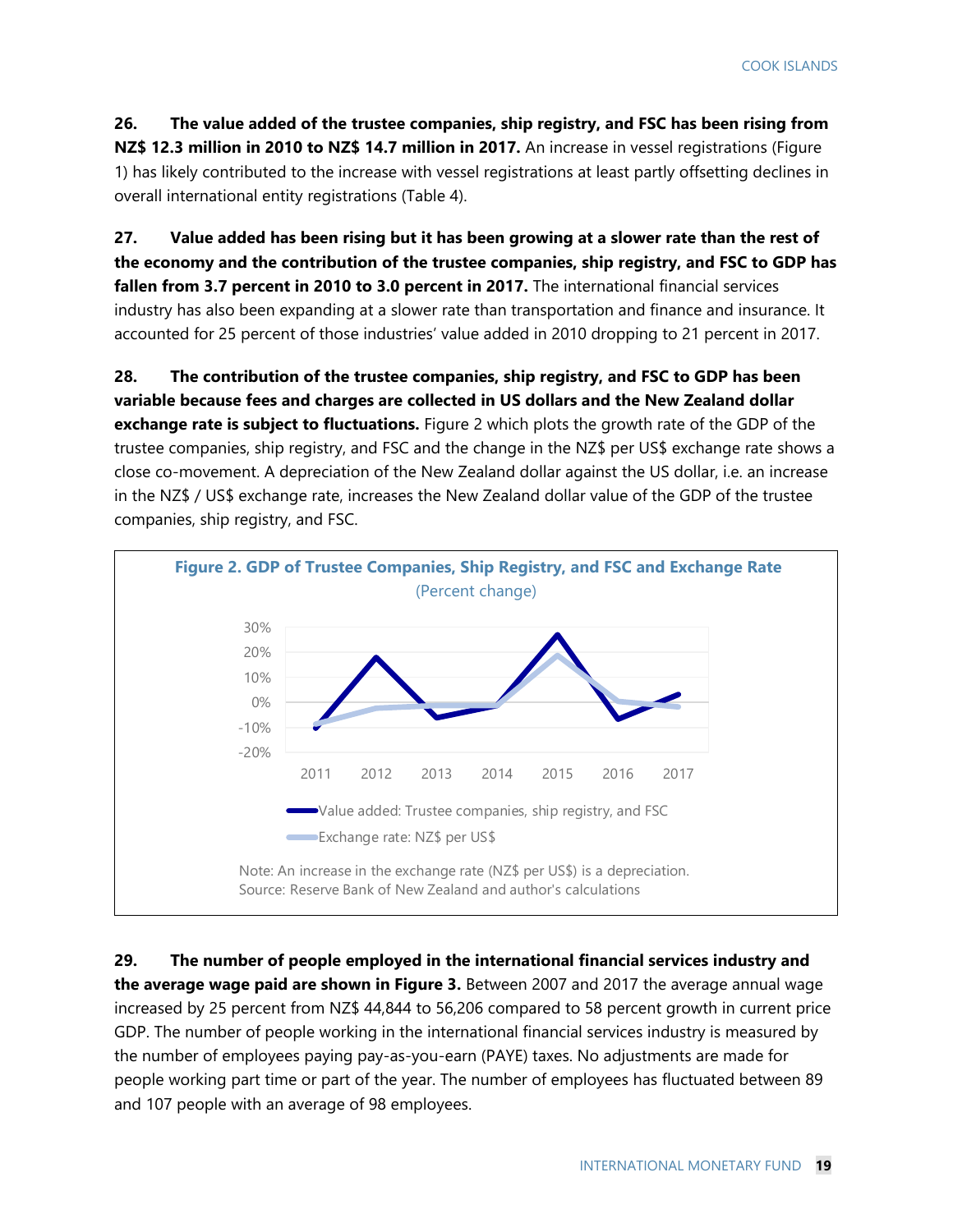

#### **FSDA**

**30. The FSDA does not have trading revenue and hence does not charge and collect VAT.**  The contribution of the FSDA to economic activity is estimated based on the measurement of GDP by income. GDP by income is the sum of compensation of employees, gross operating surplus (including depreciation), and taxes less subsidies on production and imports. The contribution to GDP is calculated from budget appropriations (Table 8). The FSDA's contribution to GDP consists of compensation of employees measured by personnel expense and depreciation (Table 8). It is estimated at around NZ\$ 250,000 or 0.1 percent of GDP (Table 9). June year fiscal data are converted to calendar years by taking an average of the current and subsequent fiscal years.

| <b>Table 8. FSDA Appropriations</b><br>$(ln NZ$ \$) |         |         |         |         |         |  |  |  |  |  |  |
|-----------------------------------------------------|---------|---------|---------|---------|---------|--|--|--|--|--|--|
| lYear ended June                                    | 2015    | 2016    | 2017    | 2018    | 2019    |  |  |  |  |  |  |
| lPersonnel                                          | 231,200 | 235,200 | 235,200 | 240,339 | 241,541 |  |  |  |  |  |  |
| Operating                                           | 178,906 | 177,906 | 177,906 | 177,906 | 177,906 |  |  |  |  |  |  |
| Administered payments                               | 0       | 0       | 0       | 0       |         |  |  |  |  |  |  |
| Depreciation                                        | 9,867   | 9,867   | 9,867   | 9,867   | 9,868   |  |  |  |  |  |  |
| <b>Gross current appropriation</b>                  | 419,973 | 422,973 | 422,973 | 428,112 | 429,315 |  |  |  |  |  |  |
| Trading revenue                                     | 0       | 0       | 0       | 0       |         |  |  |  |  |  |  |
| Net current appropriation                           | 419,973 | 422,973 | 422,973 | 428,112 | 429,315 |  |  |  |  |  |  |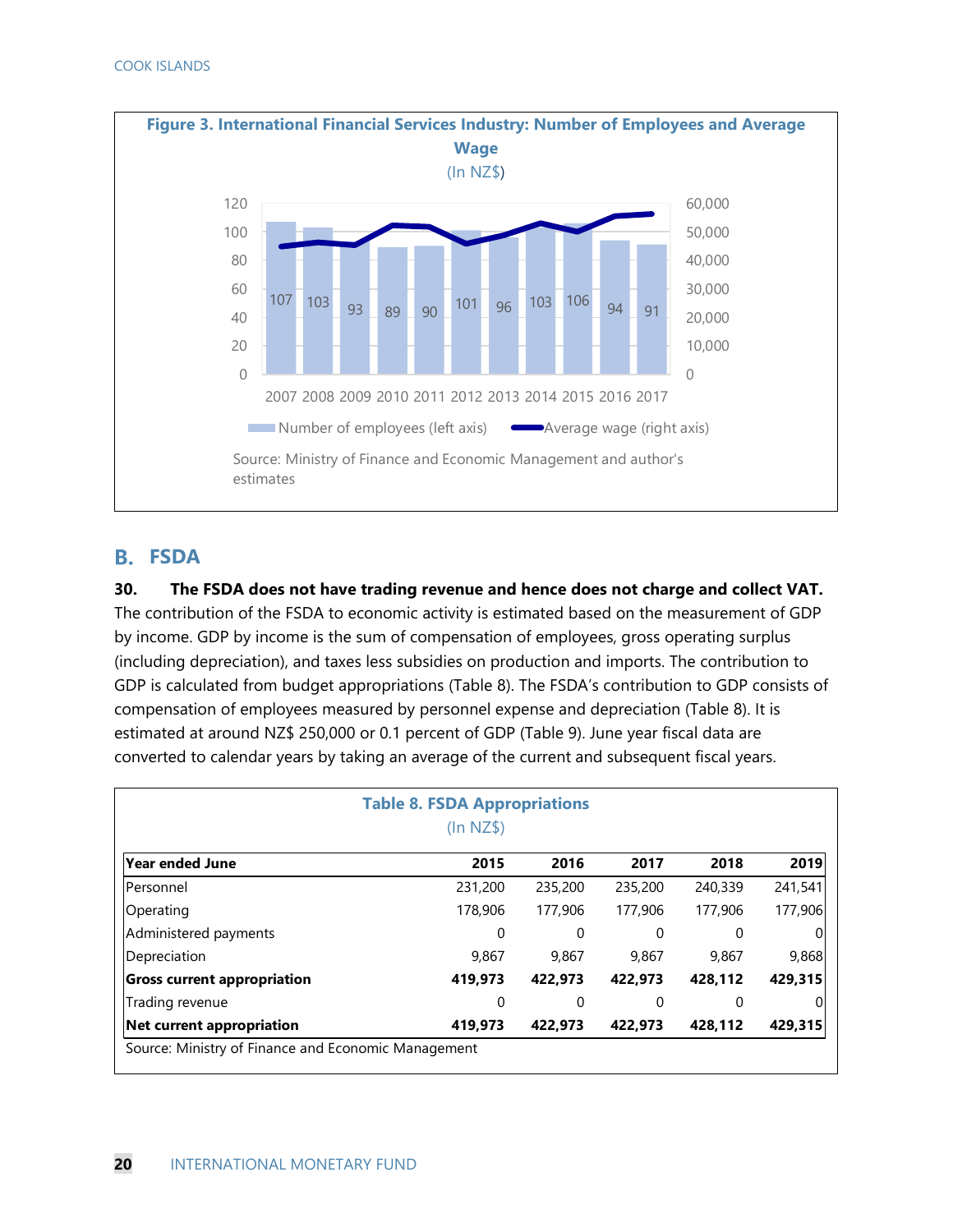| <b>Table 9. GDP Contribution of the FSDA</b><br>(In NZ\$ and percent of GDP)  |         |         |                        |         |         |  |  |  |  |  |  |
|-------------------------------------------------------------------------------|---------|---------|------------------------|---------|---------|--|--|--|--|--|--|
|                                                                               | 2015    | 2016    | 2017                   | 2018    | 2019    |  |  |  |  |  |  |
|                                                                               |         |         | <b>Year ended June</b> |         |         |  |  |  |  |  |  |
| Compensation of employees                                                     | 231,200 | 235,200 | 235,200                | 240,339 | 241,541 |  |  |  |  |  |  |
| Gross operating surplus                                                       | 9,867   | 9,867   | 9,867                  | 9,867   | 9,868   |  |  |  |  |  |  |
| Taxes less subsidies on production and imports                                |         |         |                        |         |         |  |  |  |  |  |  |
| <b>GDP contribution by the FSDA</b>                                           | 241,067 | 245,067 | 245,067                | 250,206 | 251,409 |  |  |  |  |  |  |
|                                                                               |         |         | Calendar year          |         |         |  |  |  |  |  |  |
| Compensation of employees                                                     | 233,200 | 235,200 | 237,770                | 240,940 |         |  |  |  |  |  |  |
| Gross operating surplus                                                       | 9,867   | 9,867   | 9,867                  | 9,868   |         |  |  |  |  |  |  |
| Taxes less subsidies on production and imports                                |         |         |                        |         |         |  |  |  |  |  |  |
| <b>GDP contribution by the FSDA</b>                                           | 243,067 | 245,067 | 247,637                | 250,808 |         |  |  |  |  |  |  |
| As % of GDP                                                                   | $0.1\%$ | $0.1\%$ | 0.1%                   |         |         |  |  |  |  |  |  |
| Source: Ministry of Finance and Economic Management and author's calculations |         |         |                        |         |         |  |  |  |  |  |  |

# **PURCHASES OF GOODS AND SERVICES**

**31. The trustee companies, ship registry, FSC, and FSDA purchase goods and services, such as electricity, telecommunications, insurance, rent, etc., from other businesses to provide their services.** These purchases add to economic activity and hence the Cook Islands' GDP. To estimate the contribution of the purchases to GDP information is needed on: (i) the amount of domestic purchases by the trustee companies, ship registry, FSC, and FSDA, (ii) the goods and services purchased, and (iii) the value added or GDP contribution of the purchases.

**32. Information on the amount of domestic purchases of production inputs is available from the VAT returns for the trustee companies, ship registry, and FSC (expenses in Table 7) and for the FSDA in the appropriation bills (operating expense in Table 8).** 

|                   | (In percent of total expenses) |
|-------------------|--------------------------------|
| Audit fees        | 7%                             |
| <b>Insurance</b>  | 9%                             |
| Legal fees        | 18%                            |
| Office expenses   | 16%                            |
| Professional fees | 30%                            |
| Rent              | 12%                            |
| Other expenses    | 8%                             |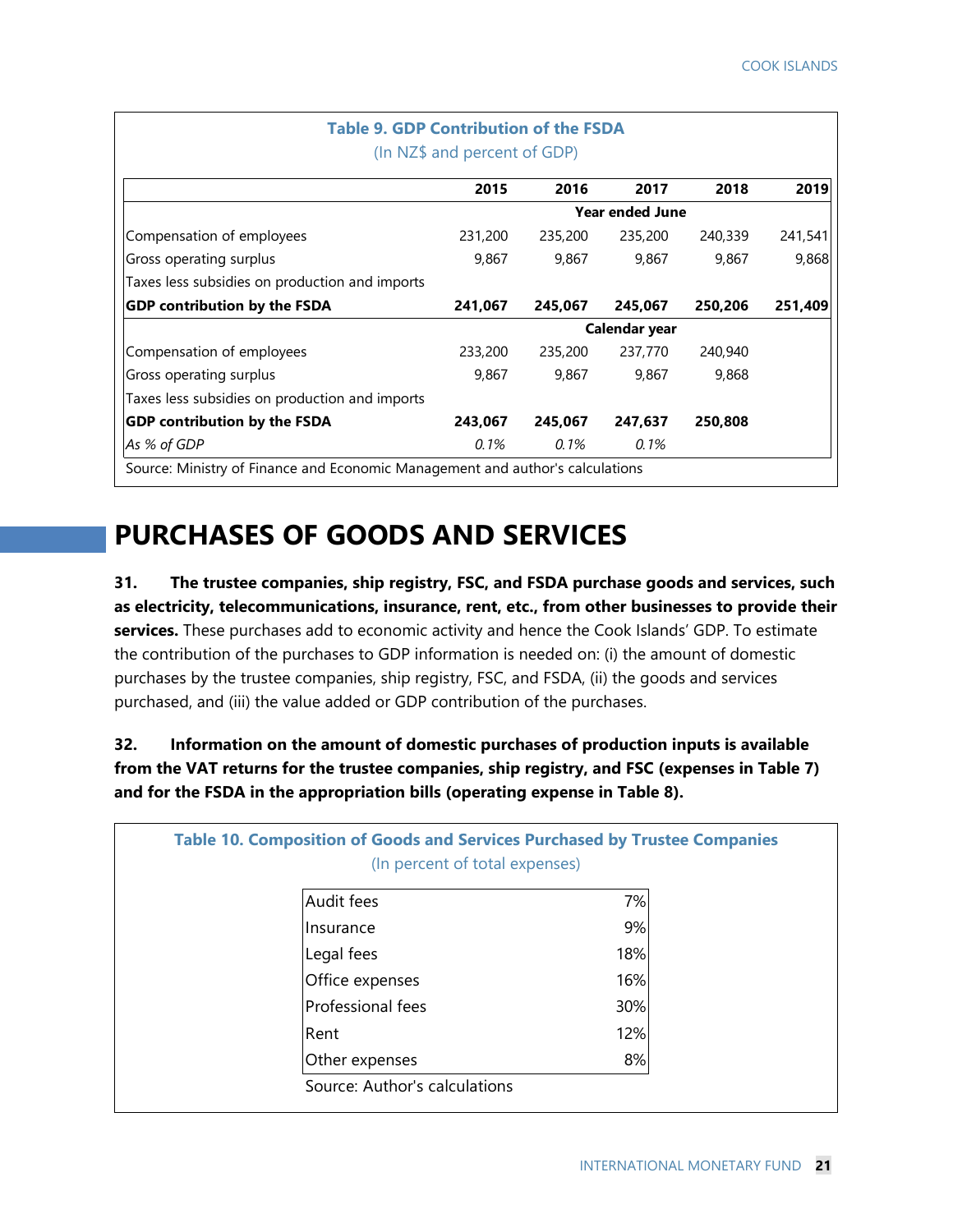#### **33. Information on the types of goods and services purchased can be obtained from**

**financial statements.** An average breakdown of the goods and services purchased by the trustee companies is given in Table 10. It shows that expenses incurred by the trustee companies are mainly for business services, i.e. professional, audit, legal fees, and for rent and office operations.

**34. To calculate the value added and GDP contribution of the expenses incurred by the trustee companies, ship registry, FSC, and FSDA, VAT data published by the Cook Islands Statistics Office is used.** The Statistics Office reports gross turnover by industries and VAT paid on purchases and expenses. Purchases and expenses are calculated from the VAT collected and then used to derive value added as the difference between gross turnover and expenses and purchases. Industries' value added as a percent of gross turnover is reported in Table 11 for 2013 to 2017 together with the averages for 2013 to 2017. Table 11 shows that transport and communication and finance and business services have the largest value added. In the case of finance and business services the value added is high because of a large labor component in finance and business services.

|                                       | 2013 | 2014 | 2015 | 2016 | 2017       | Average |
|---------------------------------------|------|------|------|------|------------|---------|
| All industries                        | 34%  | 35%  | 39%  | 38%  | 35%        | 36%     |
| Agriculture and fishing               | 31%  | 31%  | 41%  | 36%  | 45%        | 37%     |
| Mining, manufacturing and electricity | 29%  | 32%  | 39%  | 34%  | 40%        | 35%     |
| Construction                          | 26%  | 23%  | 69%  | 36%  | 50%        | 41%     |
| Wholesale and retail trade            | 18%  | 16%  | 18%  | 19%  | <b>20%</b> | 18%     |
| Restaurants and bars                  | 36%  | 25%  | 29%  | 25%  | 10%        | 25%     |
| Hotels and motels                     | 49%  | 49%  | 48%  | 48%  | 46%        | 48%     |
| Transport and communication           | 50%  | 57%  | 60%  | 60%  | 56%        | 57%     |
| lFinance and business services        | 59%  | 58%  | 66%  | 57%  | 24%        | 53%     |
| Community and personal services       | 32%  | 51%  | 50%  | 44%  | 30%        | 42%     |

**35. Business services are the largest expense (after personnel costs) to produce international financial services and for simplicity the average value added of finance and business services is used to calculate the GDP contribution of the goods and services purchased by the trustee companies, ship registry, FSC, and FSDA.** Using the value added of finance and business services leads to an overestimation because some goods and services purchased, like electricity, have a lower value added. The overestimation offsets an underestimation of the GDP contribution that arises because expenses reported in the VAT returns do not include VAT exempt financial services.

**36. Total expenses of the international financial services industry declined from NZ\$ 3 million in 2010 to NZ\$ 2.7 million in 2017 (Table 12).** The contribution to GDP of these purchases is calculated by multiplying the total expenses with the average value added of finance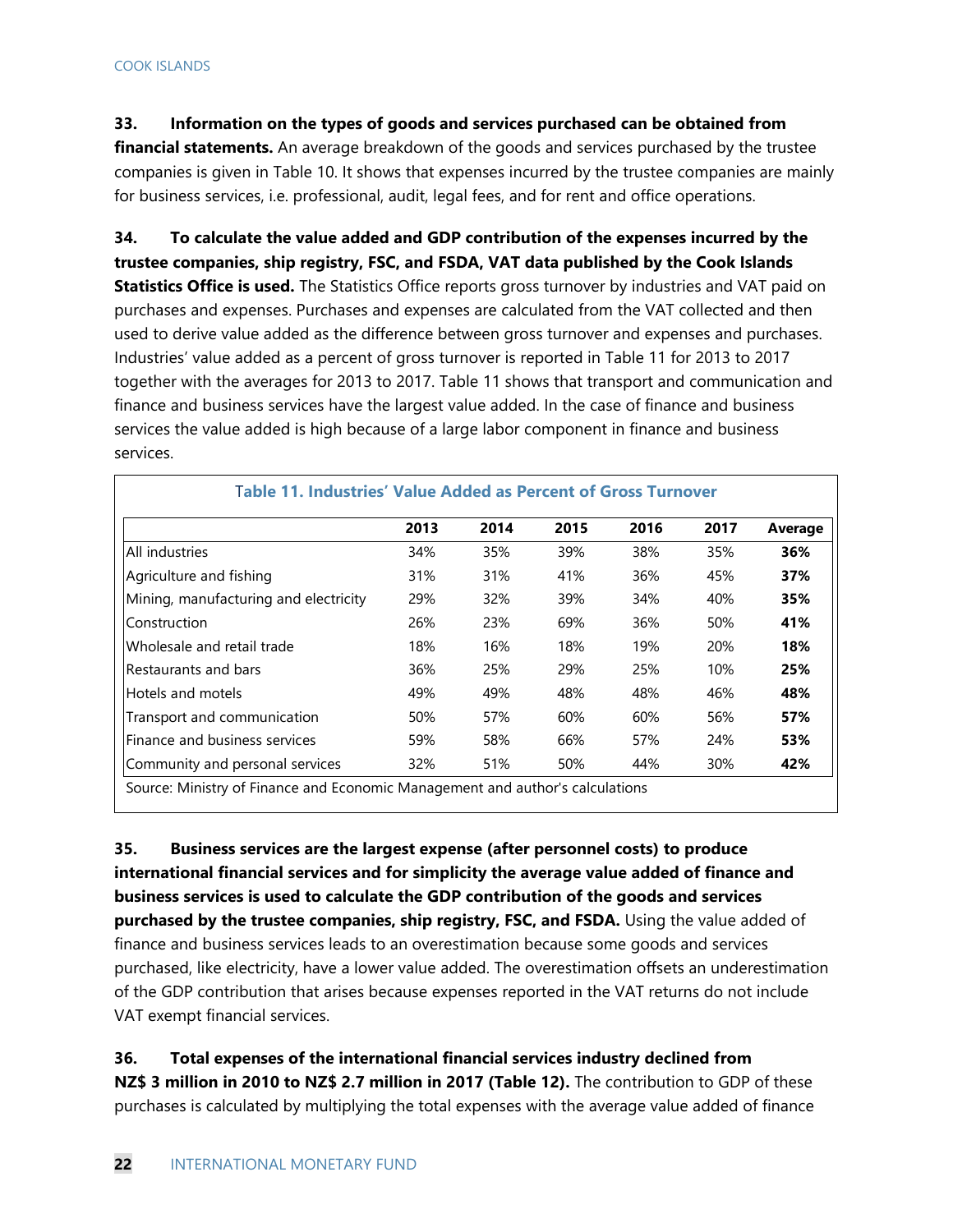and business services which is 53 percent. The GDP contribution of international financial services providers' purchases from other industries is estimated to have declined from NZ\$ 1.6 million in 2010 which is 0.5 percent of GDP to NZ\$ 1.4 million in 2017 or 0.3 percent of GDP.

| Table 12. GDP Contribution of International Financial Services Providers' Purchases<br>(In NZ\$ million and percent of GDP)                                                                |               |      |      |      |      |      |         |      |  |  |
|--------------------------------------------------------------------------------------------------------------------------------------------------------------------------------------------|---------------|------|------|------|------|------|---------|------|--|--|
| Year ended December                                                                                                                                                                        | 2010          | 2011 | 2012 | 2013 | 2014 | 2015 | 2016    | 2017 |  |  |
| Expenses: Trustee companies, ship registry, and FSC                                                                                                                                        | 2.7           | 3.0  | 3.0  | 2.9  | 3.1  | 2.9  | 2.6     | 2.5  |  |  |
| Expenses: FSDA <sup>1</sup>                                                                                                                                                                | 0.2           | 0.2  | 0.2  | 0.2  | 0.2  | 0.2  | 0.2     | 0.2  |  |  |
| Total expenses                                                                                                                                                                             | $3.0^{\circ}$ | 32   | 3.2  | 3.1  | 3.2  | 3.1  | 2.8     | 2.7  |  |  |
| <b>GDP</b> contribution of expenses                                                                                                                                                        | 1.6           | 1.7  | 1.7  | 1.6  | 1.7  | 1.6  | 1.5     | 1.4  |  |  |
| As % of GDP                                                                                                                                                                                | 0.5%          | 0.5% | 0.5% | 0.5% | 0.4% | 0.4% | $0.3\%$ | 0.3% |  |  |
| Expenses for 2010 to 2014 are estimated based on the FSDA's expenses as a percent of total expenses in 2015.<br>Source: Ministry of Finance and Economic Management and author's estimates |               |      |      |      |      |      |         |      |  |  |

**CONTRIBUTIONS TO OTHER SECTORS** 

**37. The international financial services industry also creates business for other sectors in the Cook Islands economy including banking services, captive insurance, and business travel.**  The contribution to GDP of these activities is estimated next.

#### **Banking Services**  А.

**38. The financial sector is key to economic activity.** Financial intermediaries channel funds between borrowers and lenders. They lend to households, businesses, public entities, and the government by taking deposits from savers, by sourcing funds from their parent company, and by borrowing on international capital markets.

**39. The indirect contribution that the international financial services industry makes to GDP by creating demand for banking services is calculated by multiplying the direct contribution of the trustee companies, ship registry, FSC, and FSDA to GDP with the Statistics Office's estimate of the finance sector's GDP.** Estimating the contribution in this way makes the implicit assumption that financial intermediaries provide financial services to all economic units (i.e. households, businesses, public entities, and government) proportionate to the size of the economic unit. The GDP of the finance sector includes the value added of banking services produced by the domestic and international financial services industry in the Cook Islands. The main source of information used by the Statistics Office to compile finance sector GDP is the banking statistics survey.

**40. The estimates which are shown in Table 13 suggest that banking services resulting from international financial services activities contribute about 0.2 percent to GDP or roughly around NZ\$ 1 million.**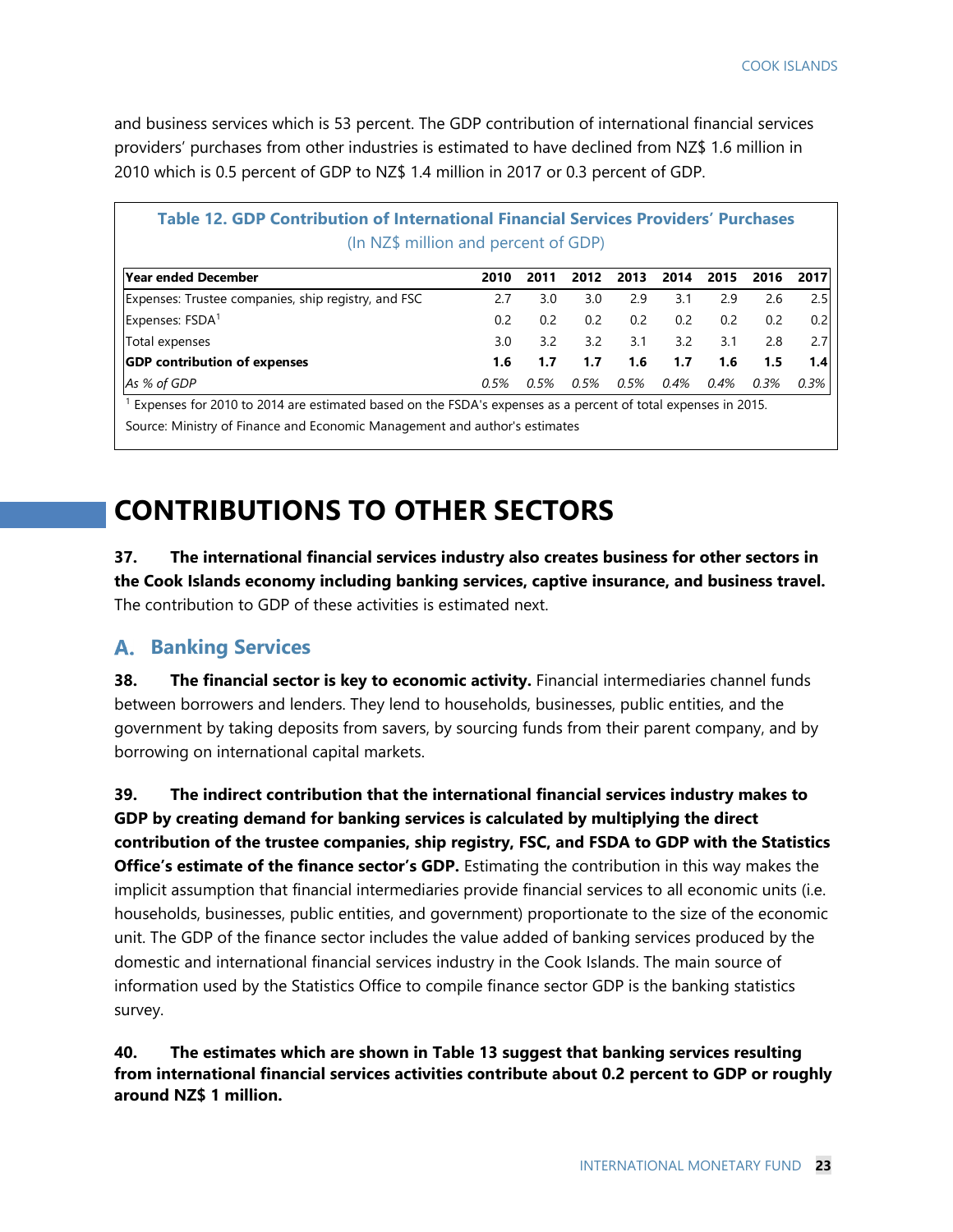| <b>Table 13. Indirect GDP Contribution: Banking Services</b> | (In NZ\$ million and percent of GDP) |         |         |         |      |      |      |      |
|--------------------------------------------------------------|--------------------------------------|---------|---------|---------|------|------|------|------|
|                                                              | 2010                                 | 2011    | 2012    | 2013    | 2014 | 2015 | 2016 | 2017 |
| Direct contribution to GDP                                   | 3.7%                                 | 3.3%    | 3.6%    | 3.5%    | 3.2% | 3.6% | 3.3% | 3.1% |
| Trustee companies, ship registry, and FSC                    | 3.7%                                 | 3.2%    | 3.5%    | 3.5%    | 3.1% | 3.5% | 3.2% | 3.0% |
| FSDA <sup>1</sup>                                            | 0.1%                                 | 0.1%    | 0.1%    | 0.1%    | 0.1% | 0.1% | 0.1% | 0.1% |
| <b>IGDP: Finance</b>                                         | 26.2                                 | 24.4    | 23.9    | 23.4    | 21.8 | 22.7 | 29.6 | 28.6 |
| Indirect contribution to GDP                                 | 1.0 <sub>1</sub>                     | 0.8     | 0.9     | 0.8     | 0.7  | 0.8  | 1.0  | 0.9  |
| <b>Banking services</b>                                      | 1.0                                  | 0.8     | 0.9     | 0.8     | 0.7  | 0.8  | 1.0  | 0.9  |
| As % of GDP                                                  | $0.3\%$                              | $0.2\%$ | $0.2\%$ | $0.2\%$ | 0.2% | 0.2% | 0.2% | 0.2% |

Source: Ministry of Finance and Economic Management and author's estimates

#### **Captive Insurance**

**41. The international financial services industry has led to the establishment of captive insurance in the Cook Islands.** Captive insurance is an alternative to self-insurance in which a company or group of companies creates a licensed insurance company to provide coverage for itself. Legislation for captive insurance was enacted in mid-2013 and currently three captive insurers are registered in the Cook Islands (Table 1). The contribution to GDP of the captive insurance industry is estimated by assuming that all insurers in the Cook Islands contribute equally to the GDP generated by the insurance industry as measured by the Cook Islands Statistics Office.

| <b>Table 14. Indirect GDP Contribution: Captive Insurance</b><br>(In NZ\$ million and percent of GDP) |      |      |      |      |           |      |      |      |  |  |
|-------------------------------------------------------------------------------------------------------|------|------|------|------|-----------|------|------|------|--|--|
|                                                                                                       | 2010 | 2011 | 2012 | 2013 | 2014 2015 |      | 2016 | 2017 |  |  |
| <b>IGDP: Insurance</b>                                                                                | 3.5  | 3.8  | 4.0  | 3.9  | 3.6       | 4.8  | 4.3  | 3.2  |  |  |
| Indirect contribution to GDP                                                                          |      |      |      |      | 0.7       | 0.9  | 0.8  | 0.6  |  |  |
| <b>Captive insurance</b>                                                                              |      |      |      |      | 0.7       | 0.9  | 0.8  | 0.6  |  |  |
| As % of GDP                                                                                           |      |      |      |      | 0.2%      | 0.2% | 0.2% | 0.1% |  |  |
| Source: Ministry of Finance and Economic Management and author's estimates                            |      |      |      |      |           |      |      |      |  |  |

**42. The estimates which are shown in Table 14 suggest that the captive insurance industry has added between NZ\$ 0.6 to 0.9 million a year to GDP over the period 2014 to 2017 which amounts to around 0.1 to 0.2 percent of GDP.** 

#### **Business Travel**

**43. Anecdotal evidence suggests that the international financial services industry creates business travel.** However, visiting the Cook Islands is not a requirement to establish international entities in the Cook Islands and most incorporations / formations are done via email communications and on-line.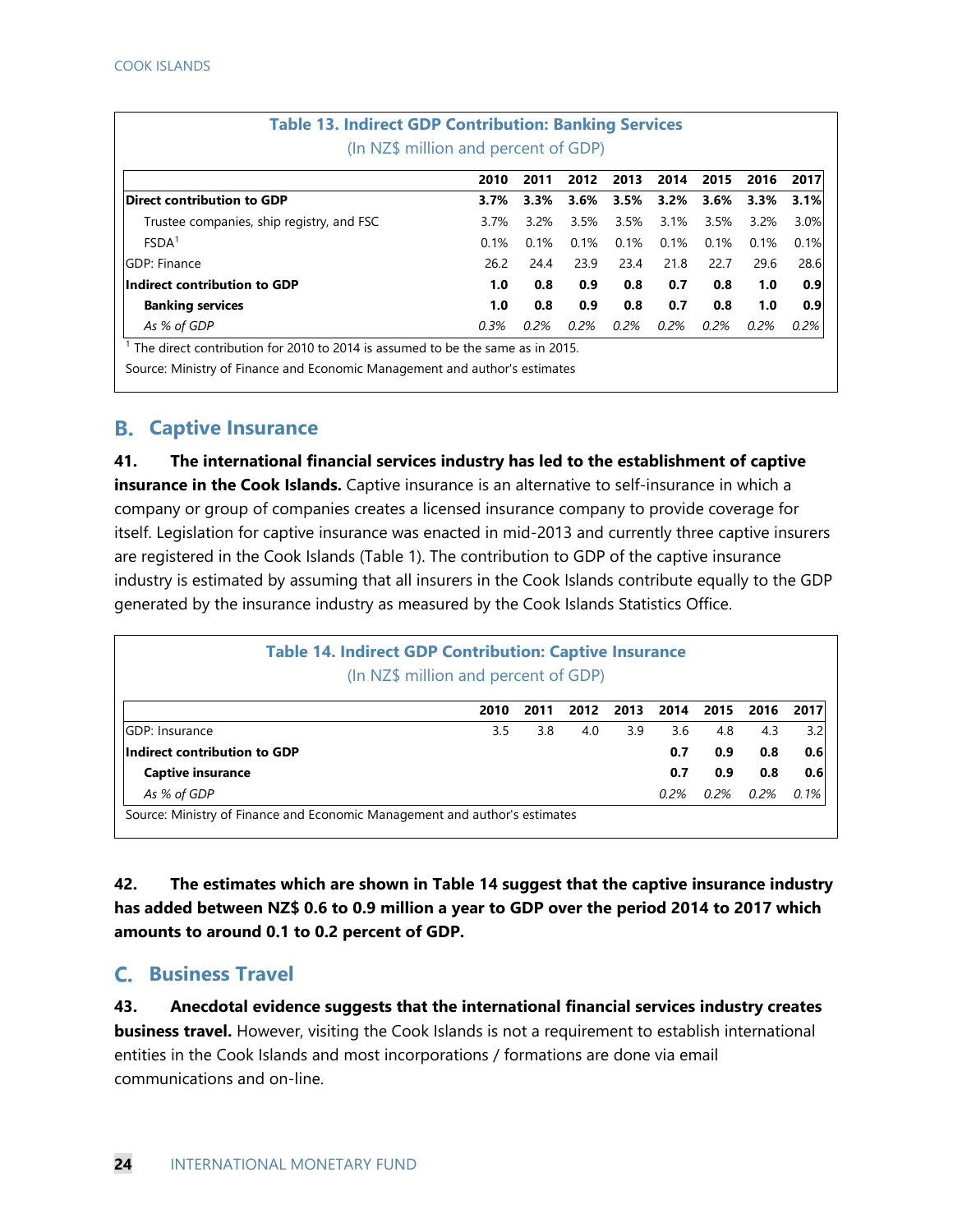**44. Business travel is not a sector of the economy, as banking services and insurance are, and tourist arrivals and balance of payments (BOP) data published by the Cook Islands Statistics Office are used to estimate the GDP contribution.** Visitor arrivals are recorded by purpose of visit and by occupational classification and the assumption is made that professionals coming to the Cook Islands for business are considering establishing international entities in the Cook Islands.

**45. Over the period 2010 to 2017 the estimated number of business professional tourist arrivals has varied between 170 and 333 (Table 15).** The numbers are estimated from the total number of tourist arrivals and the percentages of business travel and professionals of total arrivals.

|                                                           | 2010   | 2011                                                            | 2012   | 2013  | 2014  | 2015  | 2016                | 2017   |
|-----------------------------------------------------------|--------|-----------------------------------------------------------------|--------|-------|-------|-------|---------------------|--------|
| GDP: Accommodation services (in NZ\$ million)             | 37.6   | 48.8                                                            | 51.2   | 49.7  | 53.4  | 54.1  | 61.6                | 63.7   |
| GDP: Restaurants and bars (in NZ\$ million)               | 11.0   | 9.8                                                             | 10.4   | 9.5   | 8.5   | 9.3   | 8.7                 | 10.4   |
| GDP: Travel agents, tour operators (in NZ\$ million)      | 11.9   | 12.4                                                            | 11.3   | 12.8  | 15.4  | 18.4  | 19.6                | 20.0   |
| GDP: Accommodation, restaurants, bars, travel agents,     |        |                                                                 |        |       |       |       |                     |        |
| tour operators (in NZ\$ million)                          | 60.5   | 70.9                                                            | 72.9   | 72.0  | 77.3  | 81.8  | 89.9                | 94.1   |
| BOP: Exports of services <sup>1</sup> (in NZ\$ million)   | 182.8  | 216.4                                                           | 237.7  | 236.3 | 241.3 | 257.0 | 294.5               | 297.3  |
| GDP: Accommodation, restaurants, bars, travel agents,     |        |                                                                 |        |       |       |       |                     |        |
| tour operators as % of BOP: Exports of services           | 33%    | 33%                                                             | 31%    | 30%   | 32%   | 32%   | 31%                 | 32%    |
| Tourist arrivals                                          |        | 104,234 113,129 122,230 120,774 121,458 125,130 146,473 161,362 |        |       |       |       |                     |        |
| Tourist arrivals: Business                                | 2.495  | 2.584                                                           | 3.068  | 2,649 | 2.684 | 2.771 | 3.244               | 3,569  |
| Business arrivals as % of total arrivals                  | 2.4%   | 2.3%                                                            | 2.5%   | 2.2%  | 2.2%  | 2.2%  | 2.2%                | 2.2%   |
| Tourist arrivals: Professionals                           | 13,908 | 9,643                                                           | 10,124 | 7,754 | 7,894 | 7,953 | 9,512               | 10,556 |
| Professionals as % of total arrivals                      | 13%    | 9%                                                              | 8%     | 6%    | 6%    | 6%    | 6%                  | 7%     |
| Tourist arrivals: Business professionals                  | 333    | 220                                                             | 254    | 170   | 174   | 176   | 211                 | 233    |
| Average spending per tourist (in NZ\$)                    | 1,754  | 1,913                                                           | 1,945  | 1,957 | 1,987 | 2,054 | 2,011               | 1,843  |
| Average spending per business professional arrival        |        |                                                                 |        |       |       |       |                     |        |
| (assumption: five times average tourist spending)         | 8,769  | 9,564                                                           | 9,724  | 9,784 |       |       | 9,933 10,269 10,055 | 9,214  |
| Business professionals tourist spending (in NZ\$ million) | 2.9    | 2.1                                                             | 2.5    | 1.7   | 1.7   | 1.8   | 2.1                 | 2.2    |
| GDP contribution of business travel (in NZ\$ million)     | 1.0    | 0.7                                                             | 0.8    | 0.5   | 0.6   | 0.6   | 0.6                 | 0.7    |
| As % of GDP                                               | 0.3%   | 0.2%                                                            | 0.2%   | 0.1%  | 0.1%  | 0.1%  | 0.1%                | 0.1%   |

Source: Ministry of Finance and Economic Management and author's calculations

**46. Exports of services which are recorded in the balance of payments mainly consist of tourist spending and are used to calculate the average spending per tourist which is around NZ\$ 1,800 to 2,100.** Business professional tourists likely have higher incomes than the average tourist and are assumed to spend five times as much at around NZ\$ 8,800 to 10,300. Over the period 2010 to 2017 business professional tourists are estimated to have spent between NZ\$ 1.7 and 2.9 million per year. The contribution of this spending to GDP is calculated by multiplying the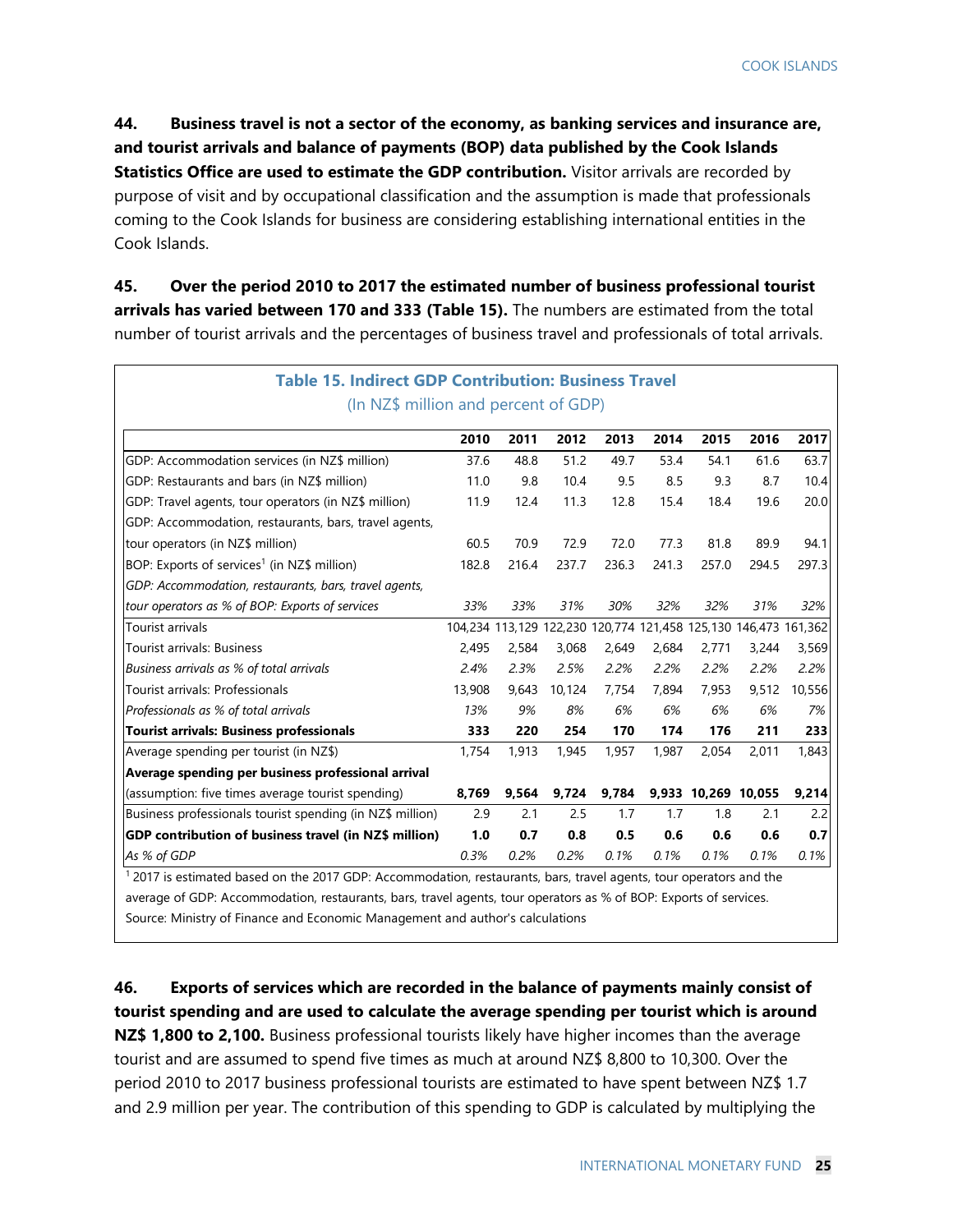total business tourist spending with the ratio of GDP of accommodation, restaurants, bars, travel agents, tour operators to exports of services.

**47. Over the period 2010 to 2017 business travel related to international financial services activities is estimated to have contributed between NZ\$ 0.5 to 1 million annually to the Cook Islands economy which is around 0.1 to 0.3 percent of GDP.** 

# **TOTAL GDP CONTRIBUTION**

**48. The total, direct and indirect, contributions of the international financial services industry to GDP are summarized in Table 16.** The total contribution has fluctuated between 3.8 and 4.8 percent of GDP. The direct contribution has been increasing from NZ\$ 12.5 million in 2010 to NZ\$ 14.9 million in 2017, while the indirect contribution has remained flat averaging around NZ\$ 3.5 million a year. The overall indirect contribution has remained unchanged because purchases of production inputs by the international financial services industry from other businesses in the Cook Islands have been falling. Moreover, business travel appears to have declined with fewer people visiting the Cook Islands to establish international entities which is in line with decreasing international entity registrations.

|                                                                   | 2010  | 2011  | 2012  | 2013                | 2014        | 2015  | 2016  | 2017  |
|-------------------------------------------------------------------|-------|-------|-------|---------------------|-------------|-------|-------|-------|
|                                                                   |       |       |       | <b>NZ\$</b> million |             |       |       |       |
| <b>GDP</b>                                                        | 334.2 | 344.3 | 369.5 |                     | 352.7 385.1 | 433.3 | 445.1 | 486.4 |
| <b>Direct contribution to GDP</b>                                 | 12.5  | 11.2  | 13.3  | 12.4                | 12.3        | 15.5  | 14.5  | 14.9  |
| Trustee companies, ship registry, and FSC                         | 12.3  | 11.1  | 13.0  | 12.2                | 12.1        | 15.3  | 14.3  | 14.7  |
| FSDA <sup>1</sup>                                                 | 0.2   | 0.2   | 0.2   | 0.2                 | 0.2         | 0.2   | 0.2   | 0.2   |
| Indirect contribution to GDP                                      | 3.5   | 3.2   | 3.3   | 3.0                 | 3.6         | 3.9   | 3.9   | 3.6   |
| Purchases                                                         | 1.6   | 1.7   | 1.7   | 1.6                 | 1.7         | 1.6   | 1.5   | 1.4   |
| <b>Banking services</b>                                           | 1.0   | 0.8   | 0.9   | 0.8                 | 0.7         | 0.8   | 1.0   | 0.9   |
| Captive insurance                                                 |       |       |       |                     | 0.7         | 0.9   | 0.8   | 0.6   |
| <b>Business arrivals</b>                                          | 1.0   | 0.7   | 0.8   | 0.5                 | 0.6         | 0.6   | 0.6   | 0.7   |
| <b>Total GDP contribution of international financial service:</b> | 16.0  | 14.4  | 16.5  | 15.4                | 15.9        | 19.5  | 18.4  | 18.5  |
|                                                                   |       |       |       | % of GDP            |             |       |       |       |
| <b>Direct contribution to GDP</b>                                 | 3.7%  | 3.3%  | 3.6%  | 3.5%                | 3.2%        | 3.6%  | 3.3%  | 3.1%  |
| Trustee companies, ship registry, and FSC                         | 3.7%  | 3.2%  | 3.5%  | 3.5%                | 3.1%        | 3.5%  | 3.2%  | 3.0%  |
| FSDA <sup>1</sup>                                                 | 0.1%  | 0.1%  | 0.1%  | 0.1%                | 0.1%        | 0.1%  | 0.1%  | 0.1%  |
| Indirect contribution to GDP                                      | 1.0%  | 0.9%  | 0.9%  | 0.8%                | 0.9%        | 0.9%  | 0.9%  | 0.7%  |
| Purchases                                                         | 0.5%  | 0.5%  | 0.5%  | 0.5%                | 0.4%        | 0.4%  | 0.3%  | 0.3%  |
| <b>Banking services</b>                                           | 0.3%  | 0.2%  | 0.2%  | 0.2%                | 0.2%        | 0.2%  | 0.2%  | 0.2%  |
| Captive insurance                                                 |       |       |       |                     | 0.2%        | 0.2%  | 0.2%  | 0.1%  |
| <b>Business arrivals</b>                                          | 0.3%  | 0.2%  | 0.2%  | 0.1%                | 0.1%        | 0.1%  | 0.1%  | 0.1%  |
| Total GDP contribution of international financial service: 4.8%   |       | 4.2%  | 4.5%  | 4.4%                | 4.1%        | 4.5%  | 4.1%  | 3.8%  |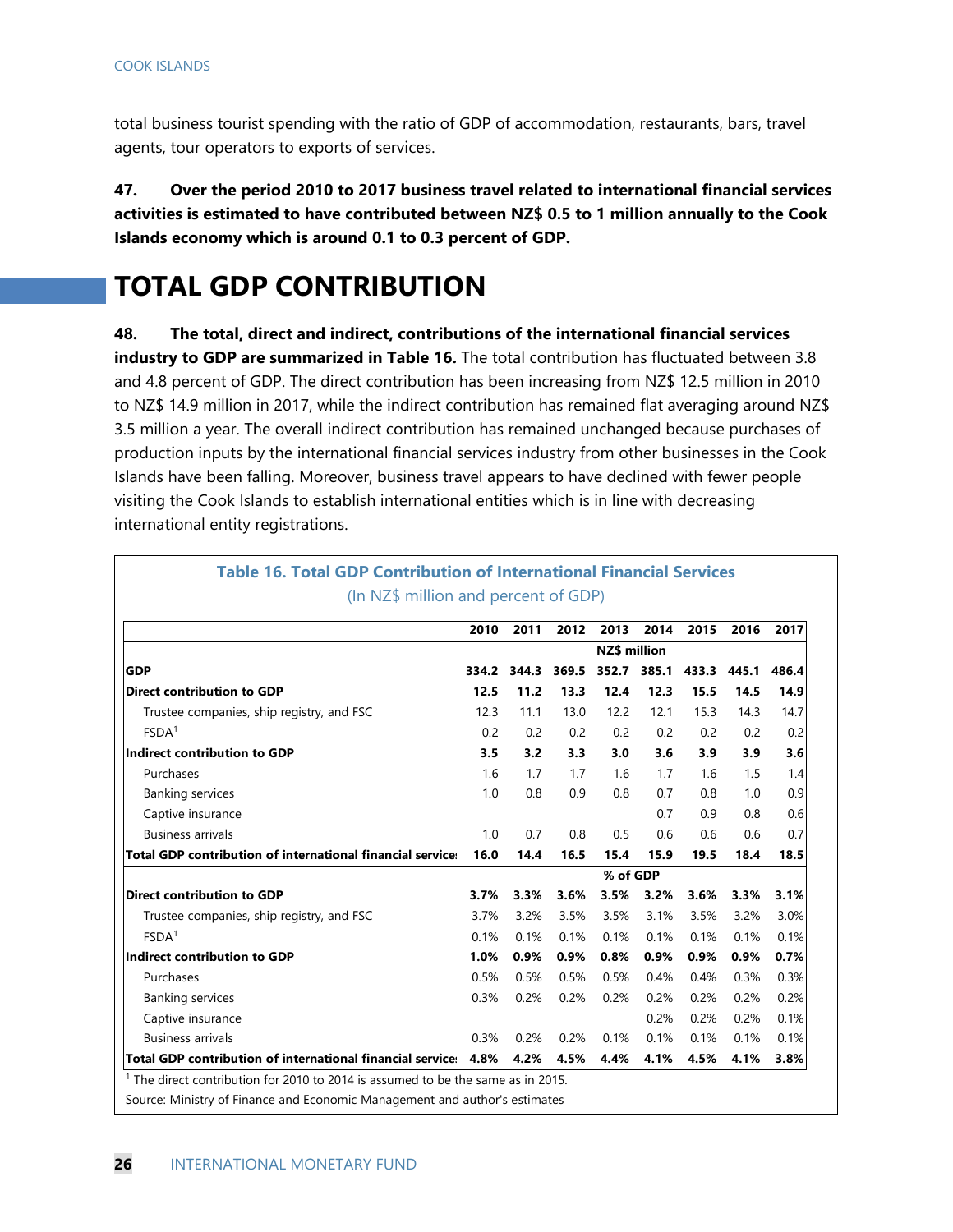# **CONTRIBUTION TO GOVERNMENT REVENUES**

**49. International companies are exempt from all taxes in the Cook Islands but the income and value added generated by the production of international financial services are subject to taxation.** The government also receives payments from the FSC and the ship registry, Maritime Cook Islands.

**50. The Financial Supervisory Commission makes the following returns to government: (i) FSDA levy collected, (ii) return of excess to crown, and (iii) in respect of vested assets. Maritime Cook Islands pays International Maritime Organization subscriptions, shipping registration, and international shipping license to the government (Table 17).** Payments from both organizations averaged NZ\$ 0.8 million over the period 2014 to 2017. June years are converted to calendar years by taking an average of the current and subsequent fiscal years.

| Table 17. Other Government Revenues: Maritime Cook Islands and Financial Supervisory<br><b>Commission</b>           |               |             |                        |              |      |  |  |  |
|---------------------------------------------------------------------------------------------------------------------|---------------|-------------|------------------------|--------------|------|--|--|--|
| (In NZ\$ thousand)                                                                                                  |               |             |                        |              |      |  |  |  |
|                                                                                                                     | 2014          | 2015        | 2016                   | 2017         | 2018 |  |  |  |
|                                                                                                                     |               |             | <b>Year ended June</b> |              |      |  |  |  |
| <b>Financial Supervisory Commission</b>                                                                             | 303           | 899         | 843                    | 324          | 262  |  |  |  |
| FSDA levy                                                                                                           | 274           | 279         | 305                    | 274          | 262  |  |  |  |
| Return of excess                                                                                                    | 28            | 65          | 250                    | 50           | 0    |  |  |  |
| Vested assets                                                                                                       | 0             | 556         | 288                    | $\mathbf{0}$ | 0    |  |  |  |
| <b>Maritime Cook Islands</b>                                                                                        | 132           | 92          | 228                    | 135          | 324  |  |  |  |
| International Maritime Organization subscription                                                                    | 66            | $\mathbf 0$ | $\mathbf 0$            | 64           | 90   |  |  |  |
| Shipping registration                                                                                               | 56            | 77          | 208                    | 61           | 224  |  |  |  |
| International shipping license                                                                                      | 10            | 15          | 20                     | 10           | 10   |  |  |  |
| <b>Total</b>                                                                                                        | 435           | 991         | 1,071                  | 459          | 586  |  |  |  |
|                                                                                                                     | Calendar year |             |                        |              |      |  |  |  |
| <b>Financial Supervisory Commission</b>                                                                             | 601           | 871         | 584                    | 293          |      |  |  |  |
| FSDA levy                                                                                                           | 276           | 292         | 289                    | 268          |      |  |  |  |
| Return of excess                                                                                                    | 47            | 158         | 150                    | 25           |      |  |  |  |
| Vested assets                                                                                                       | 278           | 422         | 144                    | $\Omega$     |      |  |  |  |
| <b>Maritime Cook Islands</b>                                                                                        | 112           | 160         | 182                    | 230          |      |  |  |  |
| International Maritime Organization subscription                                                                    | 33            | 0           | 32                     | 77           |      |  |  |  |
| Shipping registration                                                                                               | 67            | 143         | 135                    | 143          |      |  |  |  |
| International shipping license                                                                                      | 13            | 18          | 15                     | 10           |      |  |  |  |
| <b>Total</b>                                                                                                        | 713           | 1,031       | 765                    | 522          |      |  |  |  |
| Source: Financial Supervisory Commission, Ministry of Finance and Economic Management, and<br>author's calculations |               |             |                        |              |      |  |  |  |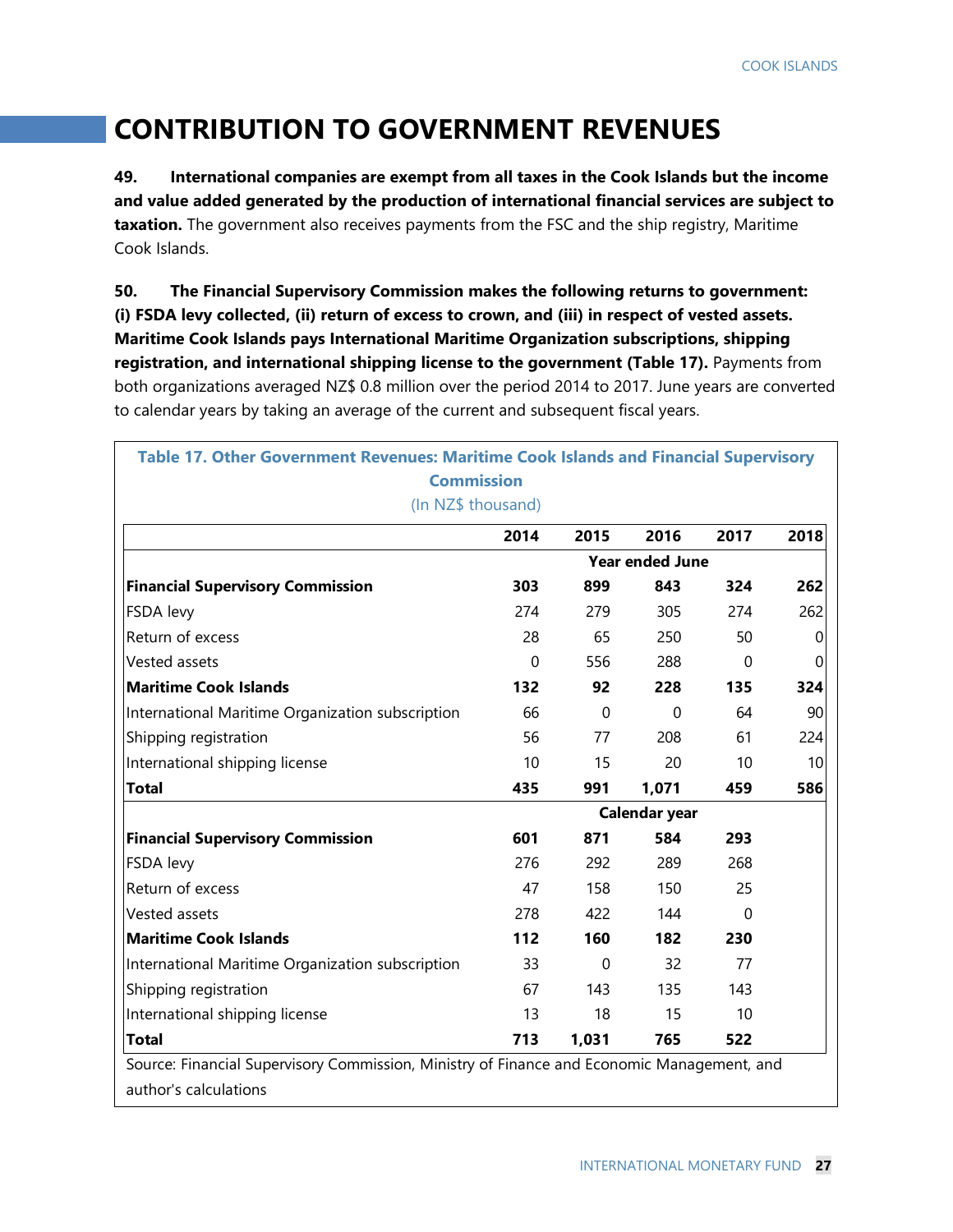**51. Taxes collected from / by the trustee companies, ship registry, FSC, and FSDA are** 

**shown in Table 18 for 2007 to 2016.** Filing for 2017 is incomplete and not reported. Taxes collected are reported on a cash basis for VAT, PAYE tax, and income tax paid on directors' fees and domestic dividends, and for company income and withholding taxes. Dividends paid to nonresidents are taxed at the company income tax rate plus a 15 percent withholding tax. Dividends paid to domestic shareholders give rise to a deduction and are taxed at the shareholder's marginal tax rate. A 30 percent tax rate is assumed. A 30 percent tax rate is also assumed for directors' fees.

| Table 18. Tax Revenue: Trustee Companies, Ship Registry, FSC, and FSDA<br>(In NZ\$ million)                    |     |     |                         |                   |           |     |     |     |                                                   |     |  |
|----------------------------------------------------------------------------------------------------------------|-----|-----|-------------------------|-------------------|-----------|-----|-----|-----|---------------------------------------------------|-----|--|
|                                                                                                                |     |     |                         |                   |           |     |     |     | 2007 2008 2009 2010 2011 2012 2013 2014 2015 2016 |     |  |
| VAT, PAYE, directors' fees, and dividend taxes                                                                 | 2.1 |     | 2.2 2.5 2.5 2.4 2.5 2.4 |                   |           |     |     | 2.5 | 2.9                                               | 2.6 |  |
| Company income and withholding taxes                                                                           | 0.3 |     | $0.5$ 0.7               |                   | $0.6$ 0.6 | 0.5 | 0.6 | 0.4 | 0.4                                               | 0.2 |  |
| Total tax revenue                                                                                              | 2.4 | 2.7 |                         | $3.2$ $3.1$ $2.9$ |           | 3.0 | 3.0 | 2.9 | 3.3                                               | 2.8 |  |
| Note: Directors' fees are estimated as 10% of expenses. For 2007 to 2009 they are assumed to be the same as in |     |     |                         |                   |           |     |     |     |                                                   |     |  |
| 2010. Directors' fees and domestic dividends are assumed to be taxed at 30%.                                   |     |     |                         |                   |           |     |     |     |                                                   |     |  |
| Carrosar Minister La Finanza, and Faangesia Management                                                         |     |     |                         |                   |           |     |     |     |                                                   |     |  |

Source: Ministry of Finance and Economic Management

**52. Table 18 shows that over the period 2007 to 2017 total tax collection has varied between NZ\$ 2.4 and 3.3 million per year.** Annual VAT, PAYE, directors' fees and dividend taxes have fluctuated between NZ\$ 2.1 and 2.9 million while company income and withholding taxes have fluctuated between NZ\$ 0.2 and 0.7 million per year. Company income and withholding taxes tended to move closely with sales but started to diverge in 2014 and fell more sharply than sales in 2016 (Figure 4).

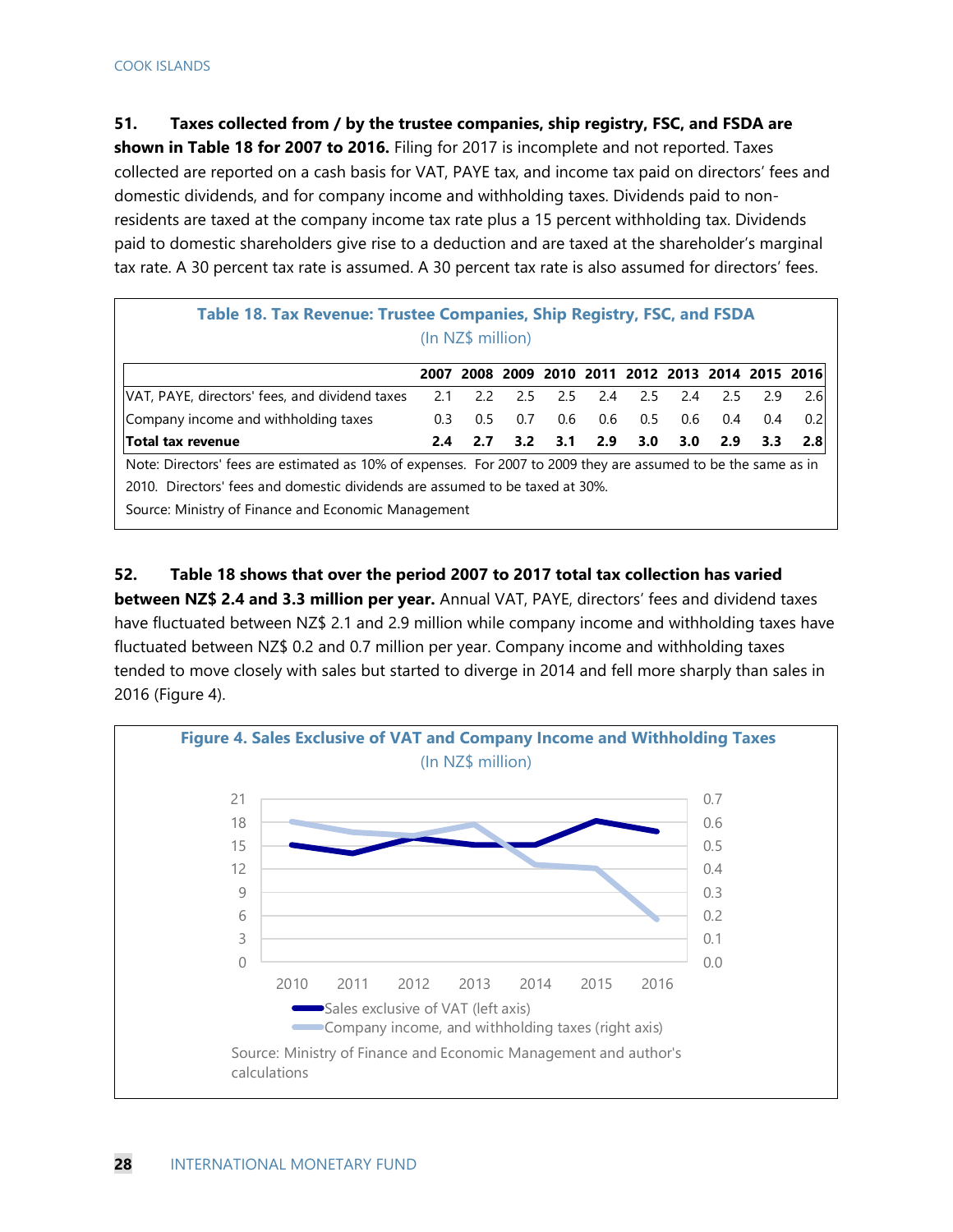#### **53. Table 19 reports the contributions of the international financial services industry to**

**total tax collection and to GDP.** It shows that the contribution of the international financial services industry to total VAT, income and withholding tax collection has fallen by more than the industry's contribution to GDP. The GDP contribution dropped by 0.4 percentage points compared to a 0.9 percentage points decline for taxes. Moreover, tax collection has not been proportionate to the size of the international financial services industry. In 2010 the industry contributed 3.7 percent to GDP but only 3.1 percent to tax collection. In 2016 the industry contributed 3.3 percent to GDP and paid / collected 2.2 percent of taxes.

| Table 19. Contributions of the International Financial Services Industry to Tax Revenues<br>and GDP |  |  |  |  |  |                                    |                                    |  |  |  |
|-----------------------------------------------------------------------------------------------------|--|--|--|--|--|------------------------------------|------------------------------------|--|--|--|
|                                                                                                     |  |  |  |  |  |                                    |                                    |  |  |  |
| (In percent)                                                                                        |  |  |  |  |  |                                    |                                    |  |  |  |
|                                                                                                     |  |  |  |  |  |                                    |                                    |  |  |  |
|                                                                                                     |  |  |  |  |  |                                    | 2010 2011 2012 2013 2014 2015 2016 |  |  |  |
| Contribution to VAT and income taxes                                                                |  |  |  |  |  | 3.1% 2.7% 2.6% 2.7% 2.5% 2.5% 2.2% |                                    |  |  |  |
| Direct contribution of international financial services to GDP 3.7% 3.3% 3.6% 3.5% 3.2% 3.6% 3.3%   |  |  |  |  |  |                                    |                                    |  |  |  |
| Source: Ministry of Finance and Economic Management and author's calculations                       |  |  |  |  |  |                                    |                                    |  |  |  |

**54. Table 20 reports the tax to GDP ratios for the international financial services industry and the total economy.** For the economy as a whole each dollar of economic activity generates between 28 and 32 cents of tax. International financial services GDP produces less revenue for the government and its contribution has been falling. The tax to GDP ratio for the international financial services industry averaged 24 percent from 2010 to 2014. It dropped to 21 percent in 2015 and 19 percent in 2016. The decline in the tax to GDP ratio is due to the lower reported company profits and withholding tax collection (Table 18, Figure 4).

|                            | 2010  | 2011  | 2012  | 2013                                      | 2014  | 2015  | 2016  |
|----------------------------|-------|-------|-------|-------------------------------------------|-------|-------|-------|
|                            |       |       |       | International financial services industry |       |       |       |
| VAT and income tax         | 3.1   | 2.9   | 3.0   | 3.0                                       | 2.9   | 3.3   | 2.8   |
| Direct contribution to GDP | 12.5  | 11.2  | 13.3  | 12.4                                      | 12.3  | 15.5  | 14.5  |
| Tax to GDP                 | 24%   | 26%   | 23%   | 24%                                       | 24%   | 21%   | 19%   |
|                            |       |       |       | <b>Total economy</b>                      |       |       |       |
| VAT and income tax         | 97.9  | 108.6 | 118.1 | 112.7                                     | 116.3 | 132.9 | 124.3 |
| GDP                        | 334.2 | 344.3 | 369.5 | 352.7                                     | 385.1 | 433.3 | 445.1 |
| Tax to GDP                 | 29%   | 32%   | 32%   | 32%                                       | 30%   | 31%   | 28%   |

#### **55. Company income tax, taxes on dividends, and withholding taxes are taxes on**

**companies' profits.** Broadly, taxable profits are calculated as income minus allowable deductions which are expenditures incurred in the generation of that taxable income. Taxable income of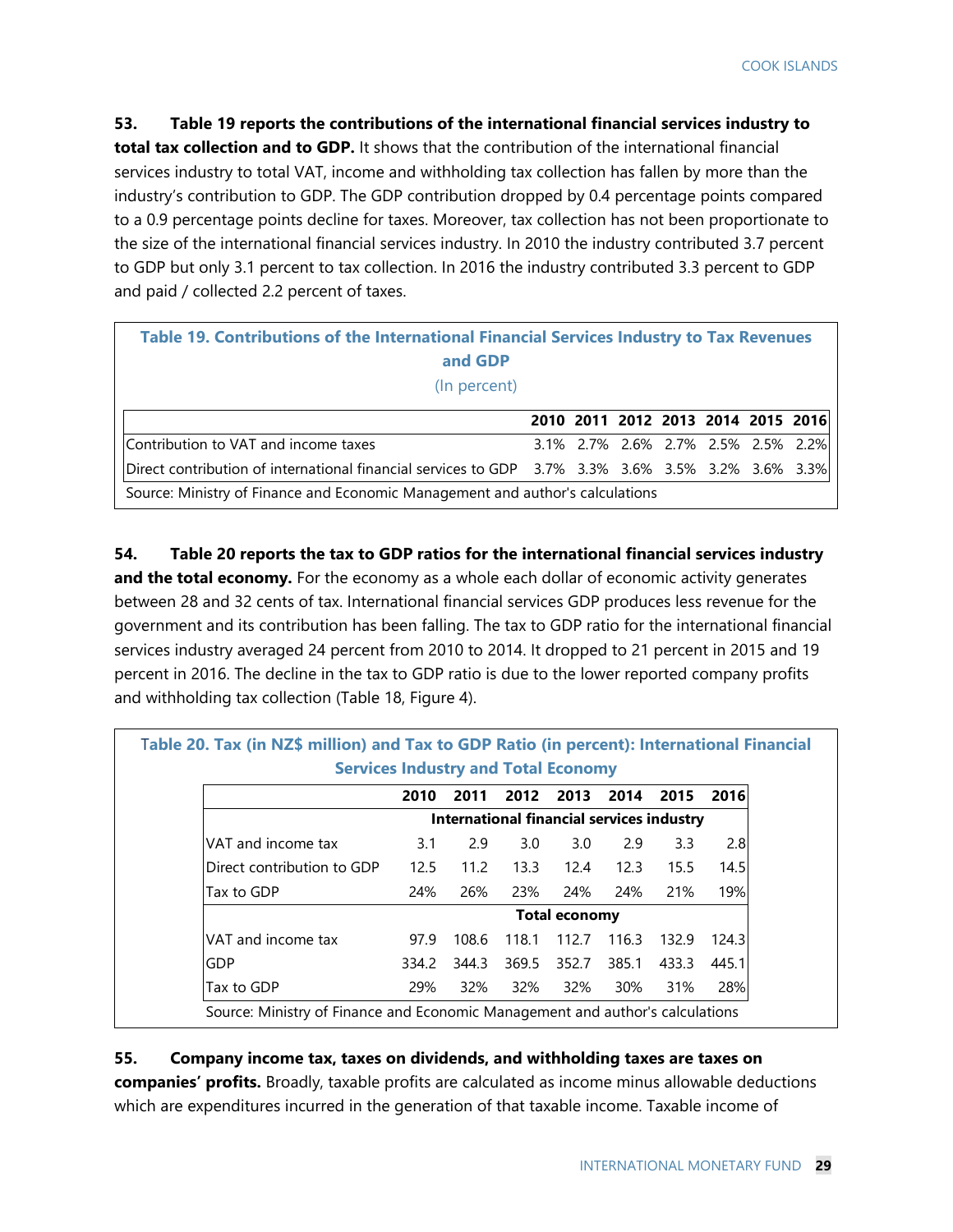resident companies can be calculated by dividing company income tax by the resident company income tax rate which is 20 percent.

**56. The VAT returns contain information on sales, which form part of income, and expenses, which arise from purchases of production inputs to produce international financial services.** Another major expenditure for businesses in addition to production inputs, such as electricity, rent, office supplies, is salaries and wages. Salaries and wages information excluding employers' superannuation contributions is contained in the PAYE returns. Businesses are also allowed other deductions for expenses not reported in the VAT returns to calculate taxable income. The main ones typically are interest expense and bank charges which are exempt from VAT, depreciation of fixed assets and buildings, and exchange rate losses. Bad debts are adjusted in the VAT returns. For example, if the tax invoice is issued and the recipient does not pay, an adjustment can be made which is provided for under section 20 of the Value Added Tax Act 1997. Conversely businesses may earn other income not recorded in the VAT return, e.g. interest.

**57. Table 21 shows international financial services providers' sales and expenses, both inclusive of VAT, from the VAT returns, wages and salaries from the PAYE returns grossed up by 5 percent to account for employers' superannuation contributions, net VAT paid, company taxable income from the company income tax returns, and other deductions which are calculated.** Net VAT is also calculated from sales and expenses to maintain taxpayer confidentiality. How much businesses can produce and hence sell depends on how much they produce which is a function of how many people they employ and production inputs purchased. Expenses, wages, net VAT paid, other deductions, and company taxable income are therefore also reported as a percent of sales.

|                                           | 2010            | 2011 | 2012 | 2013 | 2014 | 2015 | 2016 | 2017 |  |
|-------------------------------------------|-----------------|------|------|------|------|------|------|------|--|
|                                           | In NZ\$ million |      |      |      |      |      |      |      |  |
| <b>Sales</b>                              | 15.0            | 14.0 | 16.0 | 15.1 | 15.1 | 18.2 | 16.8 | 17.2 |  |
| Expenses                                  | 3.0             | 3.2  | 3.2  | 3.1  | 3.2  | 3.1  | 2.8  | 2.7  |  |
| Wages (including employer superannuation) | 4.9             | 4.9  | 4.9  | 4.9  | 5.7  | 5.6  | 5.5  | 5.4  |  |
| Net VAT (calculated)                      | 1.3             | 1.2  | 1.4  | 1.3  | 1.5  | 2.0  | 1.8  | 1.9  |  |
| Other deductions (calculated)             | 2.8             | 1.9  | 3.8  | 2.8  | 2.6  | 5.6  | 5.8  |      |  |
| Company taxable income                    | 3.0             | 2.8  | 2.7  | 2.9  | 2.1  | 2.0  | 0.9  |      |  |
|                                           | As % of sales   |      |      |      |      |      |      |      |  |
| Expenses                                  | 20%             | 23%  | 20%  | 20%  | 21%  | 17%  | 16%  | 16%  |  |
| Wages (including employer superannuation) | 33%             | 35%  | 30%  | 33%  | 38%  | 31%  | 33%  | 31%  |  |
| Net VAT (calculated)                      | 9%              | 9%   | 9%   | 9%   | 10%  | 11%  | 11%  | 11%  |  |
| Other deductions (calculated)             | 19%             | 14%  | 24%  | 19%  | 17%  | 30%  | 35%  |      |  |
| Company taxable income                    | 20%             | 20%  | 17%  | 20%  | 14%  | 11%  | 5%   |      |  |

#### **Table 21. Company Sales, Deductions, and Taxable Income**  (In NZ\$ million and percent of sales)

s. As a result other deductions are underestimated.

Source: Ministry of Finance and Economic Management and author's calculations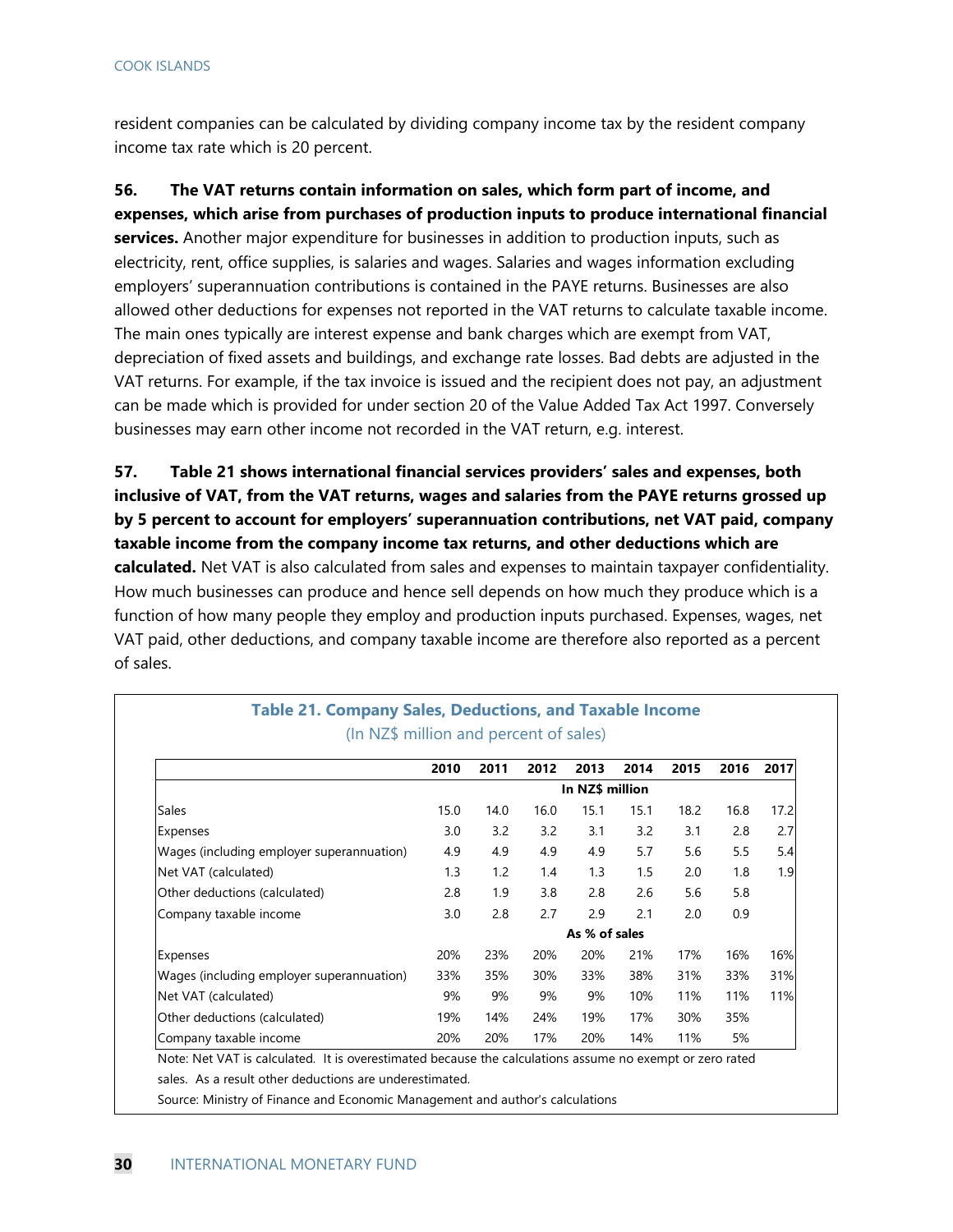**58. Table 21 shows that between 2010 and 2014 expenses as a percent of sales varied between 21 and 23 percent and dropped to 17 percent in 2015 and 16 percent in 2016 and 2017.** Wages as a percent of sales have fluctuated between 30 and 38 percent although as a percent of sales they declined somewhat over the past three years suggesting that wages increased by less than prices following the VAT rate increase from 12.5 to 15 percent in April 2014. Net VAT as a percent of sales has been steady around 9 to 11 percent. Company taxable income over the period 2010 to 2013 averaged 19 percent of sales. It fell to 14 percent in 2014, 11 percent in 2015, and 5 percent in 2016 which is the last year for which complete company income tax data are available. The decline in international financial services providers' taxable profits implies an increase in other deductions.

**59. Other deductions which are calculated residually averaged 18 percent of sales in 2010 to 2014**. They rose to 23 percent of sales in 2015 and to 31 percent in 2016. Other deductions are expenses that did not give rise to VAT payments. Insufficient information is available to establish which costs specifically caused the decline in profitability. As noted above allowable deductions for expenses not reported in the VAT return typically include interest expense and bank charges, depreciation, and exchange rate losses.

**60. Historically interest expense, bank charges, and depreciation have tended to be small as the international financial services industry is not capital intensive—its largest input is labor**. Financial statements also do not suggest large accounts receivable which may have led to increased bad debts. Moreover, the growth in other deductions exceeds exchange rate movements of the NZ\$ against the US\$.

**61. It is of note that other deductions are understated because taxes are reported on a cash basis, i.e. if the company makes a loss which can be carried forward income tax payment is zero rather than negative.** Other deductions are also understated because the calculated net VAT is overstated as the calculations assume no zero-rated supplies by the international financial services providers.

**62. Table 22 shows the total tax contribution of the international financial services industry.** The indirect contribution, i.e. the tax paid by industries providing goods and services and by the banking services and business travel generated by the international financial services industry, is calculated by multiplying the indirect contribution to GDP with the total economy tax to GDP ratio. Captive insurance services are tax exempt and only purchases by the captive insurance industry give rise to tax collection. A value added to sales ratio of 53 percent and the economy wide tax to GDP ratio are used to calculate the indirect tax contribution for captive insurance. The total contribution of the international financial services industry to VAT, income and withholding taxes is estimated between 3.1 and 4.2 percent.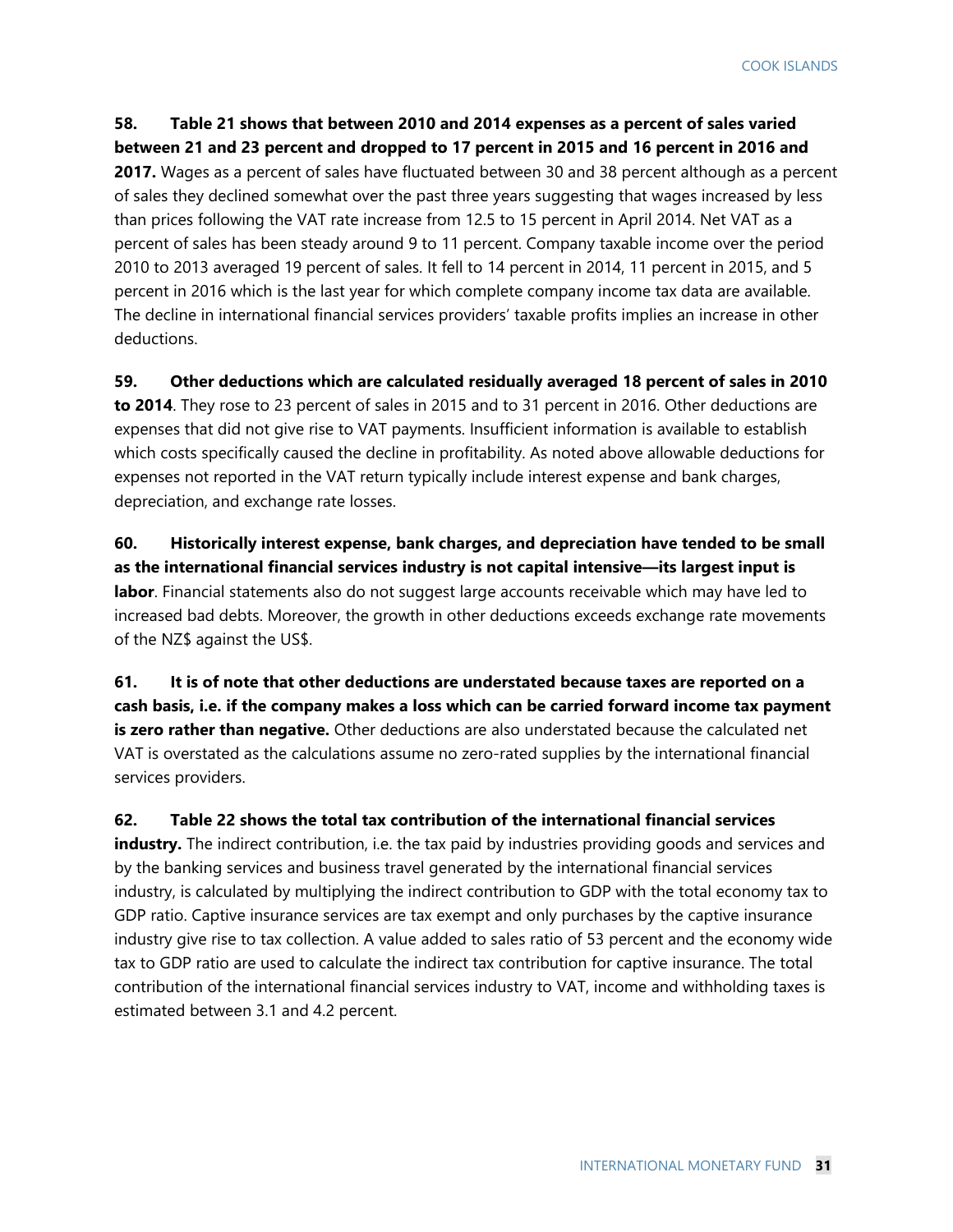|                                                            | 2010                | 2011  | 2012  | 2013  | 2014                                   | 2015  | 2016  |  |
|------------------------------------------------------------|---------------------|-------|-------|-------|----------------------------------------|-------|-------|--|
|                                                            | <b>NZ\$</b> million |       |       |       |                                        |       |       |  |
| VAT, income and withholding taxes                          | 97.9                | 108.6 | 118.1 | 112.7 | 116.3                                  | 132.9 | 124.3 |  |
| Direct contribution to tax collection                      | 3.1                 | 2.9   | 3.0   | 3.0   | 2.9                                    | 3.3   | 2.8   |  |
| Trustee companies, ship registry, FSC, and FSDA            | 3.1                 | 2.9   | 3.0   | 3.0   | 2.9                                    | 3.3   | 2.8   |  |
| Indirect contribution to tax collection                    | 1.0                 | 1.0   | 1.0   | 0.9   | 1.1                                    | 1.2   | 1.1   |  |
| Purchases                                                  | 0.5                 | 0.5   | 0.5   | 0.5   | 0.5                                    | 0.5   | 0.4   |  |
| <b>Banking services</b>                                    | 0.3                 | 0.3   | 0.3   | 0.3   | 0.2                                    | 0.2   | 0.3   |  |
| Captive insurance                                          |                     |       |       |       | 0.2                                    | 0.3   | 0.2   |  |
| <b>Business arrivals</b>                                   | 0.3                 | 0.2   | 0.2   | 0.2   | 0.2                                    | 0.2   | 0.2   |  |
| Total tax contribution of international financial services | 4.1                 | 3.9   | 4.1   | 3.9   | 4.0                                    | 4.5   | 3.8   |  |
|                                                            |                     |       |       |       | % of VAT, income and withholding taxes |       |       |  |
| Direct contribution to tax collection                      | 3.1%                | 2.7%  | 2.6%  | 2.7%  | 2.5%                                   | 2.5%  | 2.2%  |  |
| Trustee companies, ship registry, FSC, and FSDA            | 3.1%                | 2.7%  | 2.6%  | 2.7%  | 2.5%                                   | 2.5%  | 2.2%  |  |
| Indirect contribution to tax collection                    | 1.0%                | 0.9%  | 0.9%  | 0.8%  | 0.9%                                   | 0.9%  | 0.9%  |  |
| Purchases                                                  | 0.5%                | 0.5%  | 0.5%  | 0.5%  | 0.4%                                   | 0.4%  | 0.3%  |  |
| <b>Banking services</b>                                    | 0.3%                | 0.2%  | 0.2%  | 0.2%  | 0.2%                                   | 0.2%  | 0.2%  |  |
| Captive insurance                                          |                     |       |       |       | 0.2%                                   | 0.2%  | 0.2%  |  |
| <b>Business arrivals</b>                                   | 0.3%                | 0.2%  | 0.2%  | 0.1%  | 0.1%                                   | 0.1%  | 0.1%  |  |
| Total tax contribution of international financial services | 4.2%                | 3.6%  | 3.4%  | 3.5%  | 3.5%                                   | 3.4%  | 3.1%  |  |

# **Table 22. Total Tax Contribution of the International Financial Services Industry**

### **NET GDP AND REVENUE IMPACTS**

**63. Taxing international companies in the Cook Islands could lead to the loss of the** 

**international financial services industry.** To estimate the net economic and fiscal impacts salaries and wages data is used because labor is the largest input to producing international financial services and contributor to GDP. The net impact will depend on whether people currently working in the international financial services industry will find alternative employment in the Cooks Islands and the salaries and wages earned.

**64. Average wages paid by international financial services providers and banks are plotted in Figure 5.** The graph shows that on average salaries and wages in the international financial services sector have exceeded those in the banking sector by almost NZ\$ 24,000 a year. The main reason the average wage in the international financial services sector is higher is because of a larger proportion of high income earners. Figure 6 shows that in 2017 14 percent of employees in the international financial services industry earned annual incomes above NZ\$ 100,000 compared to 3 percent in the banking sector while 12 percent of employees earned incomes between NZ\$ 60,000 and 100,000 compared to 6 percent in the banking sector.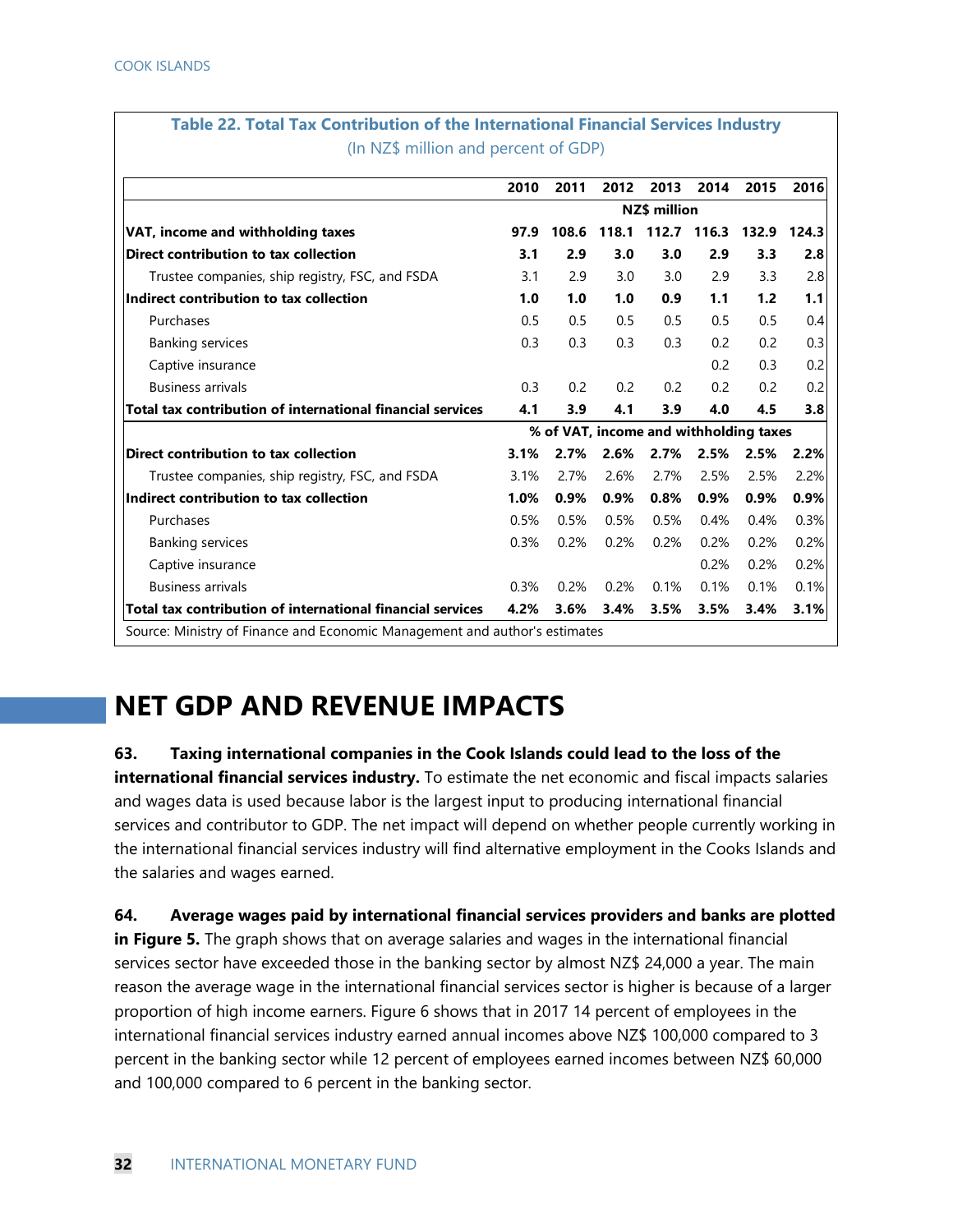



#### **65. Table 23 compares the number of employees, total wages paid, and the average wage by wage bracket in 2017 for the trustee companies, ship registry, FSC, and FSDA and the**

**banks.** In 2017 91 people worked in the international financial services industry compared to 216 bank employees. Total wages paid (excluding employer superannuation contributions) amounted to NZ\$ 5.1 million in the international financial services sector while banks paid salaries and wages of NZ\$ 6.8 million giving rise to an average wage of NZ\$ 56,206 and 31,687 respectively.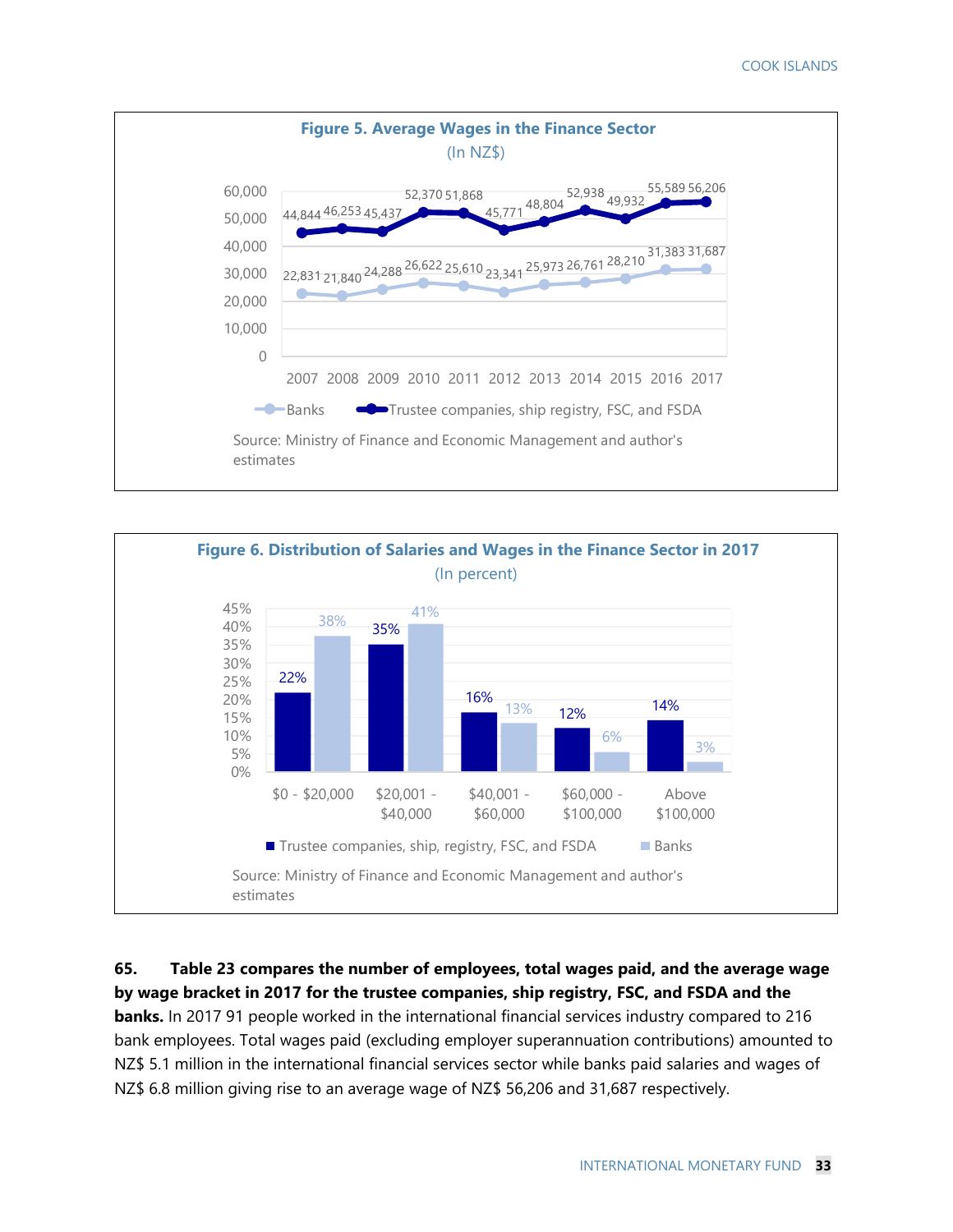**66. A higher average wage suggests that people working in the international financial services industry are highly skilled and could likely find alternative employment in the Cooks Islands although maybe only at a lower salary or wage.** Some people may be unwilling to accept a lower wage and may chose to migrate.

| Table 23. Finance Sector: Number of Employees, Wages, and Average Wage (in NZ\$) by<br><b>Wage Bracket in 2017</b> |              |                    |              |                   |           |              |  |  |  |
|--------------------------------------------------------------------------------------------------------------------|--------------|--------------------|--------------|-------------------|-----------|--------------|--|--|--|
|                                                                                                                    |              | Trustee companies, |              |                   |           |              |  |  |  |
|                                                                                                                    | <b>Banks</b> |                    |              |                   |           |              |  |  |  |
| Wage bracket                                                                                                       | Employees    | Wages              | Average wage | Employees         | Wages     | Average wage |  |  |  |
| 20,000<br>$0 -$                                                                                                    | 20           | 214,086            | 10,704       | 81                | 1,020,181 | 12,595       |  |  |  |
| $20.001 -$<br>40,000                                                                                               | 32           | 1,026,866          | 32,090       | 88                | 2,431,791 | 27,634       |  |  |  |
| $40.001 -$<br>60,000                                                                                               | 15           | 724,886            | 48,326       | 29                | 1,410,922 | 48,652       |  |  |  |
| 60.001 - 100.000                                                                                                   | 11           | 828,002            | 75,273       | $12 \overline{ }$ | 864,294   | 72,025       |  |  |  |
| Above 100,000                                                                                                      | 13           | 2,320,930          | 178,533      | 6                 | 1,117,110 | 186,185      |  |  |  |
| Total                                                                                                              | 91           | 5,114,770          | 56,206       | 216               | 6,844,299 | 31,687       |  |  |  |

**67. The following assumptions are made to estimate the direct GDP impact of losing the international financial services industry.** The top 14 percent of income earners who earn salaries above NZ\$ 100,0000 are assumed to leave the Cooks Islands while all other employees are assumed to remain but their salary if it is currently higher than in the banking sector would fall. Outward migration and lower salaries would reduce GDP. Based on the 2017 data reported in Table 24 total salaries and wages would fall by 49 percent and GDP is assumed to decline proportionately. That is, GDP would drop by 49 percent of the current direct contribution of the international financial services sector to GDP. 51 percent of economic activity currently generated by the international financial services industry would shift to other sectors as most international financial services employees would find alternative employment (because they are highly skilled) albeit at a lower wage with only the most highly paid employees leaving the Cook Islands.

**68. To estimate the indirect GDP impact the following assumptions are made**. 49 percent of the GDP generated by purchases would be lost in line with the above estimates. All banking services and business travel generated by the international financial services industry and captive insurance activities would cease.

**69.** The net GDP impact is reported in Table 24. **Loss of the international financial services industry is estimated to lead to a one-off decline in GDP between 2.1 and 2.6 percent.**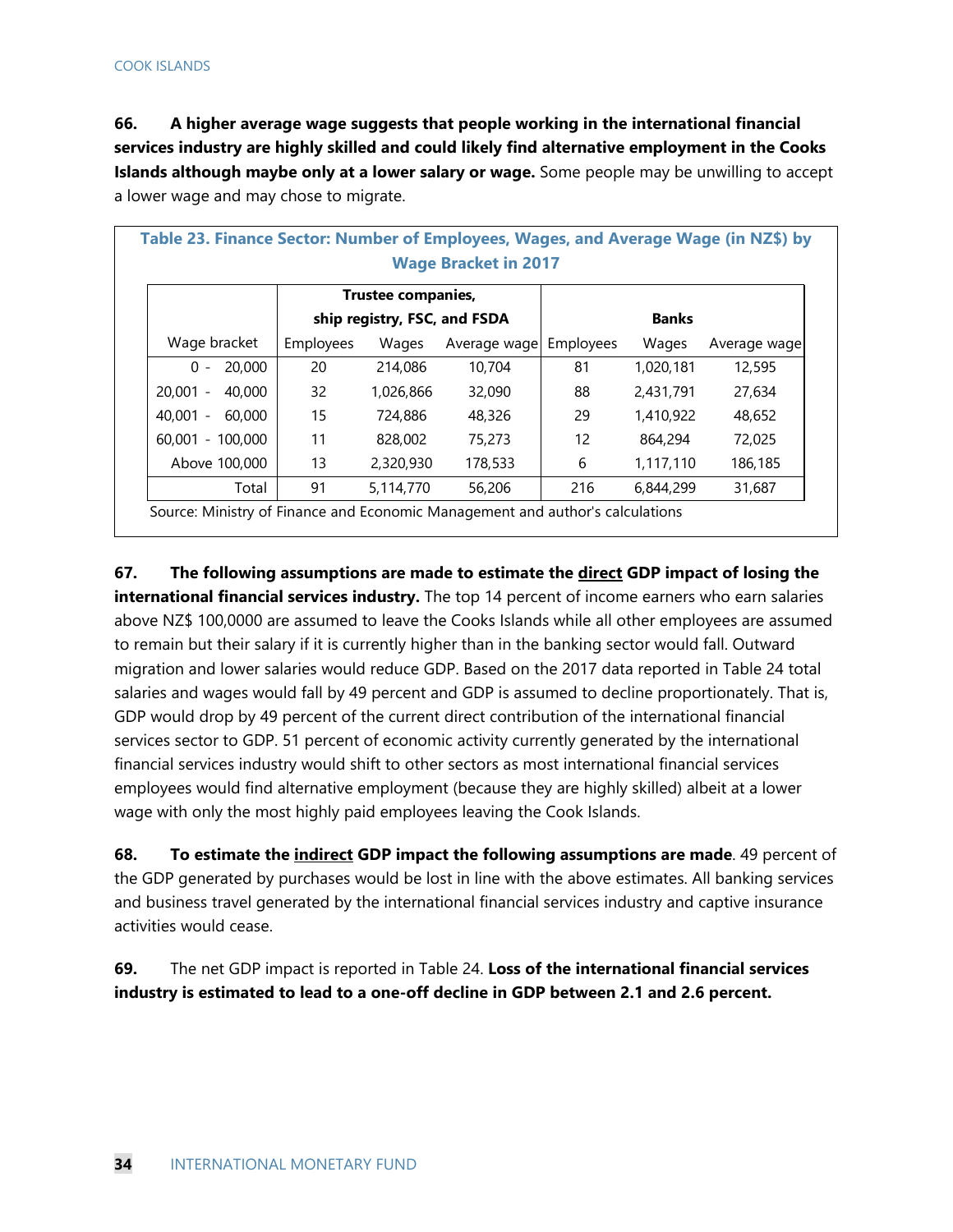| <b>Table 24. Estimated GDP Loss</b>                                                                                  |              |         |                   |                 |                                                                         |                        |                 |         |
|----------------------------------------------------------------------------------------------------------------------|--------------|---------|-------------------|-----------------|-------------------------------------------------------------------------|------------------------|-----------------|---------|
| (In NZ\$ million and percent of GDP)                                                                                 |              |         |                   |                 |                                                                         |                        |                 |         |
|                                                                                                                      | 2010         | 2011    | 2012              | 2013            | 2014                                                                    | 2015                   | 2016            | 2017    |
|                                                                                                                      | NZ\$ million |         |                   |                 |                                                                         |                        |                 |         |
| <b>GDP</b>                                                                                                           | 334.2        | 344.3   | 369.5             |                 | 352.7 385.1                                                             | 433.3                  | 445.1           | 486.4   |
| <b>Direct reduction in GDP</b>                                                                                       | $-6.1$       | $-5.5$  | $-6.5$            | $-6.1$          | $-6.0$                                                                  | $-7.6$                 | $-7.1$          | $-7.3$  |
| Trustee companies, ship registry, FSC, and FSDA <sup>1</sup>                                                         | $-6.1$       | $-5.5$  | $-6.5$            | $-6.1$          | $-6.0$                                                                  | $-7.6$                 | $-7.1$          | $-7.3$  |
| Indirect reduction in GDP                                                                                            | $-2.7$       | $-2.3$  | $-2.4$            | $-2.1$          | $-2.8$                                                                  | $-3.1$                 | $-3.1$          | $-2.9$  |
| Purchases                                                                                                            | $-0.8$       | $-0.8$  | $-0.8$            | $-0.8$          | $-0.8$                                                                  | $-0.8$                 | $-0.7$          | $-0.7$  |
| <b>Banking services</b>                                                                                              | $-1.0$       | $-0.8$  | $-0.9$            | $-0.8$          | $-0.7$                                                                  | $-0.8$                 | $-1.0$          | $-0.9$  |
| Captive insurance                                                                                                    |              |         |                   |                 | $-0.7$                                                                  | $-0.9$                 | $-0.8$          | $-0.6$  |
| <b>Business arrivals</b>                                                                                             | $-1.0$       | $-0.7$  | $-0.8$            | $-0.5$          | $-0.6$                                                                  | $-0.6$                 | $-0.6$          | $-0.7$  |
| <b>Total reduction in GDP contribution</b>                                                                           | $-8.8$       | $-7.8$  | $-8.9$            | $-8.2$          | $-8.8$                                                                  | $-10.7$                | $-10.2$         | $-10.1$ |
|                                                                                                                      |              |         | % of GDP          |                 |                                                                         |                        |                 |         |
| <b>Direct reduction in GDP</b>                                                                                       |              |         |                   |                 | $-1.8\%$ $-1.6\%$ $-1.8\%$ $-1.7\%$ $-1.6\%$ $-1.8\%$ $-1.6\%$ $-1.5\%$ |                        |                 |         |
| Trustee companies, ship registry, FSC, and $FSDAT$                                                                   | $-1.8\%$     |         |                   |                 | $-1.6\%$ $-1.8\%$ $-1.7\%$ $-1.6\%$ $-1.8\%$ $-1.6\%$                   |                        |                 | $-1.5%$ |
| Indirect reduction in GDP                                                                                            |              |         |                   |                 | $-0.8\%$ $-0.7\%$ $-0.7\%$ $-0.6\%$ $-0.7\%$ $-0.7\%$ $-0.7\%$          |                        |                 | $-0.6%$ |
| Purchases                                                                                                            | $-0.2%$      | $-0.2%$ |                   | -0.2% -0.2%     |                                                                         | $-0.2\% -0.2\% -0.2\%$ |                 | $-0.1%$ |
| <b>Banking services</b>                                                                                              | $-0.3%$      | $-0.2%$ |                   | $-0.2\% -0.2\%$ |                                                                         | $-0.2\% -0.2\%$        | $-0.2%$         | $-0.2%$ |
| Captive insurance                                                                                                    |              |         |                   |                 | $-0.2%$                                                                 |                        | $-0.2\% -0.2\%$ | $-0.1%$ |
| <b>Business arrivals</b>                                                                                             | $-0.3\%$     |         | -0.2% -0.2% -0.1% |                 |                                                                         | $-0.1\% -0.1\% -0.1\%$ |                 | $-0.1%$ |
| Total reduction in GDP contribution                                                                                  |              |         |                   |                 | $-2.6\%$ $-2.3\%$ $-2.4\%$ $-2.3\%$ $-2.3\%$ $-2.5\%$ $-2.3\%$ $-2.1\%$ |                        |                 |         |
| $1$ People find alternative employment and 51% of the international financial services industry's GDP is replaced by |              |         |                   |                 |                                                                         |                        |                 |         |

economic activities in other sectors.

Source: Ministry of Finance and Economic Management and author's estimates

**70.** The net revenue impact is reported in Table 25. **Loss of the international financial services industry is estimated to lead to a reduction in revenue of NZ\$ 3.5 to 4.1 million which is about 3.1 to 3.2 percent of total VAT, income and withholding taxes.** The revenue loss, for simplicity, is assumed to include all FSC revenue because most of the FSC's revenue, 76 to 80 percent (Table 3), is generated from the renewal fees of international financial services providers. The FSC currently is self-funded, rather than being funded from appropriations, mainly from the registration and renewal fees generated from the incorporated entities and trusts that the international financial services industry establishes and administers. If those fees disappear the FSC will need to be funded other ways to continue regulating and supervising the domestic financial services industry.